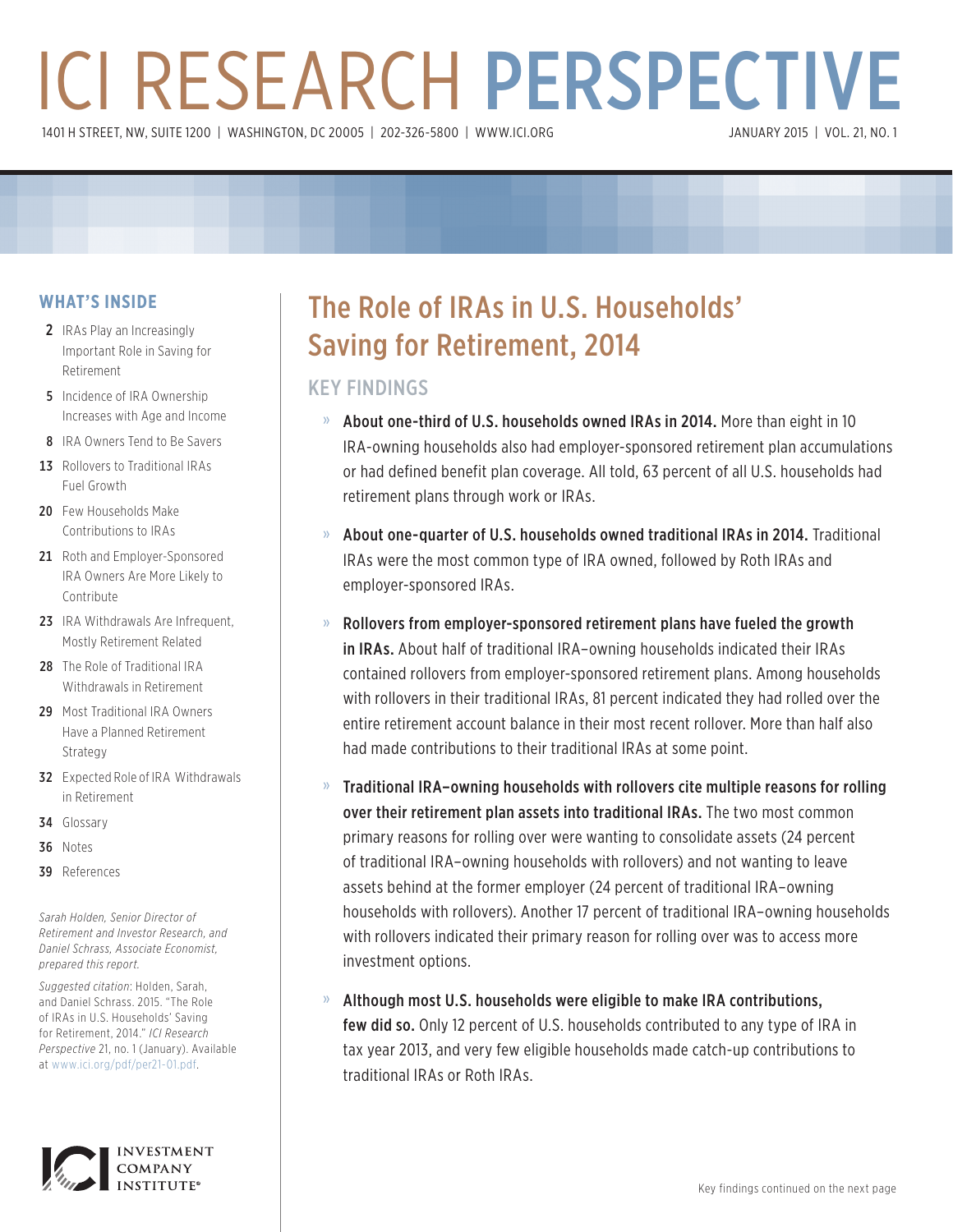- » IRA withdrawals were infrequent and mostly retirement related. Twenty percent of traditional IRA–owning households took withdrawals in tax year 2013, nearly the same as in tax year 2012.
- » The majority of traditional IRA withdrawals were made by retirees. Seventy-five percent of households that made traditional IRA withdrawals were retired. Indeed, only 7 percent of traditional IRA–owning households in mid-2014 headed by individuals younger than 59 took withdrawals. Sixty-five percent of withdrawals were calculated using the required minimum distribution (RMD)—this was the most common amount withdrawn.
- » Traditional IRA–owning households not making withdrawals generally indicated they do not plan to tap their IRAs until age 70<sup>1</sup>/<sub>2</sub>. Sixty-nine percent of traditional IRA-owning households not making withdrawals in tax year 2013 indicated it was unlikely they would withdraw from their traditional IRAs before age 70½. The most commonly cited planned future uses of IRA withdrawals were to pay for living expenses and cover emergencies.

### **IRAs Play an Increasingly Important Role in Saving for Retirement**

With \$7.3 trillion in assets at the end of the third quarter of 2014, individual retirement accounts (IRAs) represented 30 percent of U.S. total retirement market assets, compared with 18 percent two decades ago. $^1$  IRAs also have risen in importance on household balance sheets. In September 2014, IRA assets were 11 percent of all household financial assets, up from 5 percent of assets two decades ago. $^2$  In mid-2014, 41.5 million, or 34 percent of, U.S. households reported they owned IRAs (Figure 1). $3$  Among all IRAowning households in mid-2014, more than eight in 10 also had employer-sponsored retirement plans; that is, they had defined contribution (DC) plan balances, current defined benefit (DB) plan payments, or expected future DB plan payments. Another 29 percent of U.S. households reported employer-sponsored retirement plan coverage, but no IRAs. All told, 63 percent of all U.S. households had some type of formal, tax-advantaged retirement savings.

Traditional IRAs are the oldest and most common type of IRA. In mid-2014, 31.1 million, or 25.3 percent of, U.S. households owned traditional IRAs (Figure 2).<sup>4</sup> In addition to being a repository for contributions, the traditional IRA is a vehicle for rollovers from employer-sponsored retirement plans. Indeed, about half of U.S. households with traditional IRAs indicated their IRAs contained rollover assets.<sup>5</sup> Roth IRAs, which were first available in 1998, are the second most frequently owned type of IRA, held by 19.2 million, or 15.6 percent of, U.S. households.<sup>6</sup> In mid-2014, 6.0 percent of U.S. households owned employer-sponsored IRAs, which include SEP IRAs, SAR-SEP IRAs, and SIMPLE IRAs.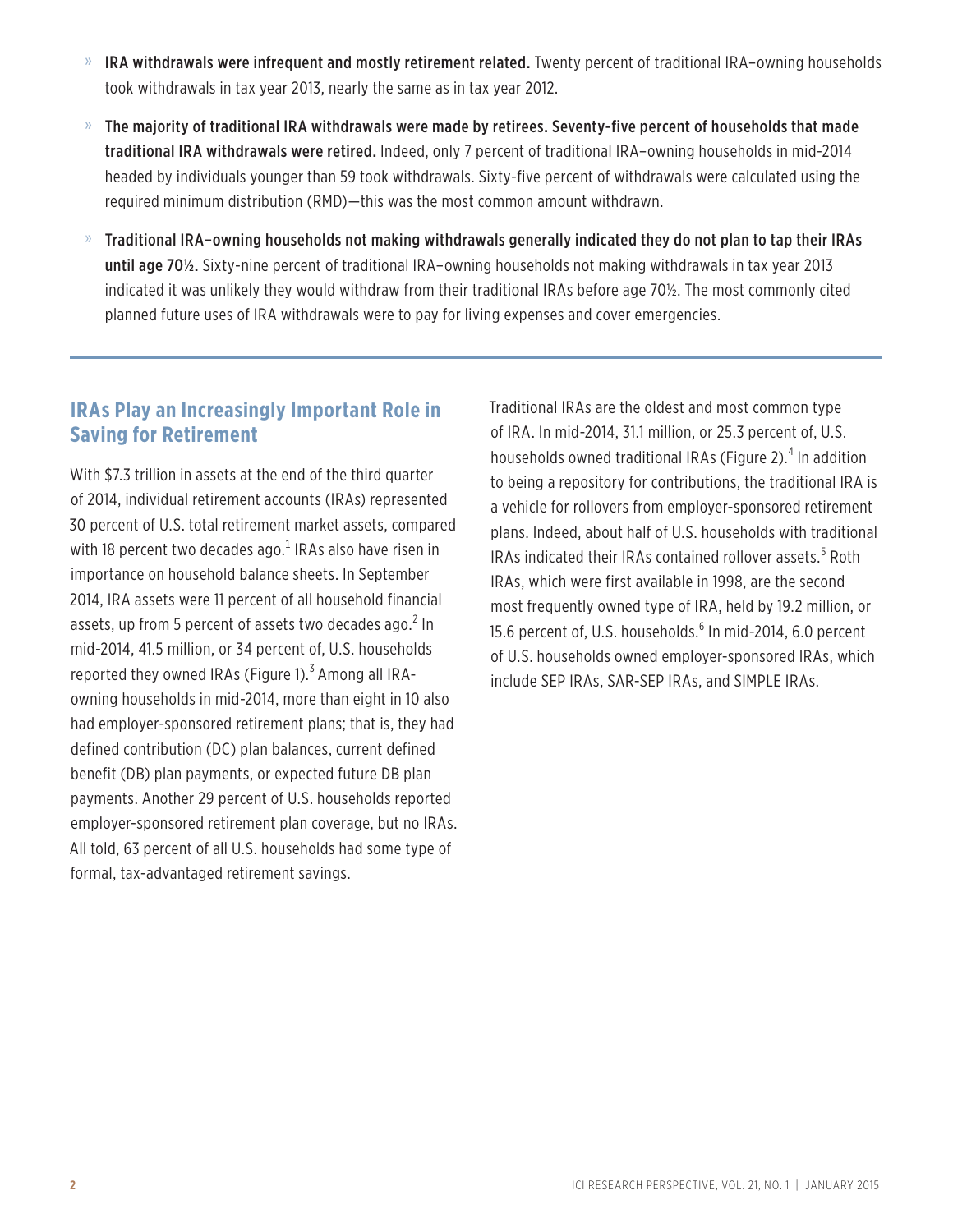

#### FIGURE 2

### **Millions of U.S. Households Own IRAs**

|                                | <b>Year created</b>                                          | Number of U.S. households<br>with type of $IRA112014$ | <b>Percentage of U.S. households</b><br>with type of IRA, <sup>1</sup> 2014 |
|--------------------------------|--------------------------------------------------------------|-------------------------------------------------------|-----------------------------------------------------------------------------|
| <b>Traditional IRA</b>         | 1974<br>(Employee Retirement Income Security Act)            | 31.1 million                                          | 25.3%                                                                       |
| SEP $IRA2$                     | 1978<br>(Revenue Act)                                        |                                                       |                                                                             |
| <b>SAR-SEP IRA<sup>2</sup></b> | 1986<br>(Tax Reform Act)                                     | 7.4 million                                           | 6.0%                                                                        |
| SIMPLE IRA <sup>2</sup>        | 1996<br>(Small Business Job Protection Act)                  |                                                       |                                                                             |
| <b>Roth IRA</b>                | 1997<br>(Taxpayer Relief Act)                                | 19.2 million                                          | 15.6%                                                                       |
| Any IRA <sup>1</sup>           |                                                              | 41.5 million                                          | 33.7%                                                                       |
|                                | $1$ llousabelds may own mare than ano type of $\mathbb{R}^n$ |                                                       |                                                                             |

<sup>1</sup> Households may own more than one type of IRA.

<sup>2</sup> SEP IRAs, SAR-SEP IRAs, and SIMPLE IRAs are employer-sponsored IRAs.

Sources: Investment Company Institute Annual Mutual Fund Shareholder Tracking Survey and U.S. Census Bureau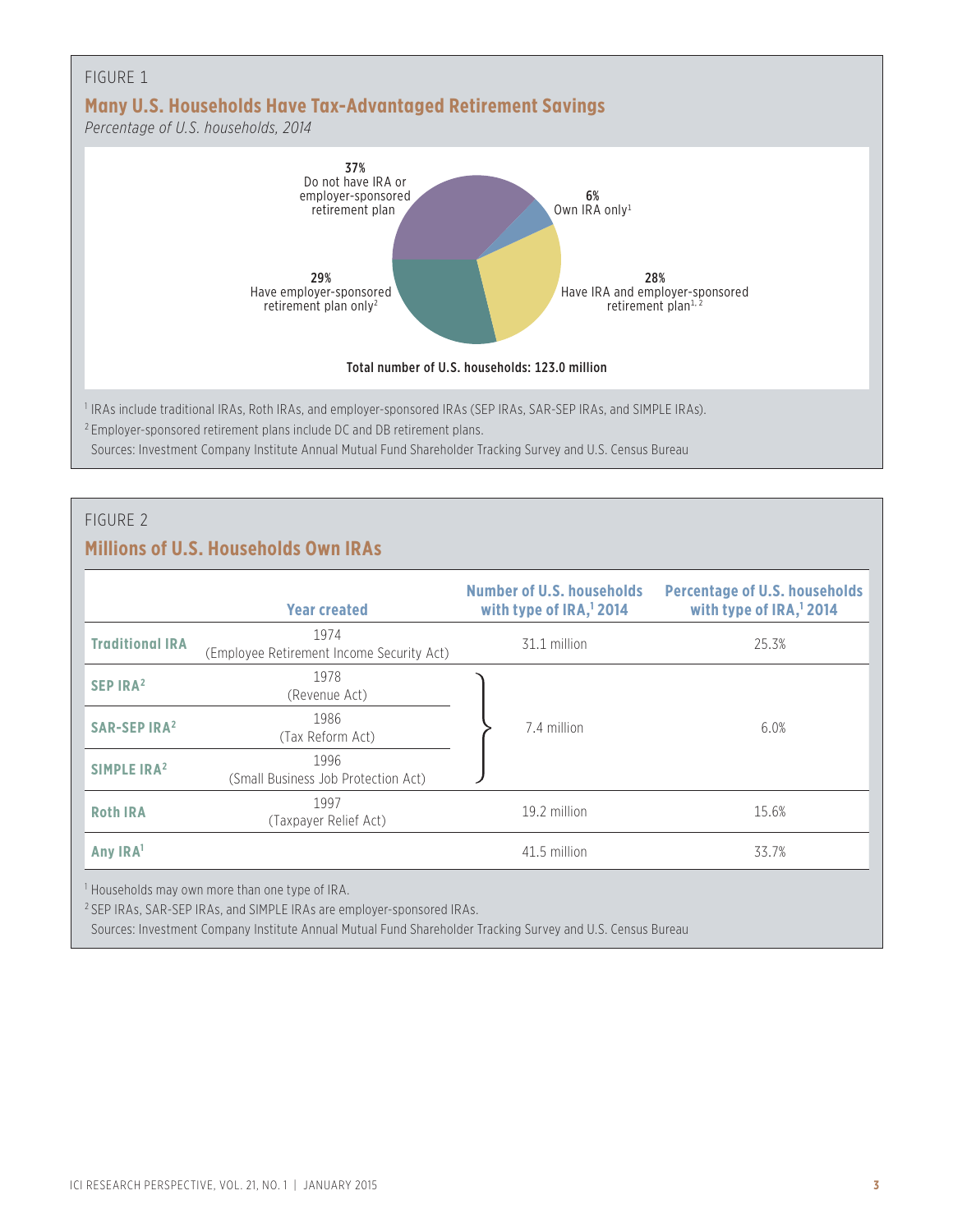### *About the Annual Mutual Fund Shareholder Tracking Survey*

ICI conducts the Annual Mutual Fund Shareholder Tracking Survey each year to gather information on the demographic and financial characteristics of households in the United States. The most recent survey was conducted from May to July 2014 and was based on a dual frame sample of 6,003 U.S. households. Of these, 3,000 households were from a landline random digit dial (RDD) frame and 3,003 households were from a cell phone RDD frame. All interviews were conducted over the telephone with the member of the household who was either the sole or the co-decisionmaker most knowledgeable about the household's savings and investments. The standard error for the 2014 sample of households is ± 1.3 percentage points at the 95 percent confidence level.

### *Revisions to ICI's Annual Mutual Fund Shareholder Tracking Survey*

In the usual course of household survey work, researchers periodically reexamine sampling and weighting methods to ensure that the results published are representative of the millions of households in the United States. ICI reexamined its Annual Mutual Fund Shareholder Tracking Survey this year, and the figures on incidence of IRA ownership presented in this paper for the 2014 survey reflect a revised sampling and weighting methodology as well as an increased sample size. In order to achieve a representative sample of U.S. households, the 2014 Annual Mutual Fund Shareholder Tracking Survey is based on a dual frame sample of landline and cell phone numbers. The combined sample includes about 50 percent of households reached on a landline and about 50 percent of households reached on a cell phone. In previous years, the Annual Mutual Fund Shareholder Tracking Survey was based on a sample of landline phone numbers only. The change to a combined sample of cell and landline phone numbers improves the representativeness of the sample. For a detailed description of the survey methodology, see "Ownership of Mutual Funds, Shareholder Sentiment, and Use of the Internet, 2014," *ICI Research Perspective* 20, no. 8 (November), available at <www.ici.org/pdf/per20-08.pdf>.

### *About the IRA Owners Survey*

ICI conducts the IRA Owners Survey each year to gather information on the characteristics and activities of IRA-owning households in the United States. The most recent survey was conducted from May to July 2014 and was based on a dual frame telephone sample of 3,200 randomly selected, representative U.S. households owning traditional IRAs, Roth IRAs, and employer-sponsored IRAs (SEP IRAs, SAR-SEP IRAs, and SIMPLE IRAs). The 2014 sample included 2,200 households from a landline RDD frame and 1,000 households from a cell phone RDD frame. All interviews were conducted over the telephone with the member of the household aged 18 or older who was the sole or co-decisionmaker most knowledgeable about the household's savings and investments. The standard error for the total sample is ±1.7 percentage points at the 95 percent confidence level. IRA ownership does not include ownership of Coverdell Education Savings Accounts (formerly called education IRAs).

### *Revisions to ICI's IRA Owners Survey*

The IRA Owners Survey interviews a random sample of U.S. households owning traditional IRAs, Roth IRAs, and employer-sponsored IRAs (SEP IRAs, SAR-SEP IRAs, and SIMPLE IRAs) to determine the demographic and financial characteristics of households owning IRAs. ICI reexamined its IRA Owners Survey this year, and the figures presented in this paper for the 2014 survey reflect a revised sampling and weighting methodology. In order to achieve a representative sample of U.S. households owning IRAs, the 2014 IRA Owners Survey is based on a dual frame sample of landline and cell phone numbers. The combined sample includes about 69 percent of households reached on a landline and about 31 percent of households reached on a cell phone. In previous years, the IRA Owners Survey was based on a sample of landline phone numbers only. The change to a combined sample of cell and landline phone numbers improves the representativeness of the sample.

continued on the next page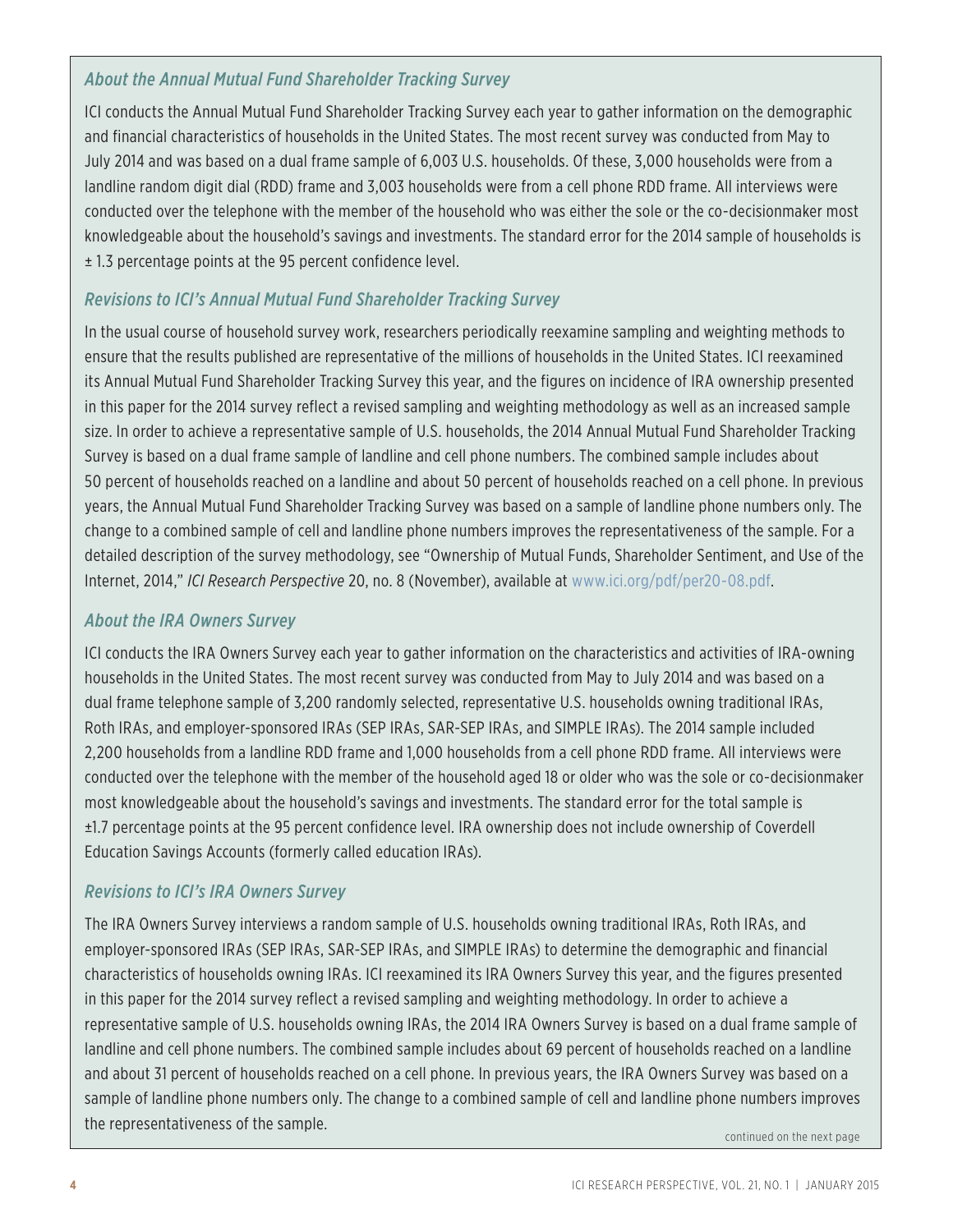Because the sample methodology for the IRA Owners Survey was changed to a dual frame RDD survey to include cell phones, it was necessary to adjust the weighting methodology for the survey. In order to combine the landline and cell phone samples, an initial base weight was created to adjust for households that could have been in both the landline and cell phone sample frames. A second stage of weighting included the standard raking to control totals based on census region, householder age, household income, educational attainment, and household telephone status of U.S. households owning IRAs.

### **Incidence of IRA Ownership Increases with Age and Income**

People of all ages own IRAs, but ownership is greatest among the older groups of working-age individuals. This reflects the life-cycle effects on saving; that is, households tend to focus on retirement-related saving as they get older (and save for other goals such as education or buying a house when younger).<sup>7</sup> Also, many traditional IRA owners became owners as a result of rollovers from employersponsored plans, which occur after at least some years in the workforce.<sup>8</sup> In mid-2014, 36 percent of households headed by an individual aged 45 to 54 owned IRAs, and

37 percent of households headed by an individual aged 55 to 64 owned IRAs (Figure 3). As a result, 65 percent of IRAowning households were headed by individuals aged 45 or older (Figure 4). Among all U.S. households, by comparison, 61 percent were headed by individuals in this age group.

Although the majority of IRA-owning households had moderate incomes, IRA ownership tends to increase with household income. This pattern is consistent with the fact that lower-income households, which tend to be focused on near-term spending needs, and which receive a higher replacement benefit through Social Security,<sup>9</sup> generally have a lower propensity to save for retirement.<sup>10</sup> Fifty percent

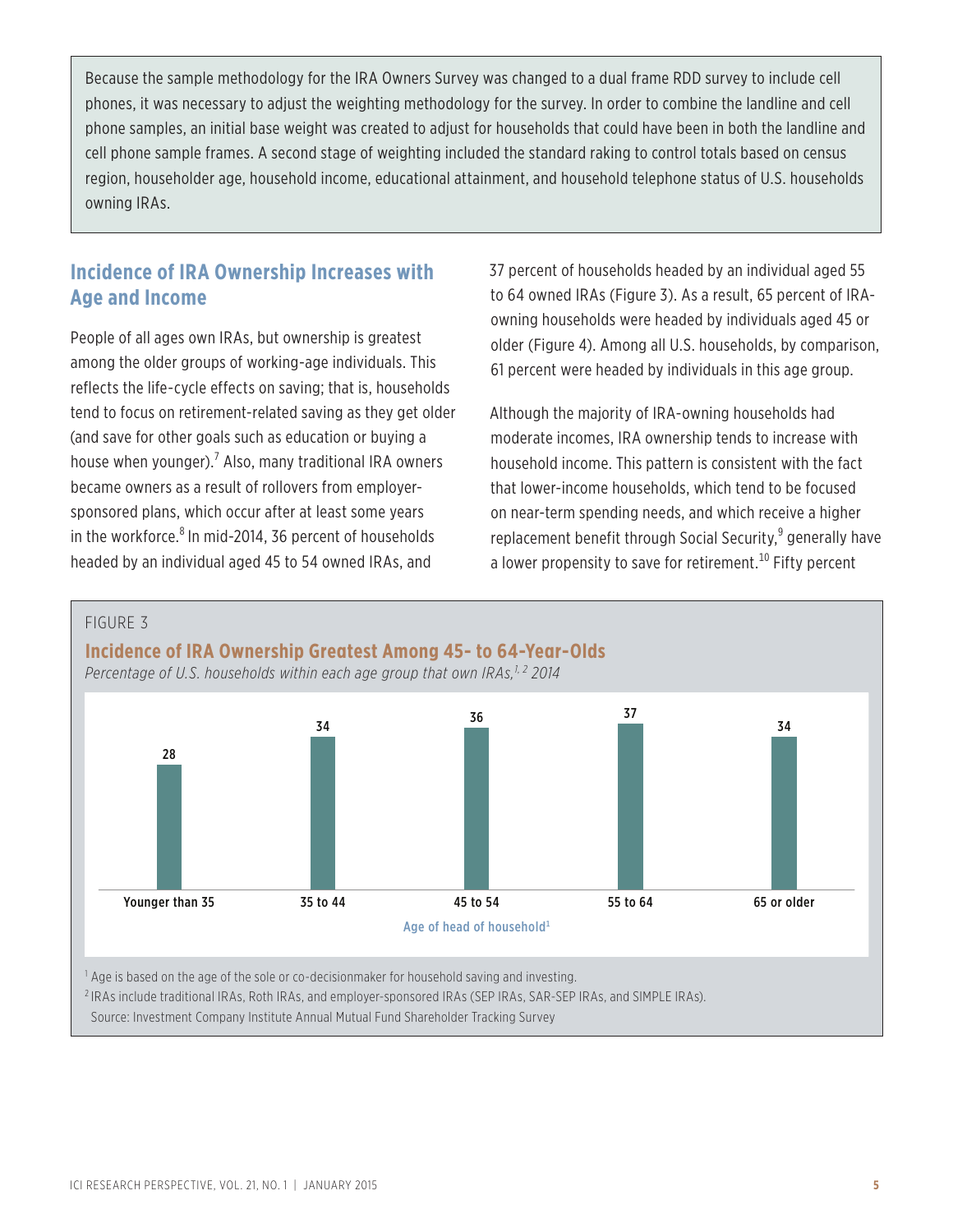| FIGURE 4                              | Most IRA-Owning Households Are Between Ages 35 and 64<br>Percent distribution of households owning IRAs and all U.S. households by age, <sup>1,2</sup> 2014 |                                    |  |
|---------------------------------------|-------------------------------------------------------------------------------------------------------------------------------------------------------------|------------------------------------|--|
| Age of head of household <sup>1</sup> |                                                                                                                                                             |                                    |  |
| 65 or older<br>$\vert$ 55 to 64       | 24                                                                                                                                                          | 23                                 |  |
| 45 to 54<br>$\blacksquare$ 35 to 44   | 20                                                                                                                                                          | 19                                 |  |
| Younger than 35                       | 21                                                                                                                                                          | 19                                 |  |
|                                       | 17                                                                                                                                                          | 17                                 |  |
|                                       | 18                                                                                                                                                          | 22                                 |  |
|                                       | Households owning IRAs <sup>2</sup>                                                                                                                         | All U.S. households <sup>3</sup>   |  |
|                                       | Median: 52 years<br>Mean: 52 years                                                                                                                          | Median: 51 years<br>Mean: 51 years |  |
|                                       | $\frac{1}{1}$ Age is based on the age of the sole or co-decisionmaker for household saving and investing.                                                   |                                    |  |

<sup>2</sup> IRAs include traditional IRAs, Roth IRAs, and employer-sponsored IRAs (SEP IRAs, SAR-SEP IRAs, and SIMPLE IRAs).

<sup>3</sup> The percentage of all households in each age group is based on ICI survey data and is weighted to match the U.S. Census Bureau's Current Population Survey (CPS).

Sources: Investment Company Institute Annual Mutual Fund Shareholder Tracking Survey and U.S. Census Bureau

### FIGURE 5

### **Incidence of IRA Ownership Increases with Household Income**

*Percentage of U.S. households within each income group1 that own IRAs,2 2014*

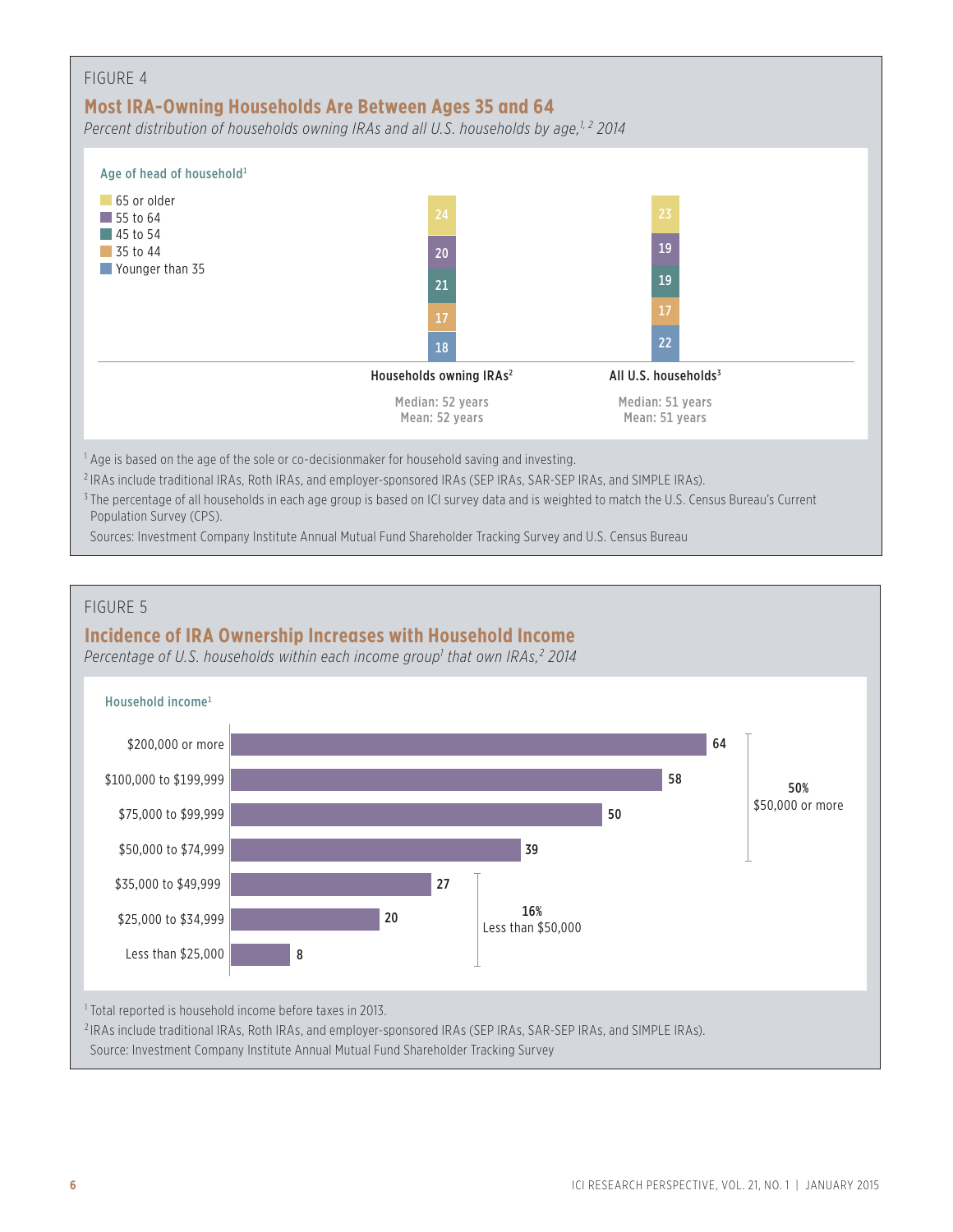of households with incomes of \$50,000 or more owned IRAs, compared with 16 percent of households with incomes of less than \$50,000 (Figure 5). Fifty-nine percent households with incomes of \$100,000 or more owned IRAs in mid-2014. As a result, 12 percent of households owning

IRAs earned less than \$35,000, compared with 34 percent of all U.S. households (Figure 6). Forty-nine percent of households owning IRAs in mid-2014 had incomes between \$35,000 and \$99,999, compared with 44 percent of all U.S. households.

#### FIGURE 6

#### **Most IRA-Owning Households Have Moderate Incomes**

*Percent distribution of households owning IRAs and all U.S. households by household income,1, 2 2014*



<sup>1</sup> Total reported is household income before taxes in 2013.

<sup>2</sup> IRAs include traditional IRAs, Roth IRAs, and employer-sponsored IRAs (SEP IRAs, SAR-SEP IRAs, and SIMPLE IRAs).

<sup>3</sup>The percentage of all households in each income group is based on ICI survey data and is weighted to match the U.S. Census Bureau's Current Population Survey (CPS). For 2013, the estimated median and mean incomes for all U.S. households from the CPS are \$51,939 and \$72,641, respectively.

Sources: Investment Company Institute Annual Mutual Fund Shareholder Tracking Survey and U.S. Census Bureau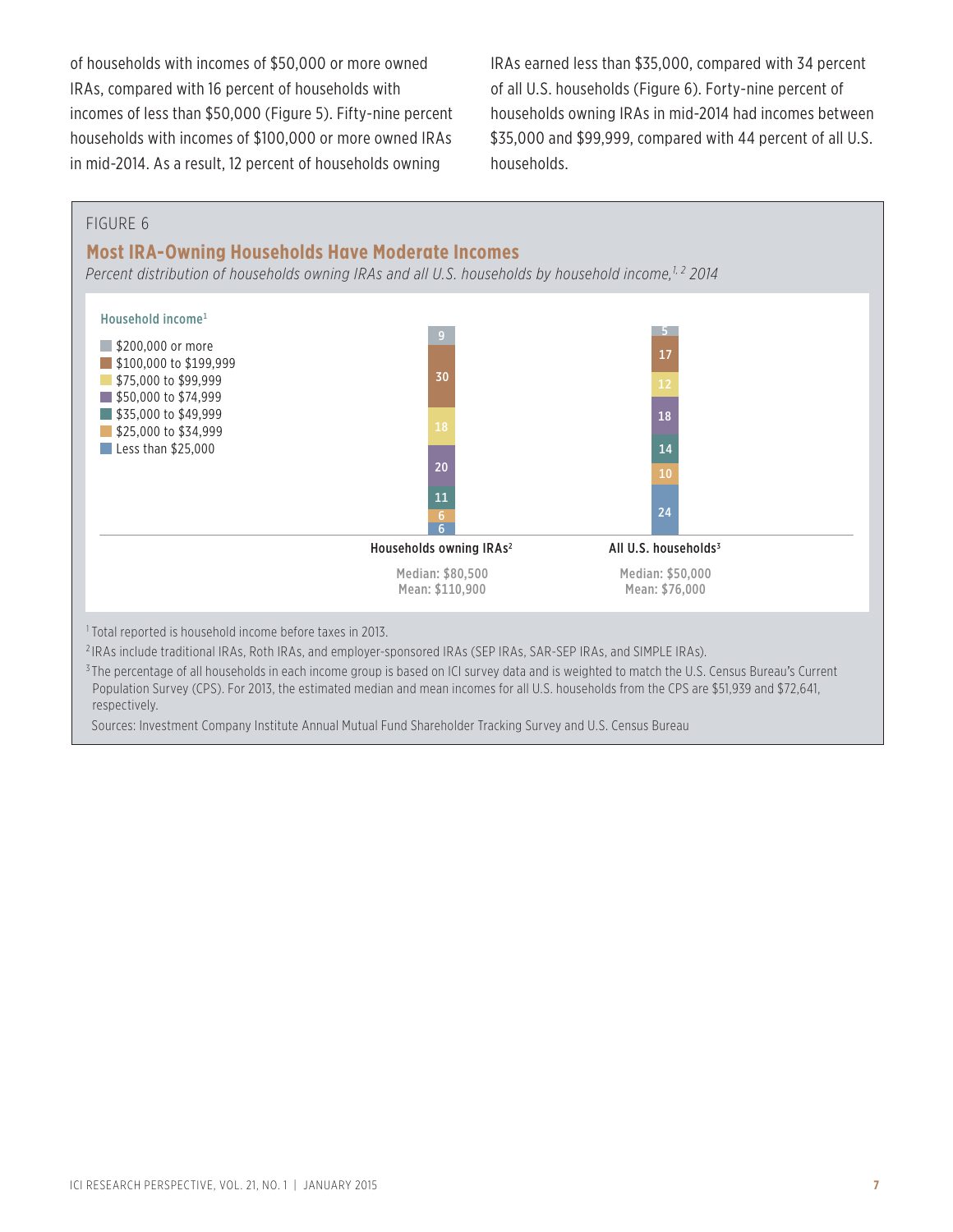### **IRA Owners Tend to Be Savers**

IRA owners build substantial financial assets. The median financial assets of IRA-owning households were nearly six times greater than the median financial assets of households that did not own IRAs (Figure 7). Those assets included DC retirement plan accounts—78 percent of

households that owned IRAs also owned such accounts. IRA owners typically exhibit the characteristics that correlate with a greater propensity to save: the financial decisionmakers of households with IRAs tend to be older and are more likely to be married, employed, and have college or postgraduate degrees than households that do not own IRAs.<sup>11</sup>

FIGURE 7

### **IRA Owners Are Typically Middle-Aged, Married, and Employed**

*Characteristics of U.S. households by ownership of IRAs,1 2014*

|                                                                    | <b>Households owning</b><br>IRAs <sup>1</sup> | <b>Households not owning</b><br><b>IRAS</b> |
|--------------------------------------------------------------------|-----------------------------------------------|---------------------------------------------|
| <b>Median per household</b>                                        |                                               |                                             |
| Age of household sole or co-decisionmaker for saving and investing | 52 years                                      | 50 years                                    |
| Household income <sup>2</sup>                                      | \$80,500                                      | \$38,000                                    |
| Household financial assets <sup>3</sup>                            | \$200,000                                     | \$35,000                                    |
| Household financial assets in IRAs                                 | \$50,000                                      | N/A                                         |
| Share of household financial assets in IRAs                        | 38%                                           | N/A                                         |
| <b>Percentage of households</b>                                    |                                               |                                             |
| Household sole or co-decisionmaker for saving and investing        |                                               |                                             |
| Married or living with a partner                                   | 69%                                           | 52%                                         |
| College or postgraduate degree                                     | 52                                            | 24                                          |
| Employed full- or part-time                                        | 70                                            | 54                                          |
| Retired from lifetime occupation                                   | 29                                            | 29                                          |
| Household has DC account or DB plan coverage (total)               | 85                                            | 43                                          |
| DC retirement plan account                                         | 78                                            | 33                                          |
| DB plan coverage                                                   | 40                                            | 22                                          |

<sup>1</sup> IRAs include traditional IRAs, Roth IRAs, and employer-sponsored IRAs (SEP IRAs, SAR-SEP IRAs, and SIMPLE IRAs).

<sup>2</sup> Total reported is household income before taxes in 2013.

<sup>3</sup> Household financial assets include assets in employer-sponsored retirement plans but exclude the household's primary residence. N/A = not applicable

Sources: Investment Company Institute Annual Mutual Fund Shareholder Tracking Survey and Investment Company Institute IRA Owners Survey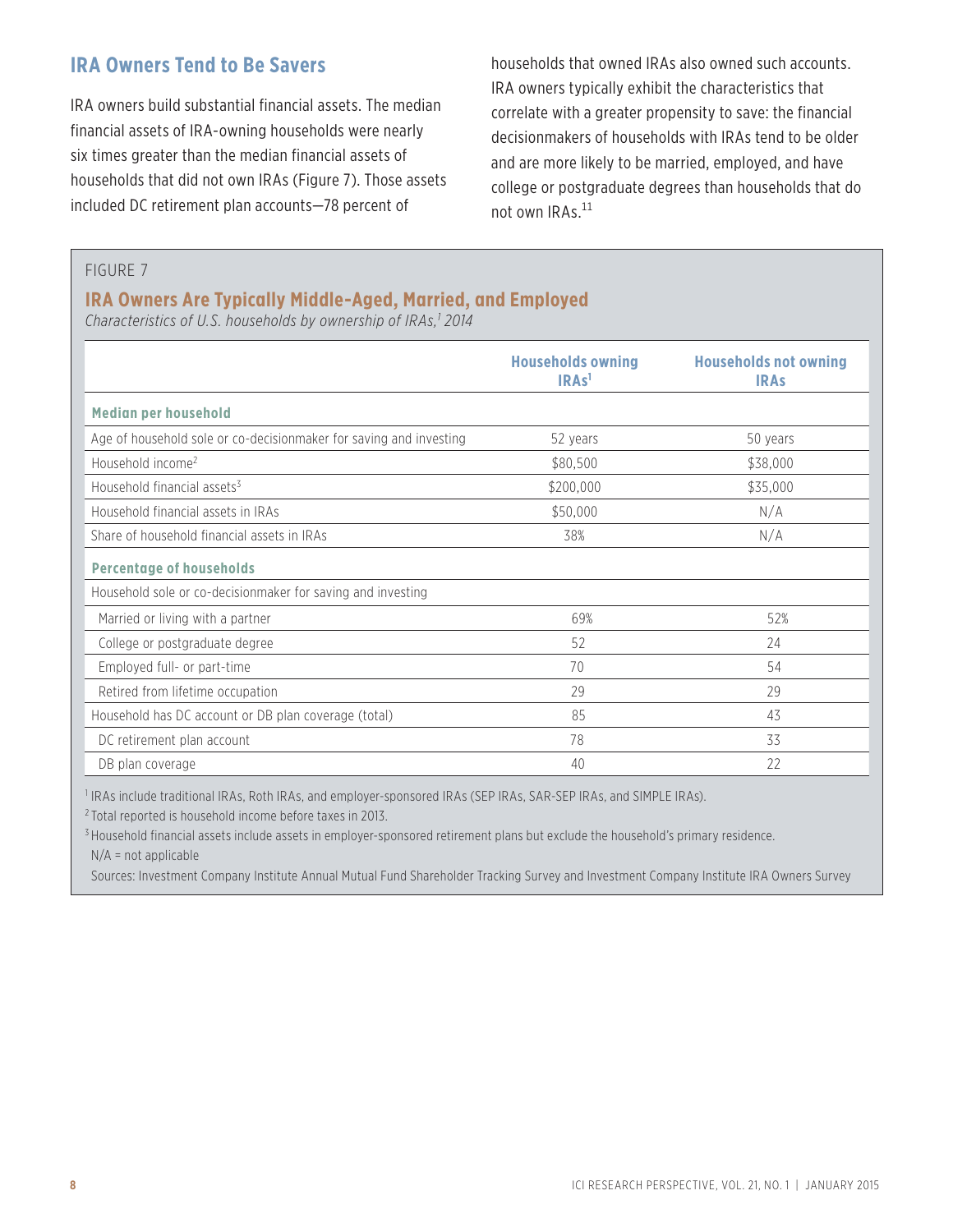Like other investing households, the majority of IRAowning households were willing to take some investment risk for financial gain. Willingness to take investment risk remained about the same among IRA-owning households overall between 2011 and 2014. In mid-2014, 29 percent of IRA-owning households were willing to take substantial or above-average investment risk for similar levels of financial gain, compared with 28 percent in 2012 and 2013 and 30 percent in 2011 (Figure 8). $^{12}$ 

In mid-2014, while 29 percent of IRA-owning households were willing to take substantial or above-average risk, the largest percentage of households owning IRAs, 46 percent, were willing to take average risk for average gain (Figure 9). Twenty-five percent were willing to take below-average risk for below-average gain or were unwilling to take any investment risk. Willingness to take investment risk among households owning IRAs generally decreases with age.<sup>13</sup> Sixteen percent of IRA-owning households aged 65 or older reported that they were willing to take substantial or above-average investment risk for similar levels of gain. Thirty-eight percent of IRA-owning households younger than 35 were willing to take substantial or above-average investment risk for similar levels of gain. $^{14}$ 

#### FIGURE 8

#### **Willingness to Take Investment Risk Varies over Time**

*Percentage of U.S. households by ownership of IRAs; willingness to take above-average or substantial investment risk,1 selected years*



<sup>1</sup>The question had three other possible responses: average risk for average gain, below-average risk for below-average gain, and unwilling to take any risk.

<sup>2</sup> IRAs include traditional IRAs, Roth IRAs, and employer-sponsored IRAs (SEP IRAs, SAR-SEP IRAs, and SIMPLE IRAs).

Sources: Investment Company Institute tabulations of Federal Reserve Board Survey of Consumer Finances, Investment Company Institute Annual Mutual Fund Shareholder Tracking Survey, and Investment Company Institute IRA Owners Survey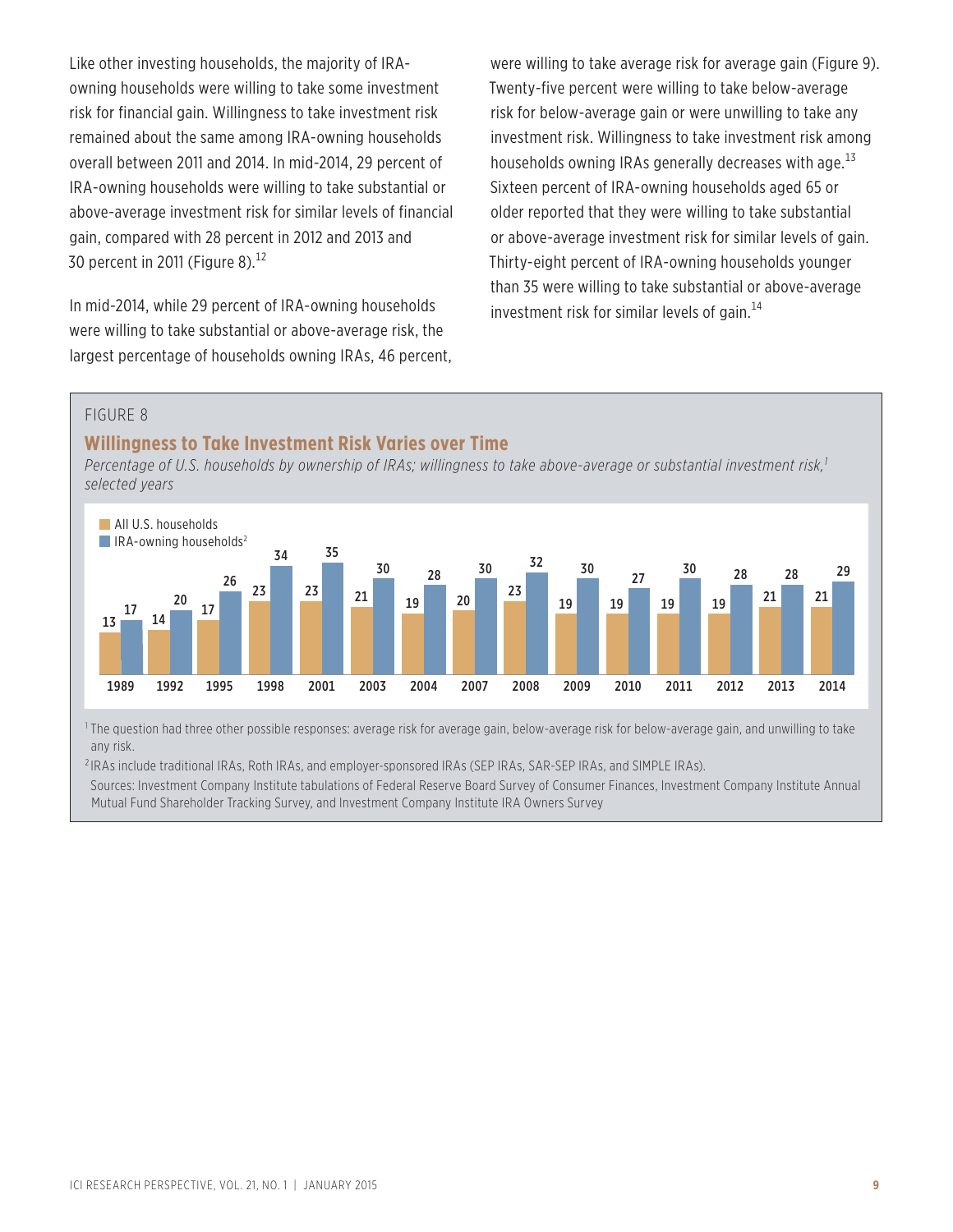### FIGURE 9 **Willingness to Take Investment Risk Falls with Age** *Percentage of U.S. households owning IRAs by age,1, 2 2014* Investment risk versus reward Age of head of household<sup>1</sup> All IRA-owning Younger than 35 35 to 44 45 to 54 55 to 64 65 or older households  $\begin{array}{|c|c|c|c|c|c|}\n\hline\n10 & 10 & 7 & 4 & 7 & 5 & 7 \\
\hline\n\end{array}$ Substantial risk for substantial gain **Above-average risk for above-average gain Average risk for average gain** Below-average risk for below-average gain **Unwilling to take any risk** 14  $22$  27  $31$   $21$ 23 45 50 40 48 47 46 15  $\begin{array}{|c|c|c|c|c|}\hline \textbf{11} & \textbf{9} & \textbf{9} & \textbf{9} & \textbf{13} \ \hline \end{array}$ 24 14 13 9 9 9 11 <sup>1</sup> Age is based on the age of the sole or co-decisionmaker for household saving and investing. <sup>2</sup> IRAs include traditional IRAs, Roth IRAs, and employer-sponsored IRAs (SEP IRAs, SAR-SEP IRAs, and SIMPLE IRAs).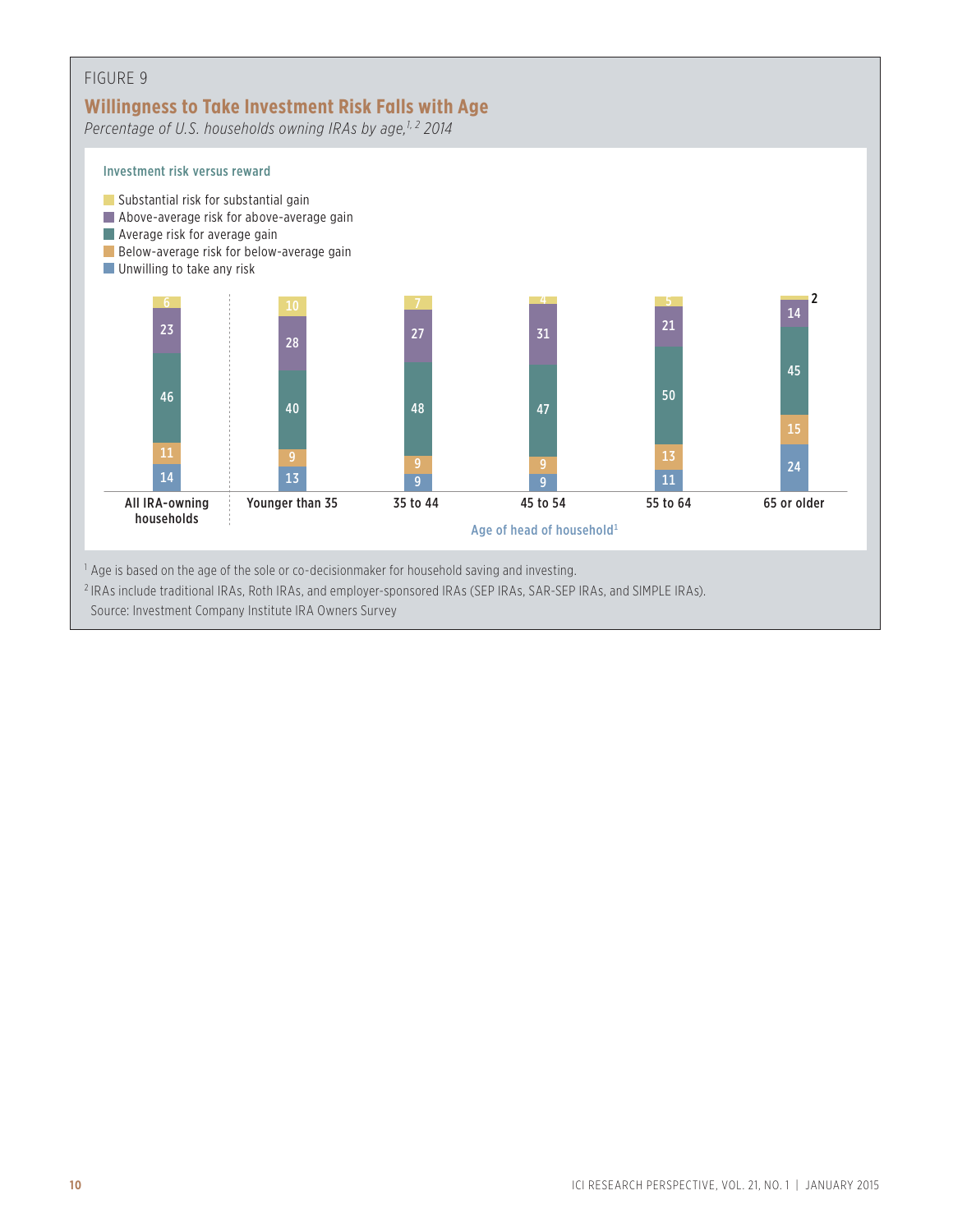Between 2013 and mid-2014, willingness to take investment risk increased for every age group of IRA-owning households except for those aged 35 to 44. For example, 38 percent of IRA-owning households younger than 35 reported that they were willing to take substantial or above-average investment risk for similar levels of gain in mid-2014, compared with 31 percent in 2013 (Figure 10).

Thirty-four percent of IRA-owning households aged 35 to 44 reported that they were willing to take substantial or above-average investment risk for similar levels of gain in mid-2014, compared with 40 percent in 2013. Willingness to take risk increased in mid-2014 for IRA-owning households aged 45 or older.

### FIGURE 10 **Willingness to Take Investment Risk by Age for Households That Own IRAs** *Percentage of U.S. households owning IRAs by age of head of household; willingness to take above-average or substantial investment risk; selected years* All households owning IRAs Younger than 35 35 to 44 2013 2014 2014 1989 1992 1995 1998 2001 2003 2004 2007 2008 2009 2010 2011 2012 28 29 38 2014 34 30 28 30 <sup>32</sup> 30 27 <sup>30</sup> 28 34 35 26 <sup>20</sup> <sup>17</sup> 1989 1992 1995 1998 2001 2003 2004 2007 2008 2009 2010 2011 2012 2013 1989 1992 1995 1998 2001 2003 2004 2007 2008 2009 2010 2011 2012 2013 40 42 40 36 43 43 42 43 43 45 44 <sup>31</sup> <sup>28</sup> 19 31 42 46 34 45 43 41 43 40 <sup>58</sup> <sup>56</sup> 41 19 26 Continued on the next page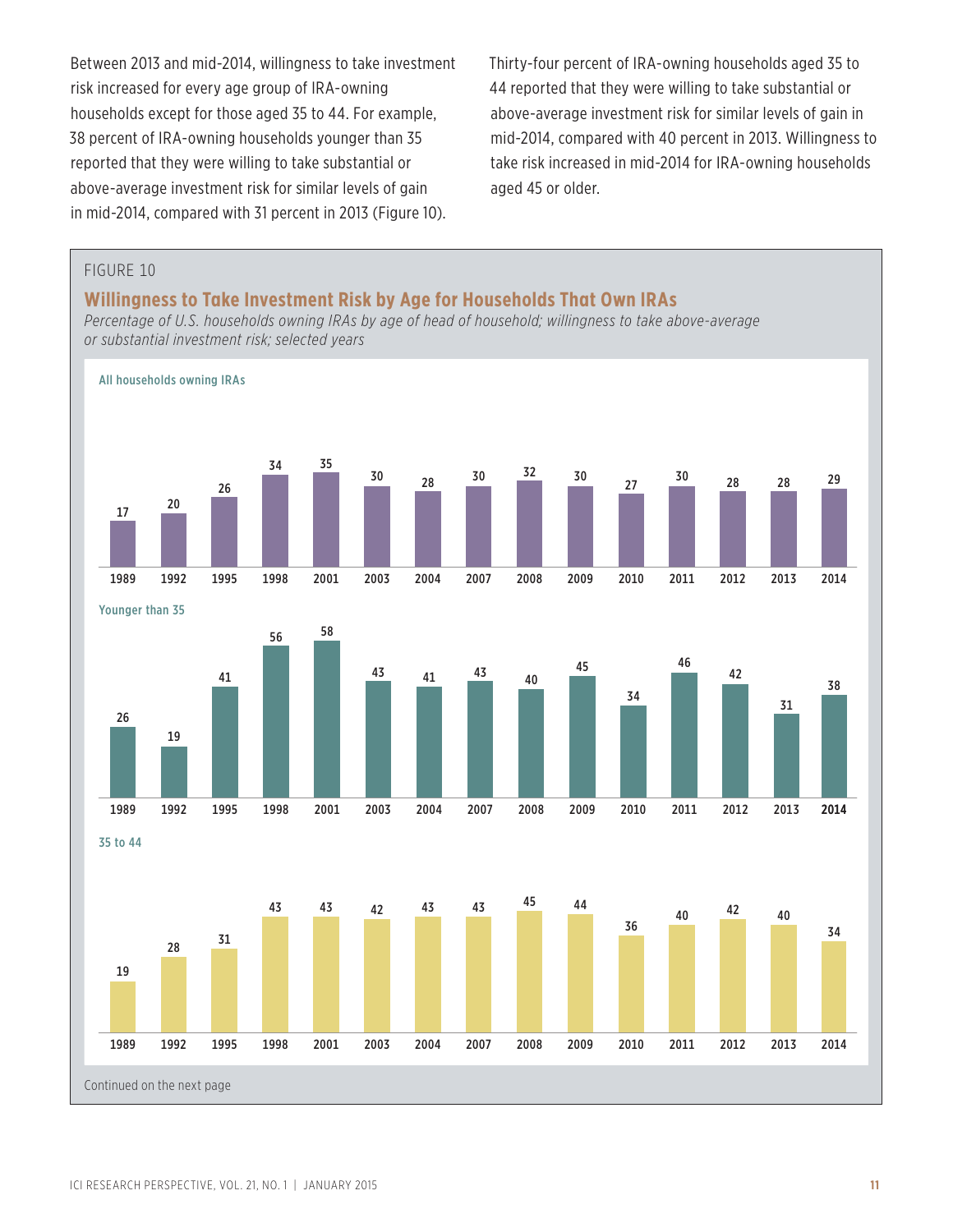#### FIGURE 10 CONTINUED

#### **Willingness to Take Investment Risk by Age for Households That Own IRAs**

*Percentage of U.S. households owning IRAs by age of head of household; willingness to take above-average or substantial investment risk; selected years*



Note: The question had three other possible responses: average risk for average gain, below-average risk for below-average gain, and unwilling to take any risk.

Sources: Investment Company Institute tabulations of Federal Reserve Board Survey of Consumer Finances, Investment Company Institute Annual Mutual Fund Shareholder Tracking Survey, and Investment Company Institute IRA Owners Survey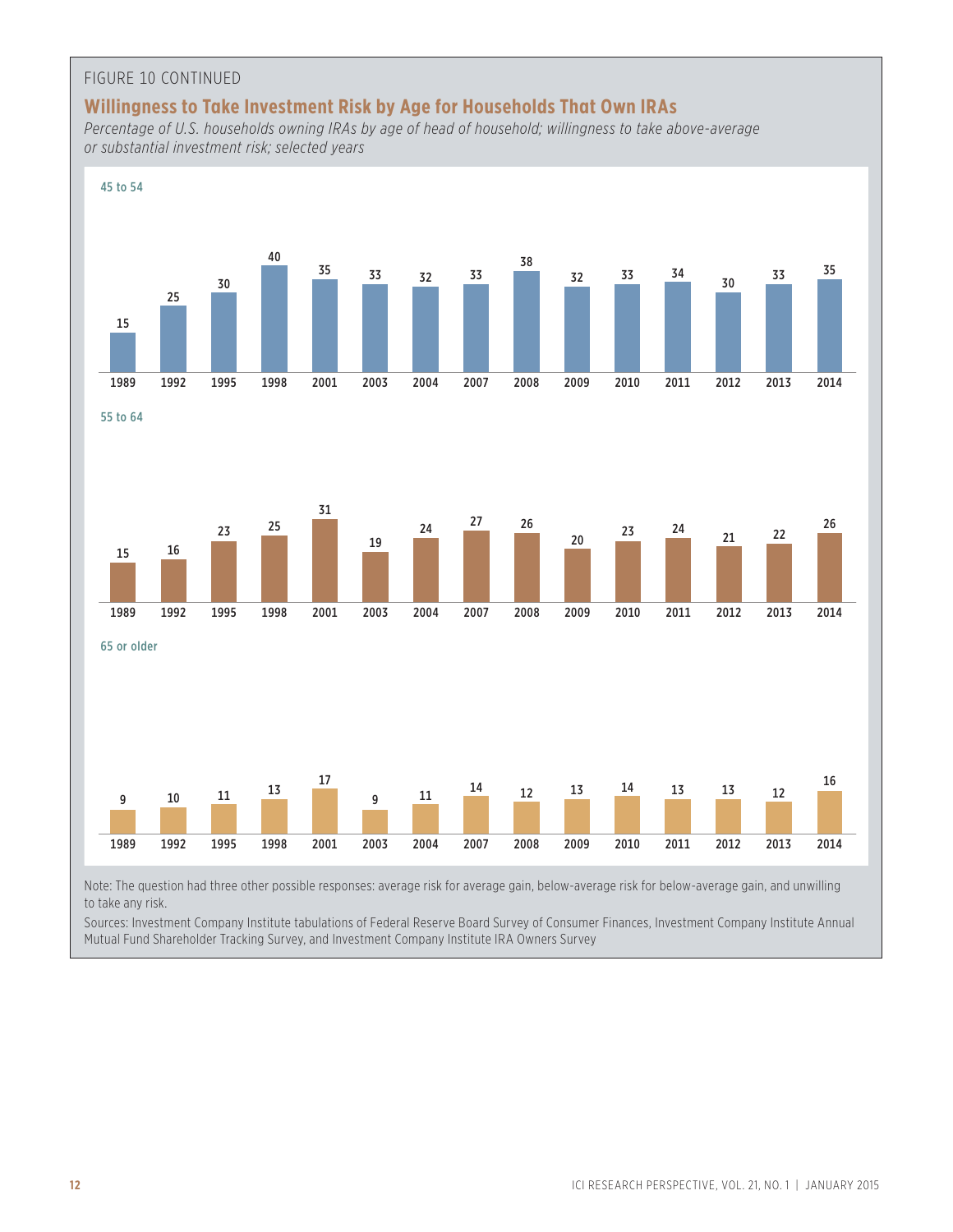Just as 401(k) balances tend to be higher the longer a worker's job tenure, $^{15}$  IRA balances tend to rise with length of ownership. In mid-2014, households owning IRAs for less than 10 years had median IRA holdings of \$15,000, while households owning IRAs for 20 years or more had median IRA holdings of \$125,000 (Figure 11). Mean IRA holdings, while considerably higher than the median values, display a similar pattern.

### **Rollovers to Traditional IRAs Fuel Growth**

From their inception, traditional IRAs have been designed so that investors could accumulate retirement assets either through contributions<sup>16</sup> or by rolling over balances from employer-sponsored retirement plans (to help workers consolidate and preserve these assets).<sup>17, 18</sup>

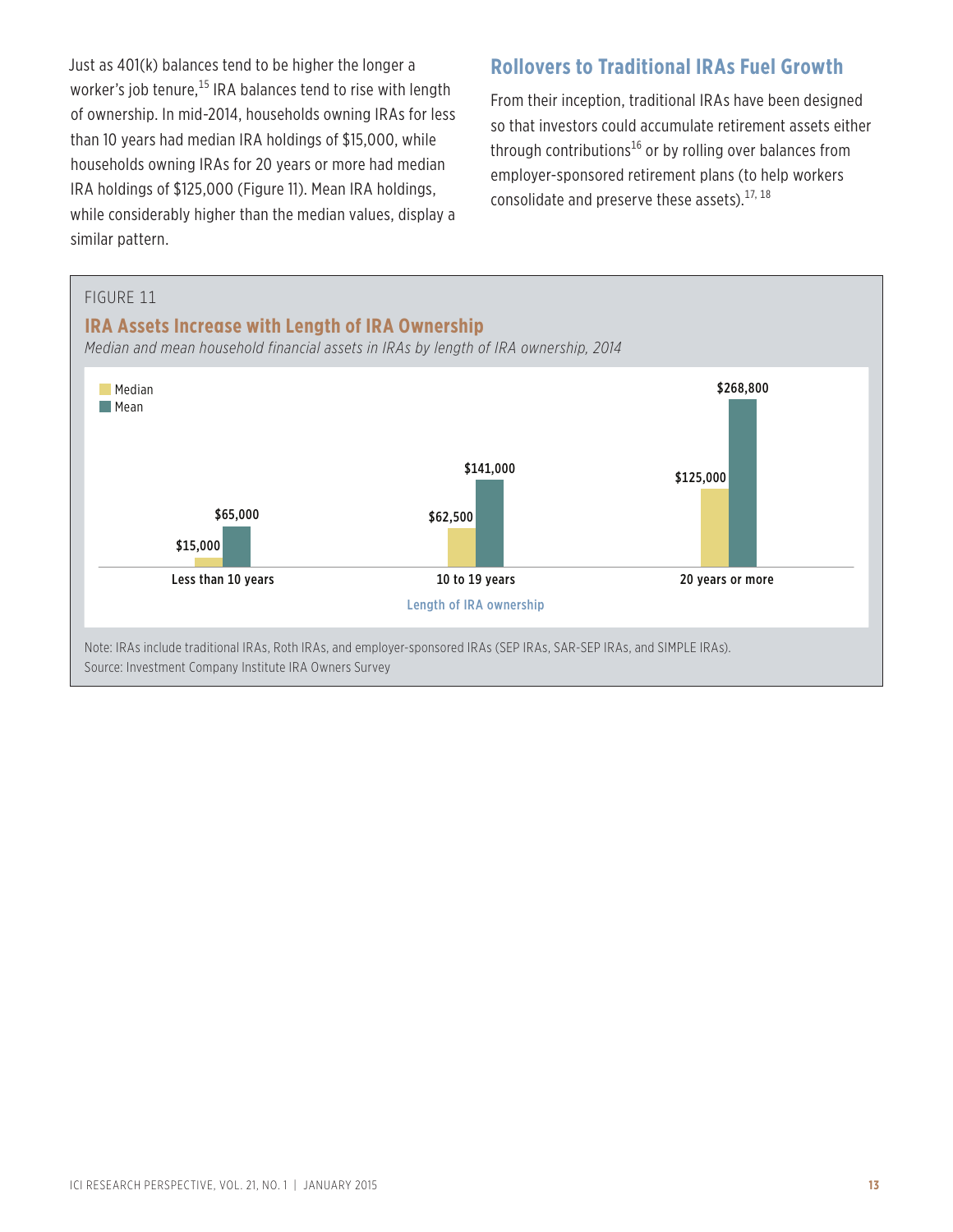Rollover activity, which helps many Americans preserve their retirement savings, has fueled recent IRA growth. The most recent available data show that households transferred \$288 billion from employer-sponsored retirement plans to IRAs in 2010.<sup>19</sup> In mid-2014, about 15 million U.S. households

(or 48 percent of all U.S. households owning traditional IRAs) had traditional IRAs that included rollover assets (Figure 12).20 With their most recent rollovers, the vast majority of these households (81 percent) transferred the entire retirement plan account balance into the traditional

#### FIGURE 12

### **Rollovers Are Often a Source of Assets for Traditional IRAs**

| Households with traditional IRAs that include rollovers<br>Percentage of households owning traditional IRAs, 2014                   |    |
|-------------------------------------------------------------------------------------------------------------------------------------|----|
| Traditional IRA includes rollover                                                                                                   | 48 |
| Traditional IRA does not include rollover                                                                                           | 52 |
| <b>Traditional IRA rollover activity</b><br>Percentage of households owning traditional IRAs that include rollovers, 2014           |    |
| Traditional IRA rollover(s) due to*                                                                                                 |    |
| Job change, layoff, or termination                                                                                                  | 72 |
| Retirement                                                                                                                          | 30 |
| Other                                                                                                                               | 10 |
| <b>Contributions to traditional IRA other than rollover</b>                                                                         |    |
| Have made contribution other than rollover                                                                                          | 56 |
| Have never made contribution in addition to rollover                                                                                | 44 |
| Percentage of traditional IRA balance from rollovers or transfers from former<br>employer-sponsored retirement plans                |    |
| Less than 25 percent                                                                                                                | 19 |
| 25 to 49 percent                                                                                                                    | 14 |
| 50 to 74 percent                                                                                                                    | 21 |
| 75 percent or more                                                                                                                  | 46 |
| Median percentage of traditional IRA balance from rollovers or transfers from former<br>employer-sponsored retirement plans         | 62 |
| * Multiple responses are included.<br>Note: Number of respondents varies.<br>Source: Investment Company Institute IRA Owners Survey |    |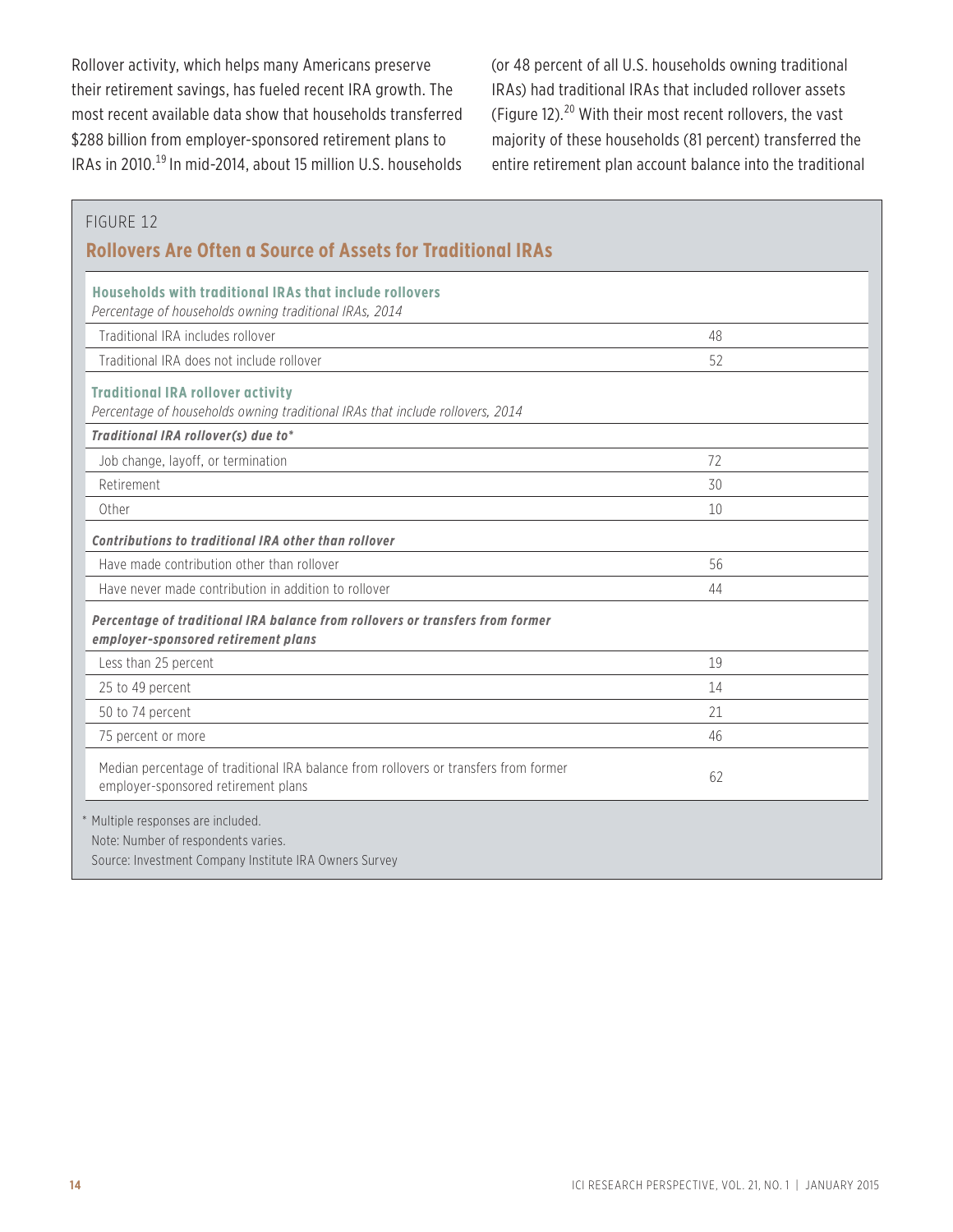IRA (Figure 13, top panel).<sup>21</sup> More than eight in 10 traditional IRA–owning households with rollovers made their most recent rollover in 2000 or later, including 64 percent whose most recent rollover was within the past nine years

(Figure 13, lower panel). Among households with rollovers in their traditional IRAs, 44 percent only had rollover IRAs (having never made traditional IRA contributions) (Figure 12).

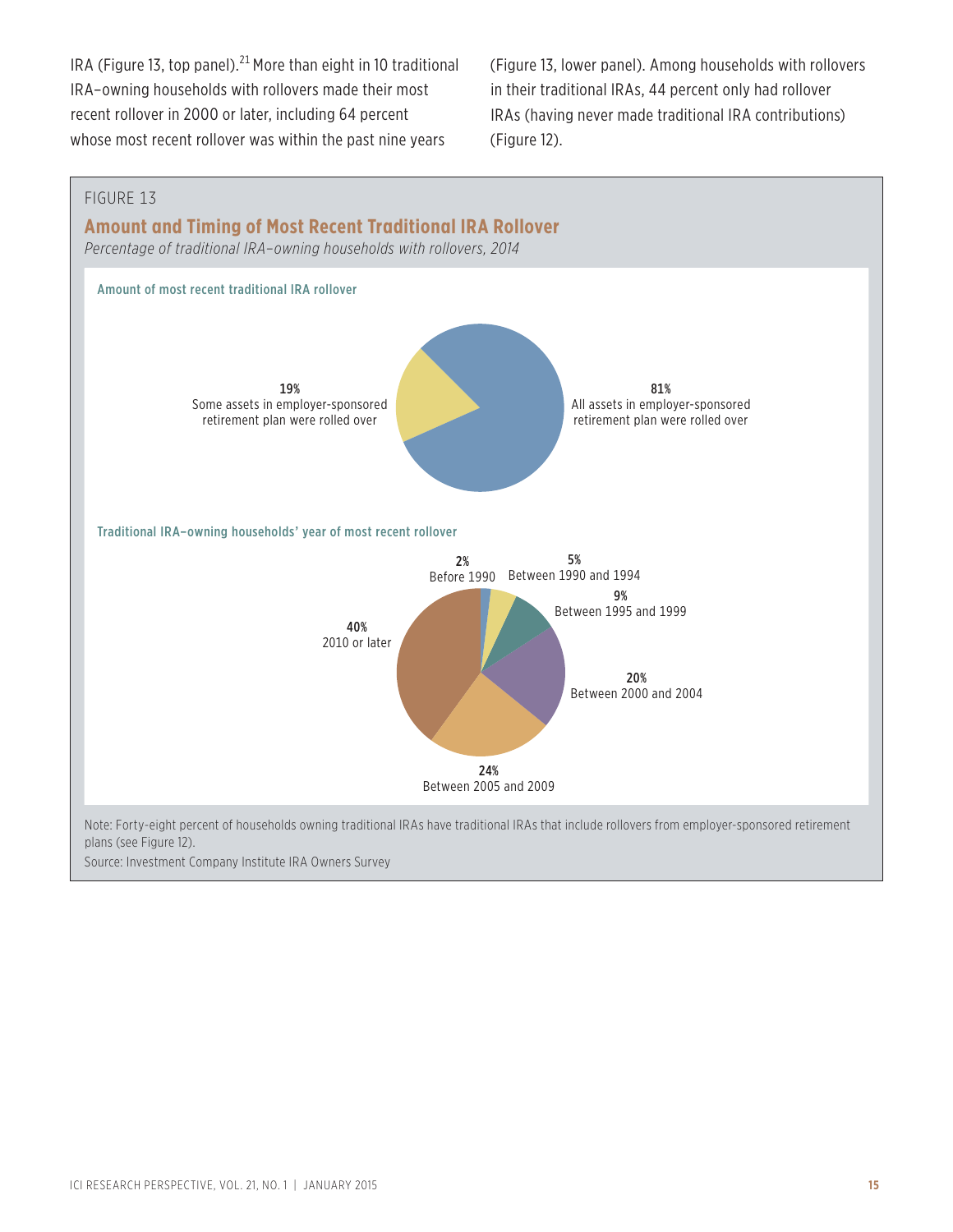### FIGURE 14

### **Reasons for Most Recent Rollover**

*Percentage of households owning traditional IRAs that include rollovers, 2014*



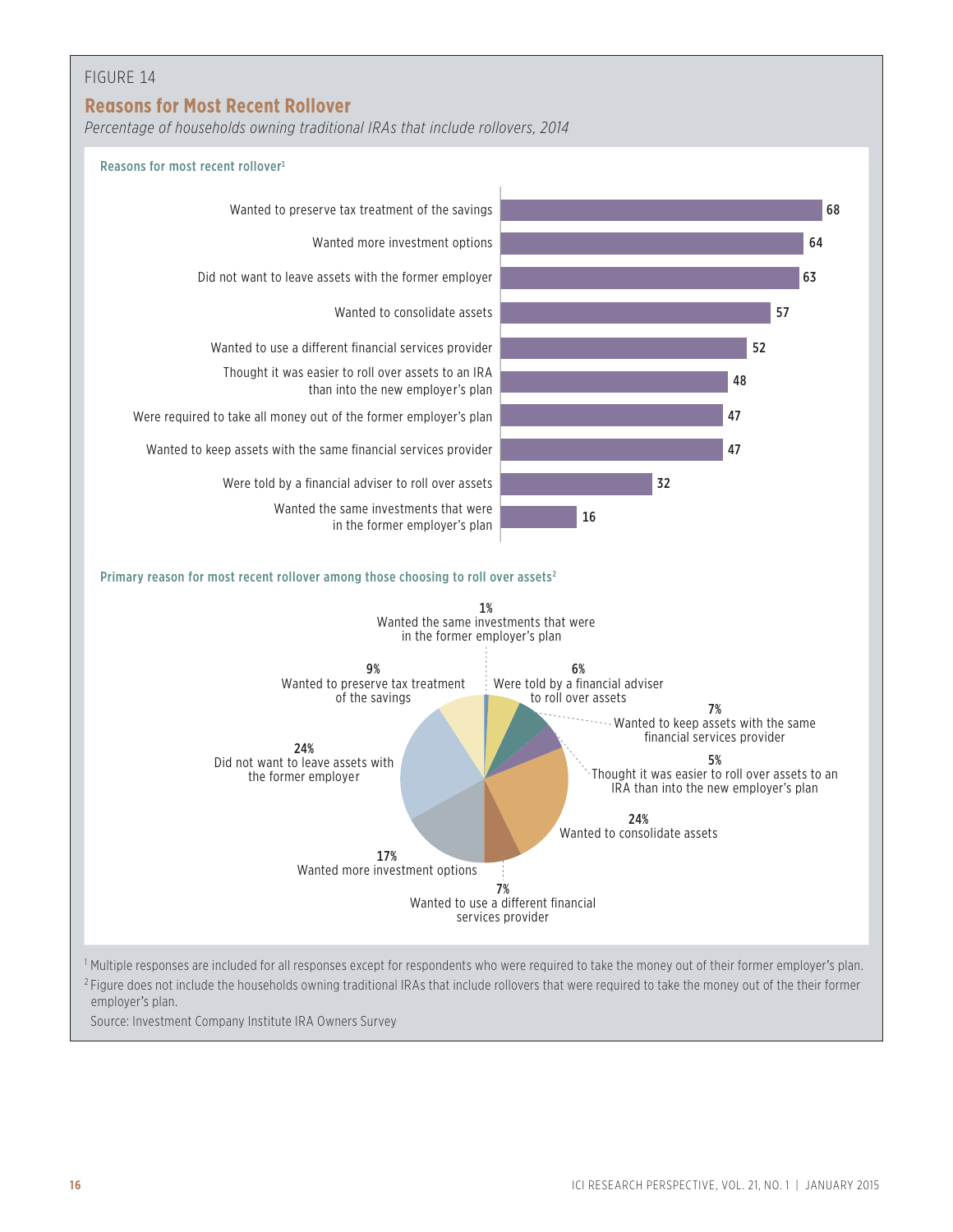Most traditional IRA–owning households with rollovers had multiple reasons for rolling over the accumulations from their employer-sponsored retirement plans to traditional IRAs (Figure 14, top panel). $^{22}$  For example, 68 percent said they wanted to preserve the tax treatment of the savings and 64 percent rolled over to get more investment options. Sixty-three percent did not want to leave assets with their former employer. Fifty-seven percent of traditional IRA–owning households with rollovers indicated that consolidating assets was one of the reasons for the rollover. Fifty-two percent rolled over to change financial services providers, while 47 percent kept their assets with the same financial services provider when they rolled over assets. Forty-eight percent thought it was easier to roll over to an IRA than into their new employer's plan. Forty-seven percent indicated they were required to take all of their money out of their former employer's plan.

When traditional IRA–owning households that chose to roll over were asked to identify the primary reason for the rollover, 24 percent said they wanted to consolidate assets, and 24 percent said they did not want to leave the assets with their former employer (Figure 14, lower panel). Seventeen percent rolled over primarily for more investment options and 9 percent wanted to preserve the tax treatment of the savings. Seven percent said the primary reason they rolled over was to use a different financial services firm, and 7 percent said the primary reason they rolled over was to use the same financial services firm. Six percent indicated the primary reason they rolled the money over was that a professional financial adviser recommended it. Five percent indicated the primary reason they rolled their retirement plan accumulations over to a traditional IRA was because it was easier to roll over to an IRA than to their new employer's plan.

#### FIGURE 15

### **Sources of Information Consulted for Rollover Decision**

*Percentage of traditional IRA–owning households with rollovers, 2014*

|                                                                                                      |            | Age of head of household <sup>1</sup> |                 |          |             |
|------------------------------------------------------------------------------------------------------|------------|---------------------------------------|-----------------|----------|-------------|
|                                                                                                      | <b>All</b> | <b>Younger</b><br>than 50             | <b>50 to 59</b> | 60 to 69 | 70 or older |
| Source of information <sup>2</sup>                                                                   |            |                                       |                 |          |             |
| Your spouse or partner                                                                               | 35         | 40                                    | 31              | 32       | 35          |
| A coworker, friend, or family member                                                                 | 20         | 25                                    | 18              | 15       | 18          |
| Your employer (printed or online materials, seminars, workshops)                                     | 38         | 41                                    | 36              | 34       | 40          |
| A seminar or workshop sponsored by your employer                                                     | 10         | 9                                     | 6               | 11       | 18          |
| Printed materials provided by your employer                                                          | 31         | 33                                    | 31              | 26       | 32          |
| Online materials from your employer                                                                  | 18         | 24                                    | 18              | 16       | 10          |
| Financial services firms (printed or online materials, seminars,<br>workshops, phone representative) | 64         | 65                                    | 60              | 69       | 61          |
| A seminar or workshop sponsored by financial services firms                                          | 13         | 10                                    | 11              | 17       | 21          |
| Printed materials provided by financial services firms                                               | 38         | 33                                    | 40              | 44       | 43          |
| Online materials from financial services firms                                                       | 28         | 34                                    | 30              | 25       | 18          |
| A phone representative from a financial services firm                                                | 27         | 29                                    | 26              | 29       | 23          |
| The IRS rules or publications                                                                        | 26         | 24                                    | 25              | 25       | 31          |
| A professional financial adviser                                                                     | 61         | 57                                    | 60              | 69       | 64          |
| Other $3$                                                                                            | 9          | 9                                     | 9               | 6        | 12          |
| Continued on the next page                                                                           |            |                                       |                 |          |             |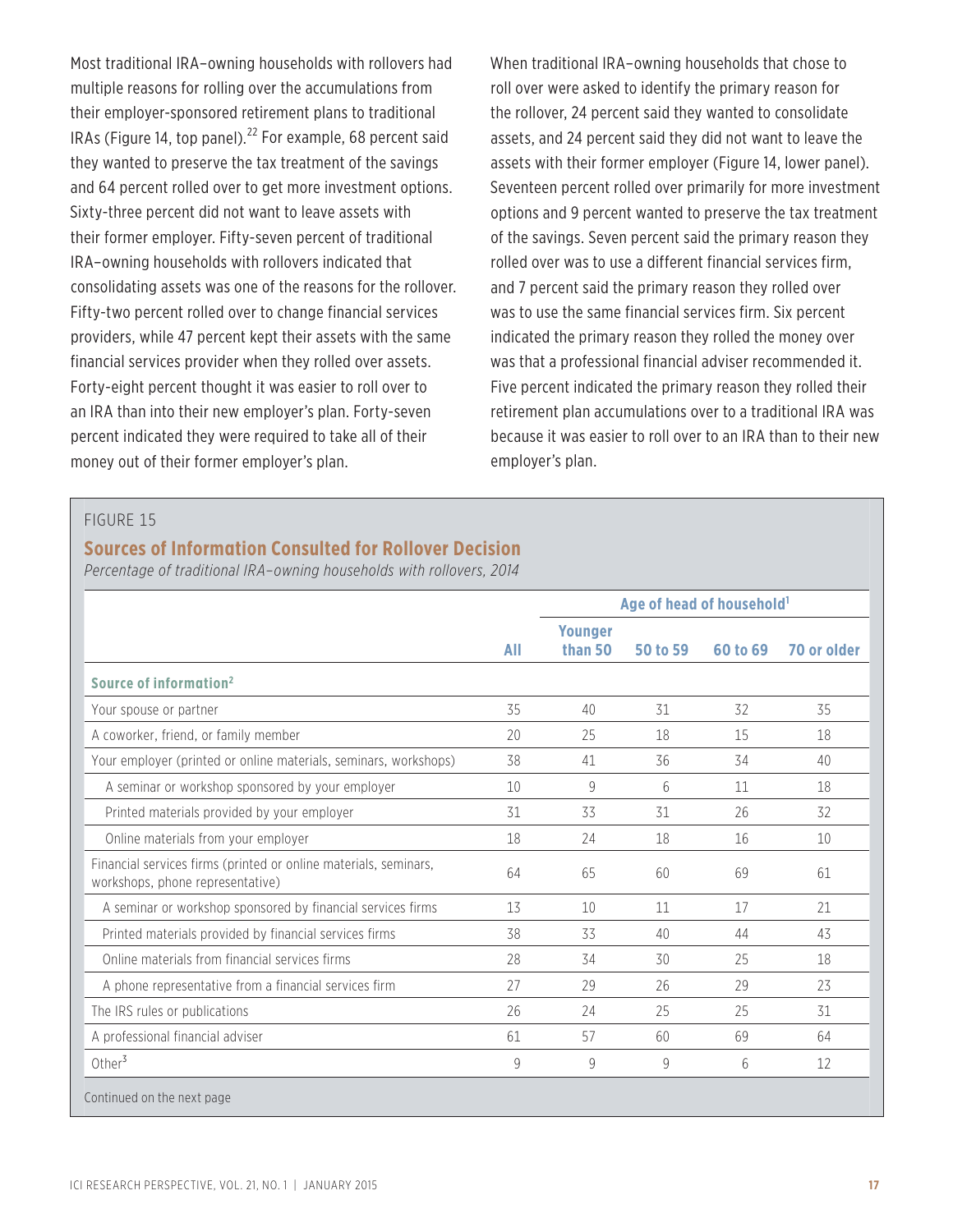#### FIGURE 15 CONTINUED

### **Sources of Information Consulted for Rollover Decision**

*Percentage of traditional IRA–owning households with rollovers, 2014*

|                                                                                                      |                | Age of head of household <sup>1</sup> |                |              |                |
|------------------------------------------------------------------------------------------------------|----------------|---------------------------------------|----------------|--------------|----------------|
|                                                                                                      | All            | <b>Younger</b><br>than 50             | 50 to 59       | 60 to 69     | 70 or older    |
| <b>Primary source of information</b>                                                                 |                |                                       |                |              |                |
| Your spouse or partner                                                                               | 5              | 4                                     | 5              | 5            | 7              |
| A coworker, friend, or family member                                                                 | 6              | 5                                     | 9              | 4            | 4              |
| Your employer (printed or online materials, seminars, workshops)                                     | 11             | 10                                    | 12             | 9            | 13             |
| A seminar or workshop sponsored by your employer                                                     | $\overline{2}$ | 1                                     | 3              | 2            | 5              |
| Printed materials provided by your employer                                                          | 6              | 5                                     | 7              | 6            | 6              |
| Online materials from your employer                                                                  | 3              | 4                                     | 2              | $\mathbf{1}$ | $\overline{2}$ |
| Financial services firms (printed or online materials, seminars,<br>workshops, phone representative) | 20             | 25                                    | 22             | 15           | 14             |
| A seminar or workshop sponsored by financial services firms                                          | $\mathbf{1}$   | 1                                     | $\mathbf{1}$   | $\mathbf{1}$ | $\overline{2}$ |
| Printed materials provided by financial services firms                                               | 4              | 3                                     | 5              | 5            | 6              |
| Online materials from financial services firms                                                       | 10             | 16                                    | 11             | 5            | 3              |
| A phone representative from a financial services firm                                                | 5              | 5                                     | 5              | 4            | 3              |
| The IRS rules or publications                                                                        | 3              | 3                                     | $\mathfrak{D}$ | 3            | 6              |
| A professional financial adviser                                                                     | 50             | 47                                    | 45             | 60           | 50             |
| Other $3$                                                                                            | 5              | 6                                     | 5              | 4            | 6              |
| Number of respondents                                                                                | 1.191          | 447                                   | 321            | 257          | 166            |

<sup>1</sup> Age is based on the age of the sole or co-decisionmaker for household saving and investing.

<sup>2</sup> Multiple responses are included; 77 percent of traditional IRA-owning households with rollovers consulted multiple sources of information.

<sup>3</sup> Other responses given included: myself, other online information, bank, and books and magazines.

Source: Investment Company Institute IRA Owners Survey

Traditional IRA–owning households generally researched the decision to roll over money from their former employer's retirement plan into a traditional IRA. Seventyseven percent consulted multiple sources of information the most common source of information was professional financial advisers, who were consulted by 61 percent of traditional IRA–owning households with rollovers (Figure 15, first panel). Nearly four in 10 traditional IRA– owning households with rollovers relied on information provided by their employers, with 31 percent of traditional IRA–owning households with rollovers using printed materials from their employers as a source of information. Sixty-four percent of traditional IRA–owning households

with rollovers relied on information provided by financial services firms, with 38 percent using printed materials provided by financial services firms. Twenty-eight percent indicated they used online materials from financial services firms.

When asked to identify their primary source of information on the rollover decision, 50 percent of traditional IRA– owning households with rollovers indicated they primarily relied on professional financial advisers; older households were more likely to consult professional financial advisers than younger households (Figure 15, second panel). Twenty percent of traditional IRA–owning households with rollovers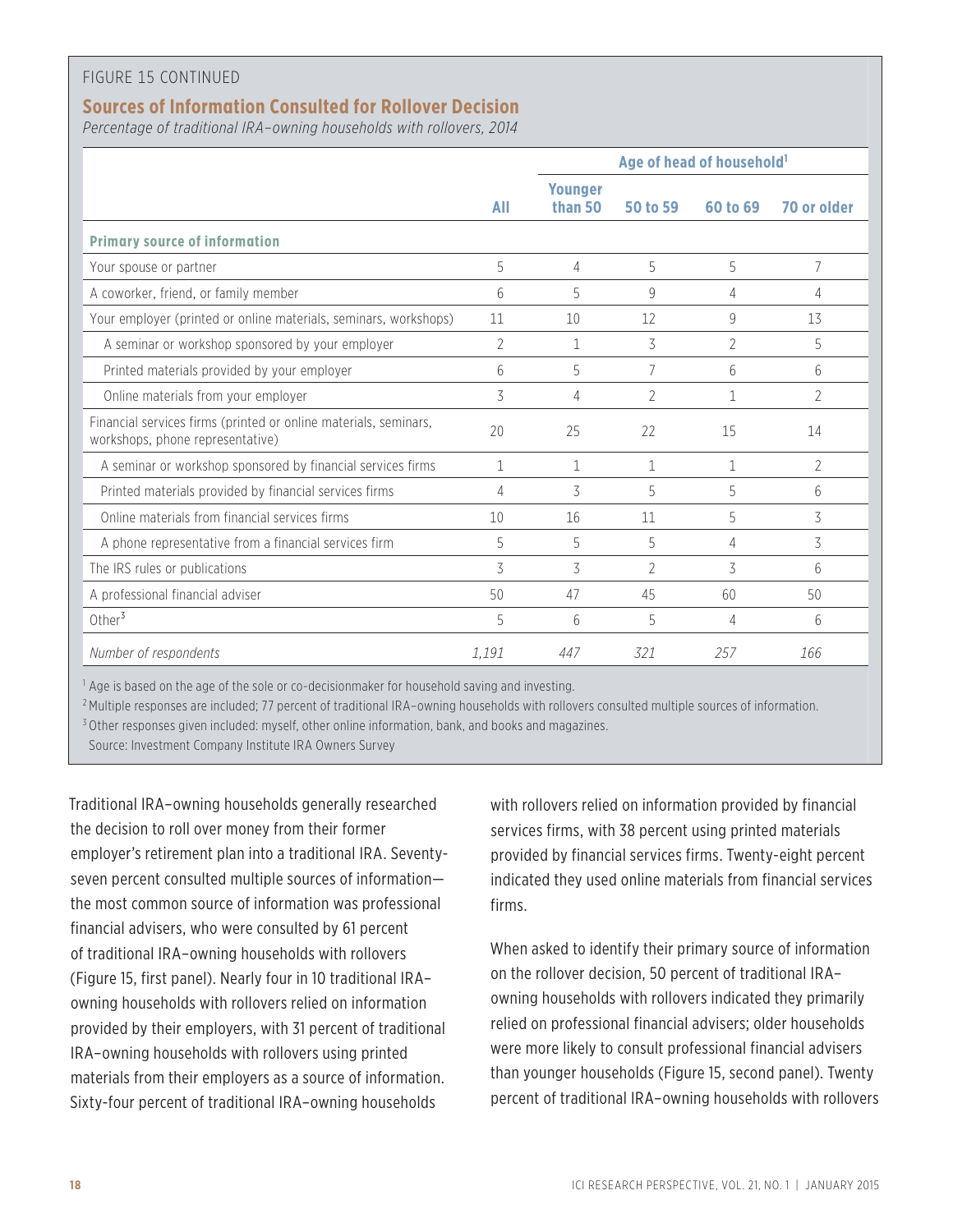indicated their primary source of information on the rollover decision was materials from financial services firms, mainly online materials. Ten percent of traditional IRA–owning households with rollovers indicated their primary source of information was online materials from financial services firms, with younger households more likely to rely on online resources than older households.

In selecting the initial asset allocation of rollover assets in traditional IRAs, 9 percent of traditional IRA–owning households with rollovers indicated that their professional financial adviser selected the investments, and 50 percent

indicated they worked together with a professional financial adviser to select the investments. Forty-one percent of traditional IRA–owning households with rollovers indicated that the household selected the investments without outside help.

Households with rollover assets in their traditional IRAs tend to have higher IRA balances, compared with IRAs funded purely by individual contributions. Median traditional IRA holdings that include rollovers were \$87,500 in mid-2014, compared with median traditional IRA holdings of \$30,000 for balances that did not include rollovers (Figure 16). $^{23}$ 

#### FIGURE 16

#### **Traditional IRAs Preserve Assets from Employer-Sponsored Retirement Plans**

*Traditional IRA assets by employer-sponsored retirement plan rollover activity, 2014*

|                                         | <b>Traditional IRA includes rollover</b><br>from employer-sponsored<br>retirement plan <sup>1</sup> | <b>Traditional IRA does not include rollover</b><br>from employer-sponsored<br>retirement plan <sup>2</sup> |
|-----------------------------------------|-----------------------------------------------------------------------------------------------------|-------------------------------------------------------------------------------------------------------------|
| <b>Traditional IRA assets</b>           |                                                                                                     |                                                                                                             |
| Mean                                    | \$192,200                                                                                           | \$109,500                                                                                                   |
| Median                                  | \$87,500                                                                                            | \$30,000                                                                                                    |
| Household financial assets <sup>3</sup> |                                                                                                     |                                                                                                             |
| Mean                                    | \$400,500                                                                                           | \$347,000                                                                                                   |
| Median                                  | \$260,000                                                                                           | \$200,000                                                                                                   |

<sup>1</sup> Forty-eight percent of households owning traditional IRAs have traditional IRAs that include rollovers from employer-sponsored retirement plans (see Figure 12).

<sup>2</sup> Fifty-two percent of households owning traditional IRAs have traditional IRAs that do not include rollovers from employer-sponsored retirement plans (see Figure 12).

<sup>3</sup> Household financial assets include assets in employer-sponsored retirement plans but exclude the household's primary residence. Source: Investment Company Institute IRA Owners Survey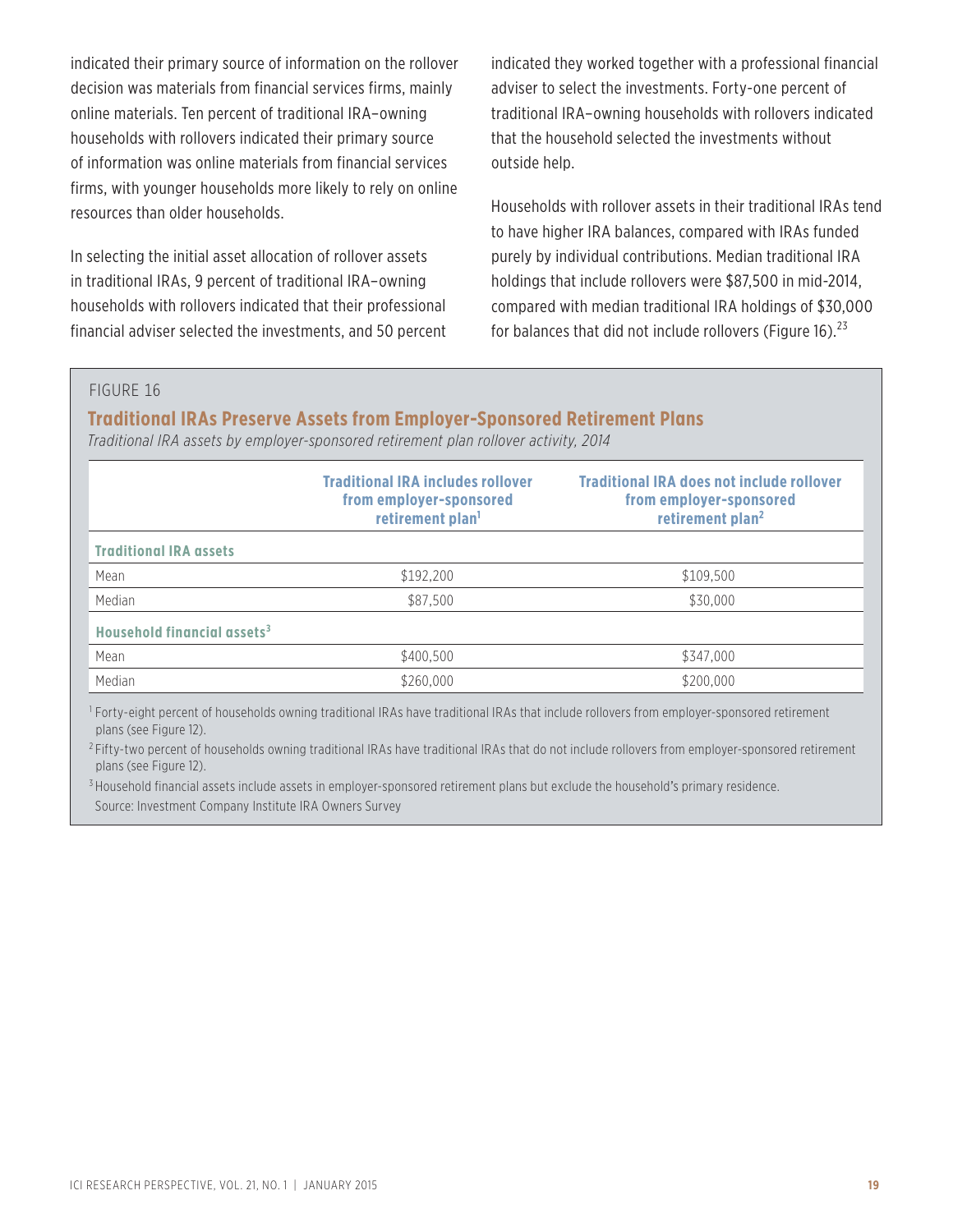### **Few Households Make Contributions to IRAs**

Although IRAs can help Americans build their retirement savings, the majority of U.S. households do not contribute to them. In tax year 2013, only 12 percent of all U.S. households made contributions to IRAs, compared with 15 percent in tax year 2012 (Figure 17, top panel). Thirty-four percent of households owning IRAs in mid-2014 made contributions in tax year 2013 (Figure 17, lower panel), compared with 39 percent in tax year 2012.<sup>24</sup> Households may, depending on their eligibility, contribute to more than one type of IRA

in each tax year. Among households making contributions to IRAs in tax year 2013, 52 percent contributed to traditional IRAs, with 39 percent contributing to traditional IRAs only.<sup>25</sup> Forty-four percent of households making IRA contributions in tax year 2013 made Roth contributions, with 31 percent contributing to Roth IRAs only.<sup>26</sup> Twenty-one percent contributed to employer-sponsored IRAs in tax year 2013, with 14 percent contributing to employer-sponsored IRAs only.<sup>27</sup>

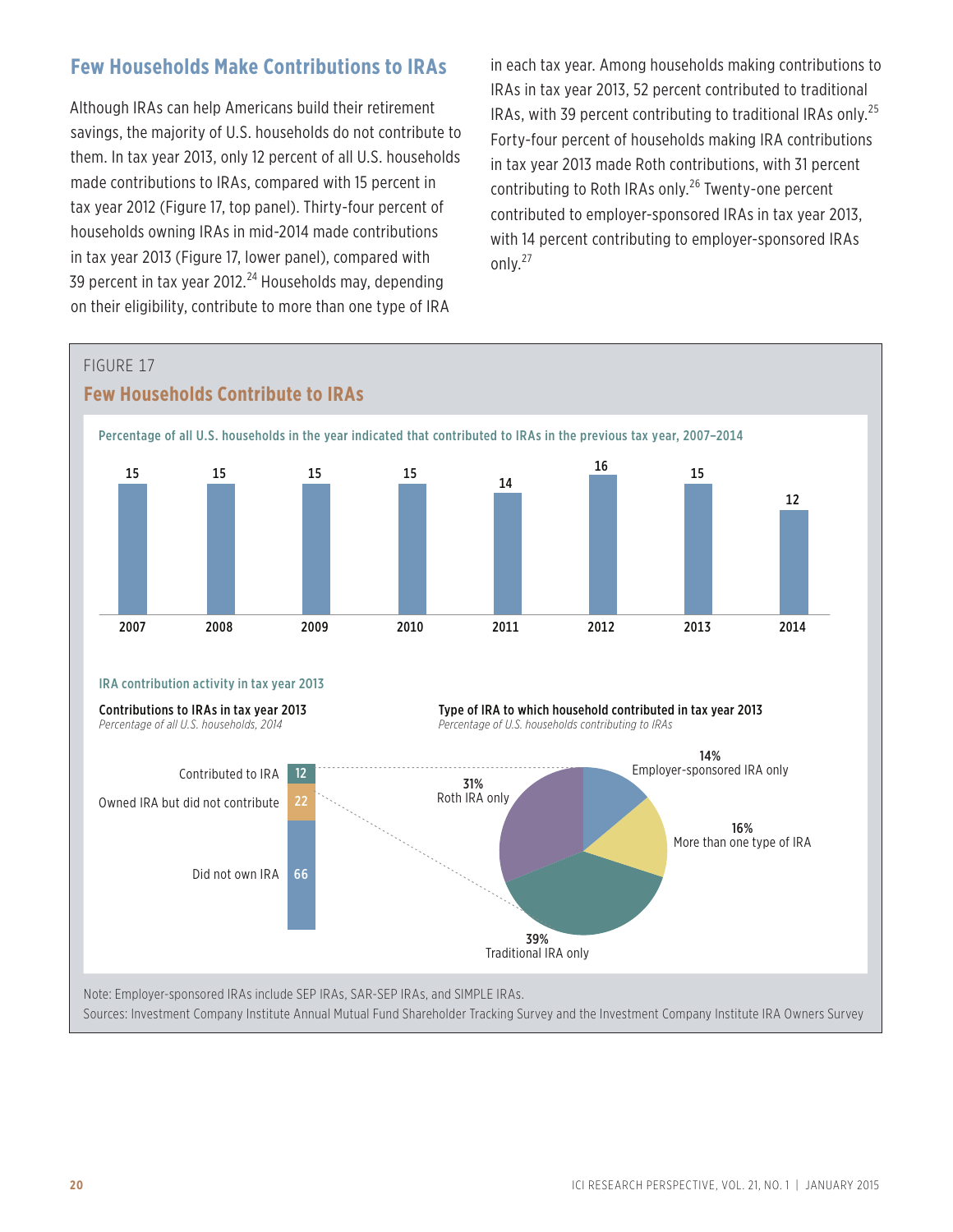### **Roth and Employer-Sponsored IRA Owners Are More Likely to Contribute**

Traditional IRA owners were less likely than owners of other types of IRAs to have made contributions. Thirty-two percent of households owning Roth IRAs in mid-2014 made contributions in tax year 2013 (Figure 18), and 44 percent of all households owning employer-sponsored IRAs in mid-2014 made contributions in tax year 2013. In contrast, only 23 percent of traditional IRA–owning households in mid-2014 contributed to their traditional IRAs in tax year  $2013.<sup>28</sup>$ 

Several factors play a role in the lower contribution rate to traditional IRAs.<sup>29</sup> For example, restrictions on the tax deductibility of contributions<sup>30</sup> must be considered by traditional IRA–owning households that have retirement plan coverage at work. $31$  In addition, 37 percent of traditional IRA–owning households in mid-2014 indicated that someone in the household was retired. Furthermore, some traditional IRA–owning households use traditional IRAs to preserve rollovers rather than as a contributory savings vehicle. And, some households may be able to meet their retirement savings needs through their retirement plans at work.32 Nevertheless, other research finds that traditional IRA investors who make contributions tend to do so on a recurring basis.  $33$ 

#### FIGURE 18

### **Contribution Activity to Roth and Employer-Sponsored IRAs Outpaces Contribution Activity to Traditional IRAs in Tax Year 2013**

*Percentage of U.S. households owning each type of IRA1 in 2014 by contribution status in tax year 2013*



<sup>1</sup> Households may hold more than one type of IRA. Contribution activity reported is for type of IRA indicated. Some of these households may have been ineligible to make contributions.

<sup>2</sup> IRAs include traditional IRAs, Roth IRAs, and employer-sponsored IRAs (SEP IRAs, SAR-SEP IRAs, and SIMPLE IRAs).

<sup>3</sup> Employer-sponsored IRAs include SEP IRAs, SAR-SEP IRAs, and SIMPLE IRAs.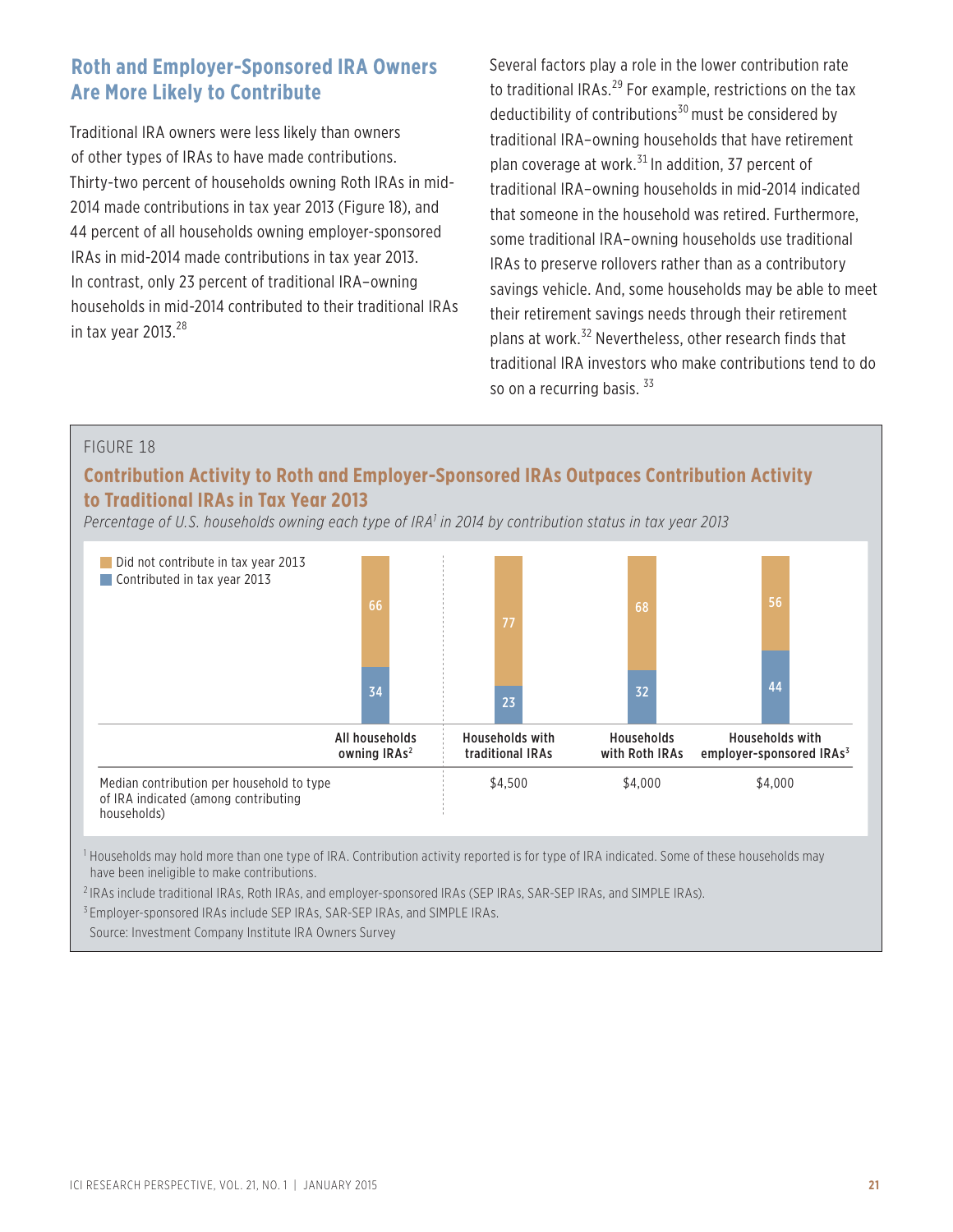The median contribution among households contributing to employer-sponsored IRAs was \$4,000 in tax year 2013, while the median contribution to traditional IRAs was \$4,500 per household (Figure 18). The median contribution to Roth IRAs was \$4,000 per household. In 2013, the traditional and Roth IRA contribution limit was \$5,500 for individuals under the age of 50 (Figure 19). $34$  Since tax year 2002, individuals aged 50 or older are eligible to make catch-up contributions to their IRAs.<sup>35</sup> Among households

aged 50 or older, 35 percent owned traditional or Roth IRAs in mid-2014 (Figure 20). Of these IRA-owning households, 26 percent made contributions to traditional or Roth IRAs; 56 percent of these contributing households made catchup contributions. All told, catch-up contributions are not prevalent, with only 5 percent of all U.S. households aged 50 or older<sup>36</sup> reporting catch-up contributions to traditional or Roth IRAs.



### FIGURE 20

### **Traditional and Roth IRA Catch-Up Contributions Are Infrequent**

*Percentage of U.S. households with individuals aged 50 or older in 2014 by contribution status in tax year 2013*

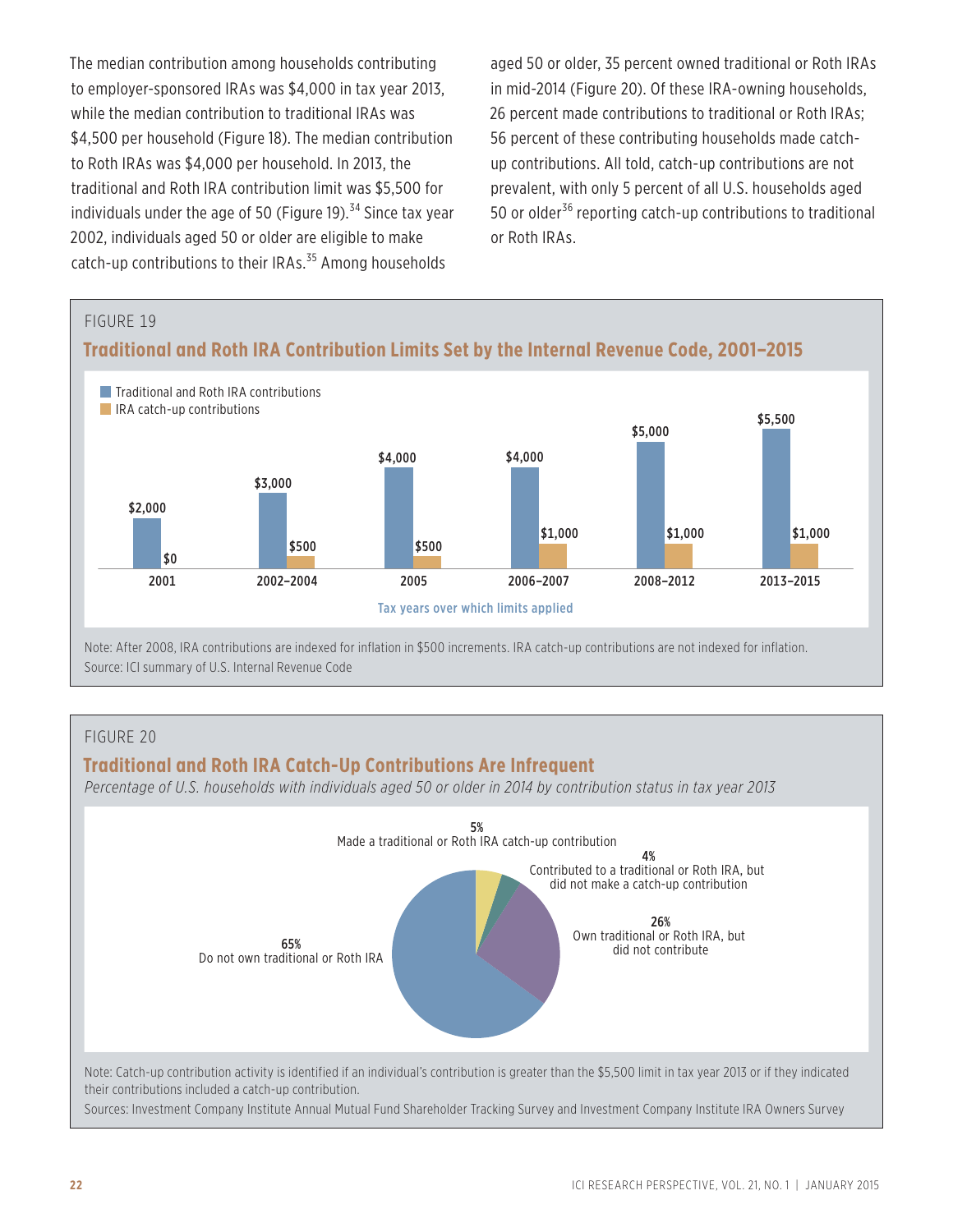### **IRA Withdrawals Are Infrequent, Mostly Retirement Related**

Few households withdraw money from their IRAs in any given year, and most withdrawals are retirement related. A traditional IRA withdrawal taken by an individual prior to age 59½ generally is subject to a 10 percent penalty on the taxable portion of the withdrawal (in addition to the federal, state, and local income tax that may be due).<sup>37</sup> Taxpayers older than 59½ but younger than 70½ may take withdrawals without penalty, but generally are not required to do so. Traditional IRA owners aged 70½ or older are required to withdraw an annual amount based on life expectancy or pay a penalty for failing to do so; these withdrawals are called required minimum distributions (RMDs). Households with inherited IRAs also generally are required to take distributions.

Twenty percent of households owning traditional IRAs in mid-2014 reported taking withdrawals from these IRAs in tax year 2013, compared with 21 percent in tax year 2012 (Figure 21).38 In 2008, the Worker, Retiree, and Employer Recovery Act suspended RMDs from traditional IRAs and other retirement accounts for tax year 2009.<sup>39</sup> Withdrawal activity among traditional IRA–owning households fell to lower levels in tax year 2009, likely in part due to the suspension of RMDs from traditional IRAs.<sup>40</sup> Some of the increase in withdrawal activity in tax year 2010 and tax year 2011 resulted from the return of RMDs. Among households taking traditional IRA withdrawals in tax year 2013, 75 percent reported that someone in the household was retired from their lifetime occupation (Figure 22). Nevertheless, 59 percent of retired households owning traditional IRAs in mid-2014 did not take withdrawals in tax year 2013.



### **Traditional IRA Withdrawal Activity**

*Percentage of households owning traditional IRAs in the year indicated that took withdrawals in the prior year*



Note: Households were surveyed in the spring of the year indicated and asked about withdrawals in the prior year. Source: Investment Company Institute IRA Owners Survey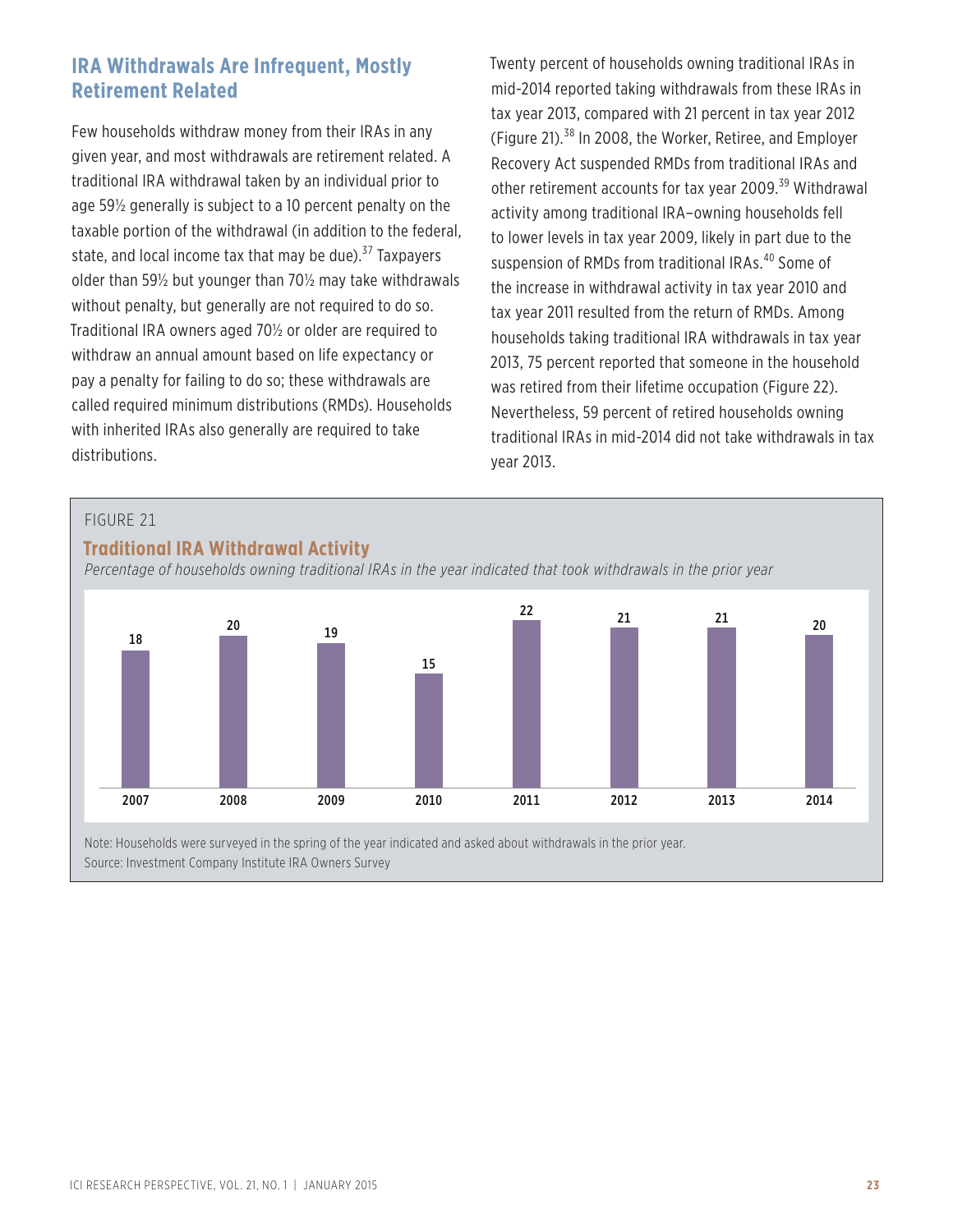Traditional IRA–owning households that made withdrawals generally took modest-sized amounts. Fifteen percent of traditional IRA–owning households making withdrawals in

tax year 2013 took less than \$2,500 from their IRAs, and another 11 percent withdrew between \$2,500 and \$4,999 (Figure 22).

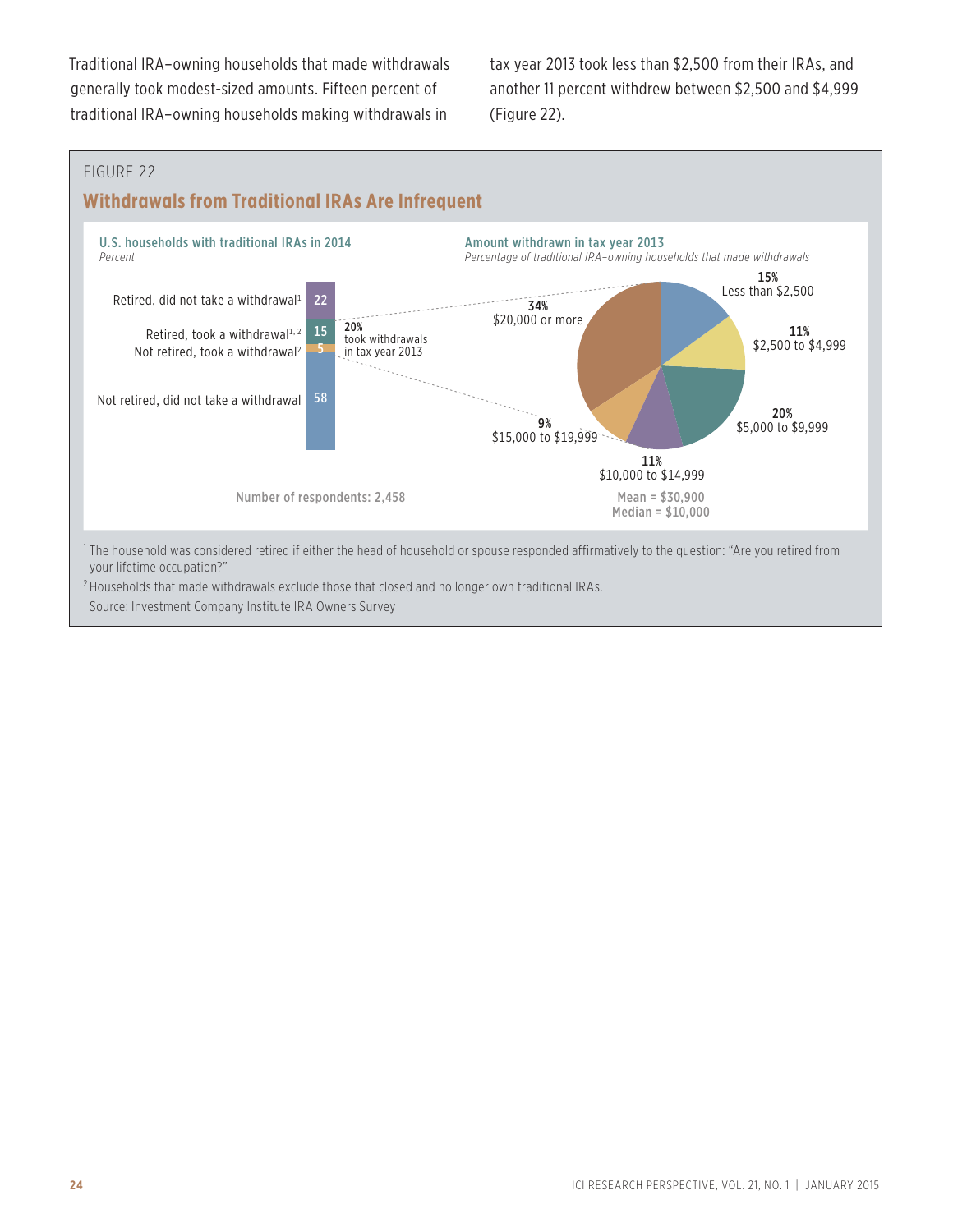#### FIGURE 23

### **Most Traditional IRA–Owning Households That Take Withdrawals Are Headed by Individuals Aged 70 or Older**

*Percentage of traditional IRA–owning households, 2007–2014*

|                                                                                                                     |      |      | <b>Traditional IRA-owning households</b> |                |      |      |      |      |
|---------------------------------------------------------------------------------------------------------------------|------|------|------------------------------------------|----------------|------|------|------|------|
|                                                                                                                     | 2007 | 2008 | 2009                                     | 2010           | 2011 | 2012 | 2013 | 2014 |
| Age of head of household*<br>Percentage of U.S. households owning traditional IRAs                                  |      |      |                                          |                |      |      |      |      |
| Younger than 59                                                                                                     | 64   | 62   | 63                                       | 62             | 58   | 61   | 61   | 60   |
| 59 to 69                                                                                                            | 20   | 22   | 20                                       | 22             | 25   | 23   | 22   | 23   |
| 70 or older                                                                                                         | 16   | 16   | 17                                       | 16             | 17   | 16   | 17   | 17   |
| Traditional IRA withdrawal activity by age*<br>Percentage of U.S. households owning traditional IRAs                |      |      |                                          |                |      |      |      |      |
| Younger than 59, did not take a withdrawal                                                                          | 61   | 59   | 60                                       | 59             | 54   | 56   | 56   | 56   |
| Younger than 59, took a withdrawal                                                                                  | 3    | 4    | 3                                        | 3              | 5    | 5    | 5    | 4    |
| Aged 59 to 69, did not take a withdrawal                                                                            | 15   | 17   | 16                                       | 18             | 20   | 19   | 18   | 18   |
| Aged 59 to 69, took a withdrawal                                                                                    | 6    | 5    | $\overline{4}$                           | 4              | 5    | 4    | 4    | 5    |
| Aged 70 or older, did not take a withdrawal                                                                         | 6    | 4    | 5                                        | $\overline{7}$ | 5    | 4    | 5    | 6    |
| Aged 70 or older, took a withdrawal                                                                                 | 9    | 11   | 12                                       | 9              | 13   | 12   | 12   | 11   |
| Memo:                                                                                                               |      |      |                                          |                |      |      |      |      |
| Percentage of traditional IRA-owning households with withdrawals                                                    | 18   | 20   | 19                                       | 15             | 22   | 21   | 21   | 20   |
| Incidence of withdrawal activity by age*<br>Percentage of traditional IRA-owning households by age*                 |      |      |                                          |                |      |      |      |      |
| Younger than 59                                                                                                     | 4    | 6    | 5                                        | 5              | 8    | 7    | 8    | 7    |
| 59 to 69                                                                                                            | 27   | 24   | 19                                       | 17             | 19   | 17   | 19   | 20   |
| 70 or older                                                                                                         | 59   | 73   | 70                                       | 53             | 72   | 74   | 70   | 67   |
| Age composition of households with withdrawals*<br>Percentage of traditional IRA-owning households with withdrawals |      |      |                                          |                |      |      |      |      |
| Younger than 59                                                                                                     | 16   | 18   | 16                                       | 20             | 22   | 22   | 22   | 20   |
| 59 to 69                                                                                                            | 31   | 26   | 20                                       | 25             | 21   | 19   | 21   | 23   |
| 70 or older                                                                                                         | 53   | 56   | 64                                       | 55             | 57   | 59   | 57   | 57   |

\* Age is based on the age of the sole or co-decisionmaker for household saving and investing.

Note: The figure reports traditional IRA withdrawal activity for the prior year. For example, for traditional IRA–owning households in 2014, the figure reports withdrawal activity for tax year 2013.

Source: Investment Company Institute IRA Owners Survey

Although some withdrawals appear large in dollar amounts, a median of 8 percent of the account balance was typically withdrawn. In line with the incentives and disincentives of the tax code, younger households were much less likely to make withdrawals than older households. Among traditional IRA–owning households in mid-2014 headed by individuals younger than 59, only 7 percent took withdrawals in tax year 2013 (Figure 23).<sup>41</sup> Twenty percent of households owning traditional IRAs and headed by an individual aged 59 to 69 in mid-2014 reported withdrawals in tax year 2013. Sixtyseven percent of households owning traditional IRAs and headed by an individual aged 70 or older took withdrawals in tax year  $2013.<sup>42</sup>$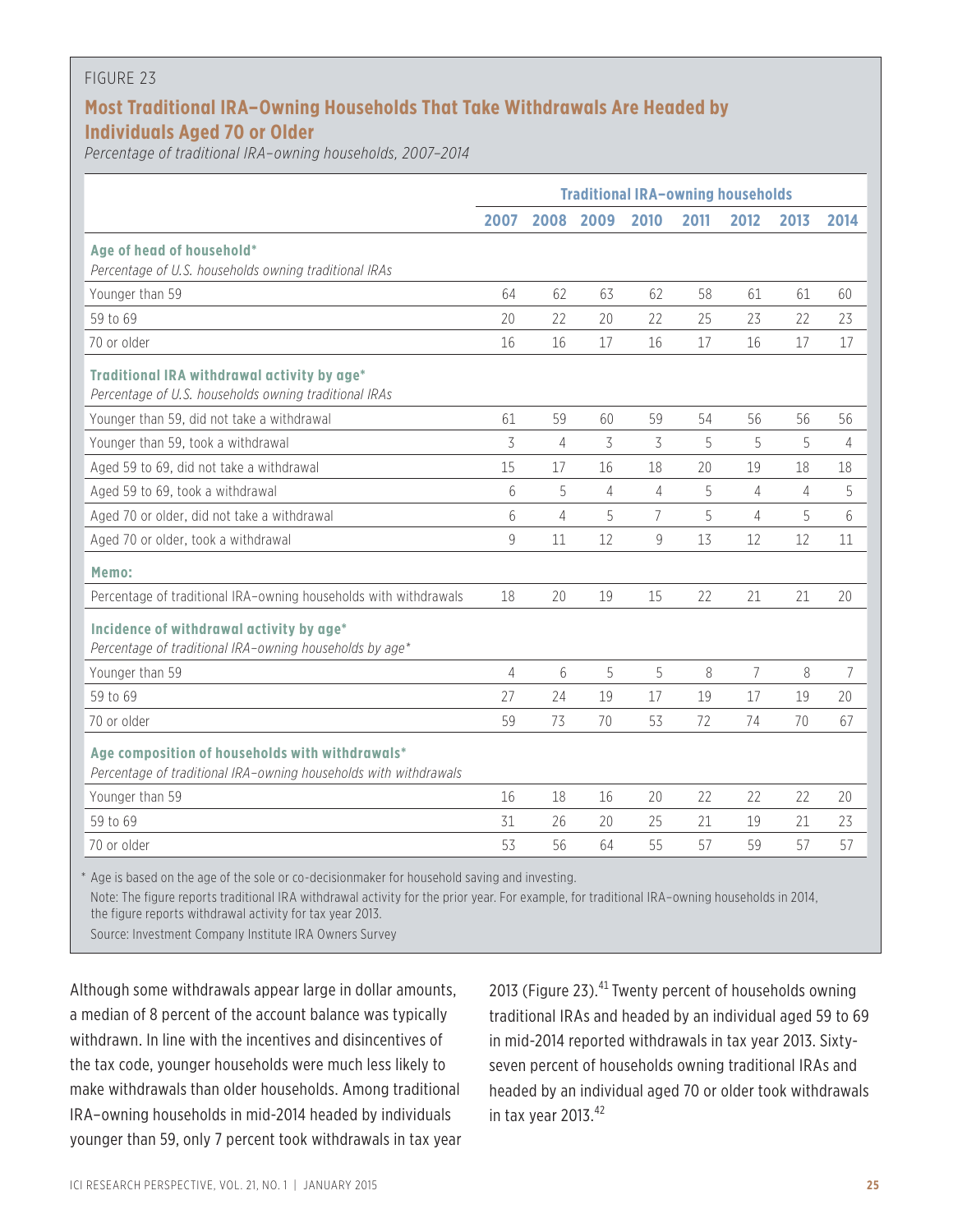Typically, withdrawals from traditional IRAs were taken to fulfill RMDs. Sixty-five percent of households owning traditional IRAs in mid-2014 and making withdrawals in tax year 2013 calculated their withdrawal amount based on the RMD, compared with 66 percent in tax year 2012 (Figure 24). Another 20 percent of traditional IRA–owning households taking withdrawals reported they withdrew lump sums based on needs in tax year 2013, compared with 23 percent in tax year 2012. In tax year 2013, 11 percent reported a scheduled withdrawal amount, either as a percentage of the account or a regular dollar amount, compared with 7 percent that reported a scheduled withdrawal amount in tax year 2012.

Reflecting the rules governing distributions from traditional IRAs, households headed by individuals aged 70 or older were much more likely to cite RMDs as the way they calculated their withdrawal amounts, $43$  while younger households were much more likely to take lump-sum withdrawals based on needs.

Among traditional IRA–owning households in mid-2014 with a head of household aged 70 or older and taking a withdrawal in tax year 2013, 91 percent indicated their withdrawal was based on the RMD rules—only 5 percent took lump sums based on needs (Figure 25). In contrast, among withdrawing households younger than age 70, 51 percent took lump sums based on needs. Some withdrawing households headed by an individual younger than 70 (13 percent) indicated their withdrawals were RMDs, possibly reflecting an older spouse or partner, or ownership of inherited IRAs.

Traditional IRA–owning households that took withdrawals in tax year 2013 usually consulted outside sources to determine the amount of the withdrawal. Sixty-four percent consulted a professional financial adviser to determine the amount to withdraw in tax year 2013 (Figure 26). Forty percent consulted IRS rules or publications.

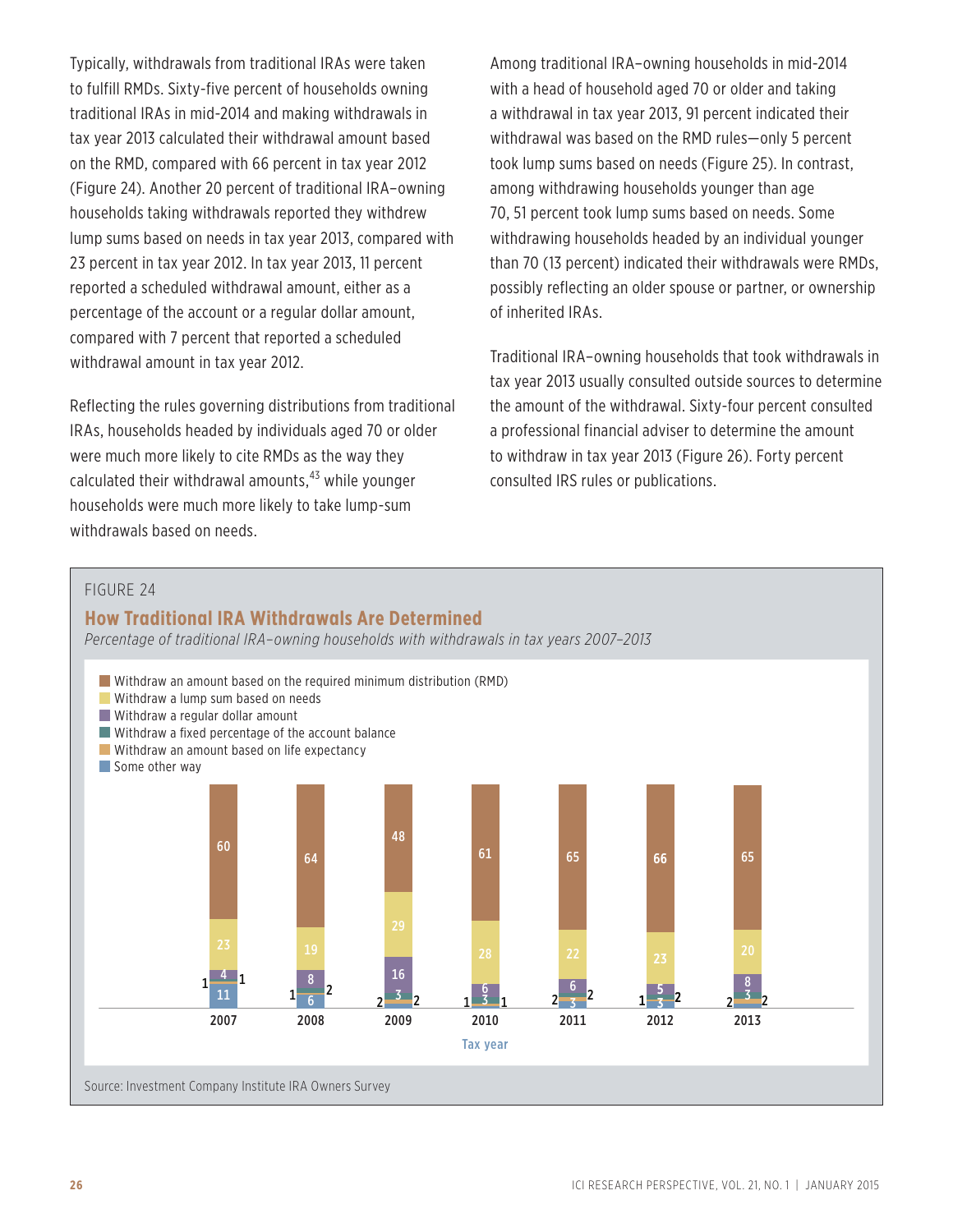

#### FIGURE 26

### **Most Households Consult a Professional Financial Adviser to Determine the Amount of Traditional IRA Withdrawals**

*Percentage of traditional IRA–owning households with withdrawals in tax year 2013*

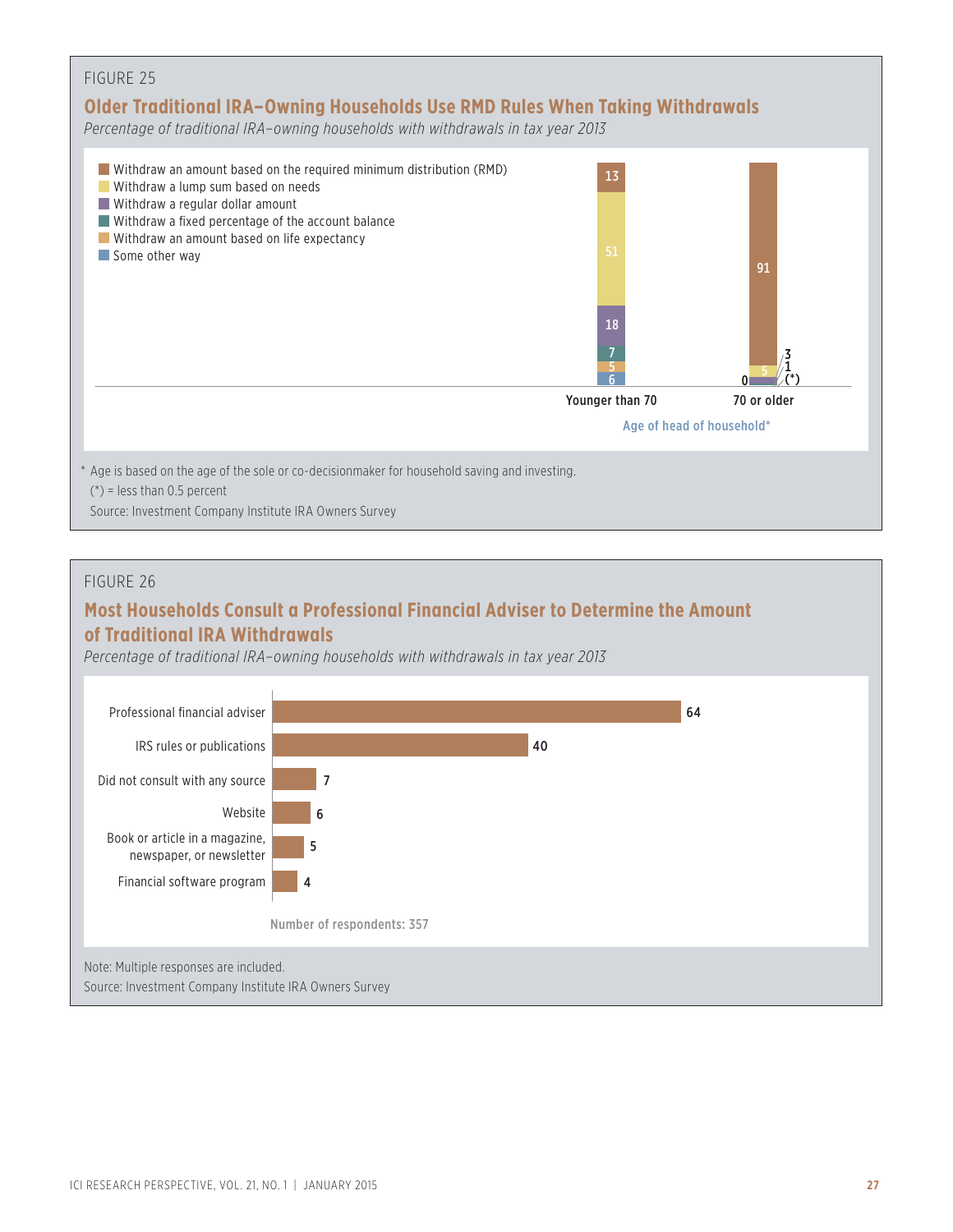### **The Role of Traditional IRA Withdrawals in Retirement**

Traditional IRA withdrawals can be used for a variety of purposes in retirement. Among households in which either the head of household or spouse was retired, 41 percent reported using traditional IRA withdrawals to pay for living expenses (Figure 27). Thirty-eight percent of retired households that took traditional IRA withdrawals in tax year 2013 reinvested or saved the withdrawal amount into

another account.<sup>44</sup> Twenty-two percent reported using their withdrawals for home purchase, repair, or remodeling, and 22 percent reported using their withdrawals for healthcare expenses. Twelve percent used their withdrawals for emergencies.

Because today's withdrawal activity may not be a good indicator of future withdrawal activity, traditional IRA– owning households that did not take withdrawals in tax year 2013 were asked about their future withdrawal intentions.

#### FIGURE 27

### **Traditional IRA Withdrawals Often Are Used to Pay for Living Expenses**

Percentage of withdrawing traditional IRA-owning households<sup>1</sup> in which either the head of household or spouse is retired,<sup>2</sup> 2014

| Purpose of traditional IRA withdrawal in retirement <sup>3</sup> |     |  |
|------------------------------------------------------------------|-----|--|
| Took withdrawals to pay for living expenses                      | 41  |  |
| Spent it on a car, boat, or big-ticket item other than a home    | 9   |  |
| Spent it on a healthcare expense                                 | 22  |  |
| Used it for an emergency                                         | 12  |  |
| Used it for home purchase, repair, or remodeling                 | 22  |  |
| Reinvested or saved it in another account                        | 38  |  |
| Paid for education                                               | 6   |  |
| Some other purpose                                               | 13  |  |
| Number of respondents                                            | 366 |  |

<sup>1</sup> The base of respondents includes the 15 percent of traditional IRA-owning households that were retired in 2014 and took withdrawals in tax year 2013 reported in Figure 22.

 $2$ The household was considered retired if either the head of household or spouse responded affirmatively to the question: "Are you retired from your lifetime occupation?"

<sup>3</sup> Multiple responses are included.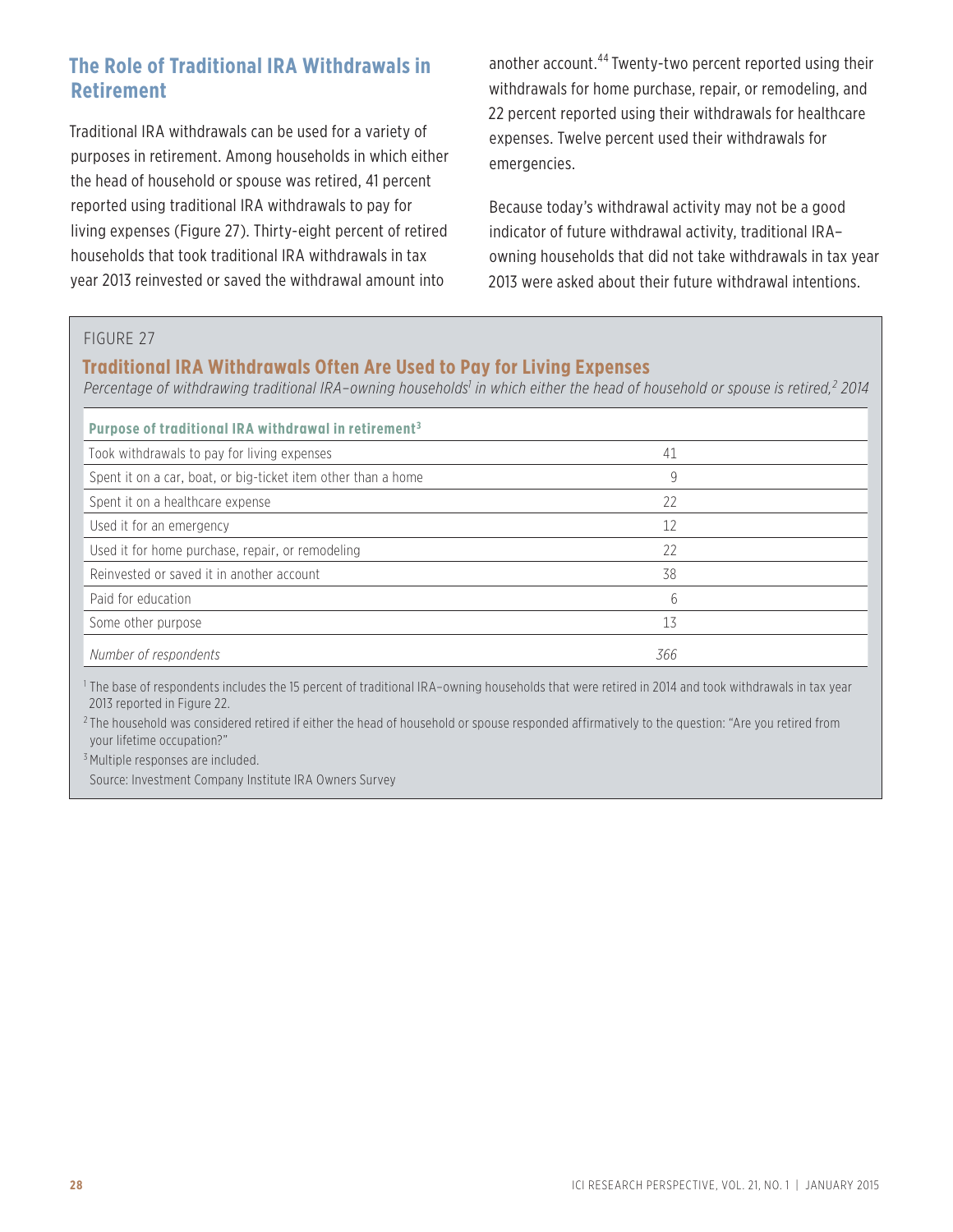In mid-2014, 69 percent of these traditional IRA–owning households said it is unlikely they will take withdrawals prior to age 70½ (Figure 28). Among traditional IRA–owning households in 2014 that did not take withdrawals in tax year 2013, 44 percent indicated it is "not likely at all" that they would start traditional IRA withdrawals before required. Another 25 percent reported it is "not very likely" that they would take withdrawals prior to age 70½.

### **Most Traditional IRA Owners Have a Planned Retirement Strategy**

Seventy-one percent of traditional IRA–owning households in mid-2014 said they have a strategy for managing income and assets in retirement (Figure 29). These households typically seek advice when building their retirement income strategy.



#### FIGURE 29

### **Most Traditional IRA–Owning Households Have a Strategy for Managing Income and Assets in Retirement**

*Percentage of traditional IRA–owning households, 2014*

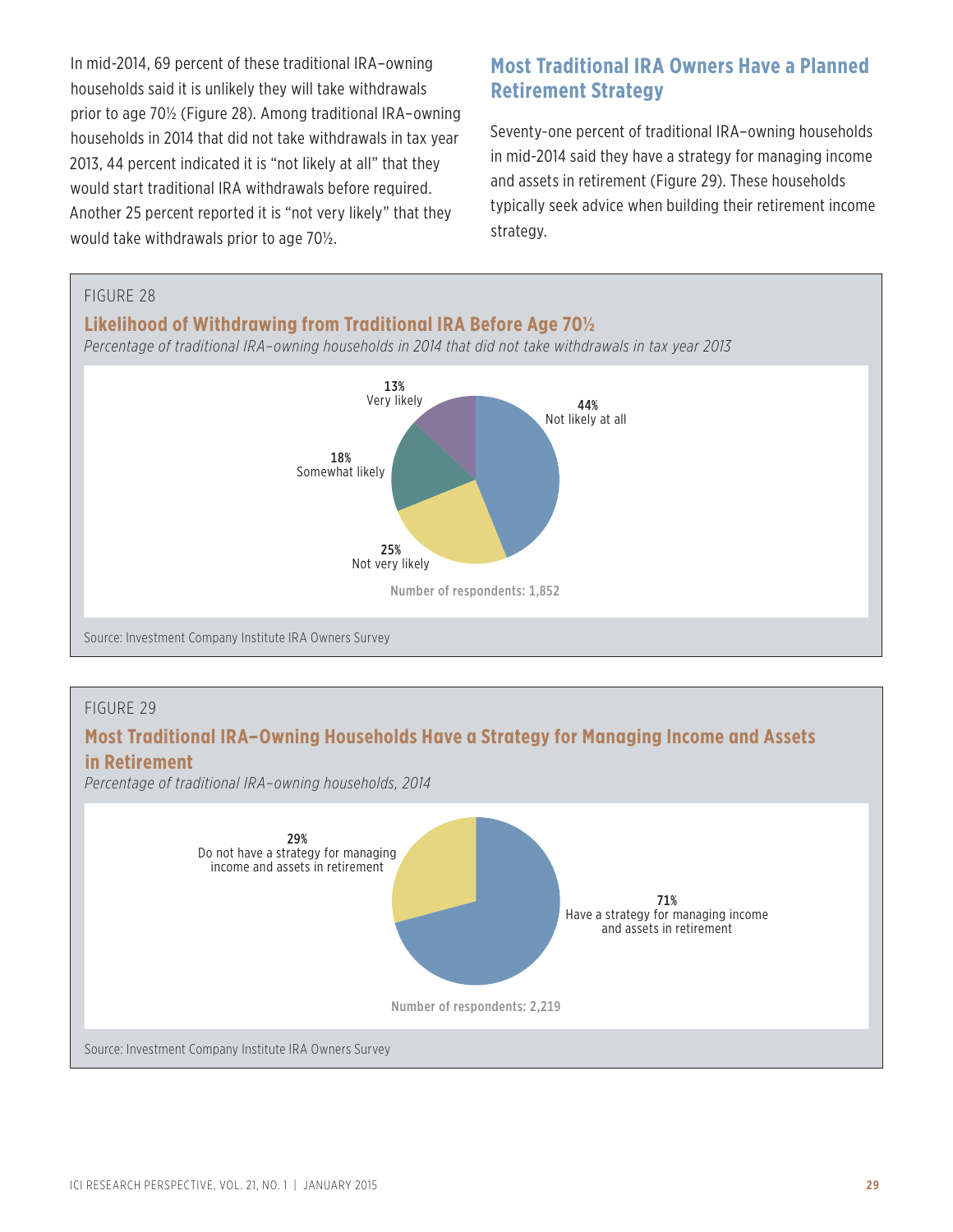Sixty-six percent of traditional IRA–owning households with a strategy consulted a professional financial adviser when creating the strategy (Figure 30). Twenty-nine percent of households with a strategy consulted with friends or family and 25 percent consulted written materials (e.g., a book or

article in a magazine or newspaper). Twenty-two percent used a website to help create their retirement income and asset management strategy, and 8 percent used a financial software package.

#### FIGURE 30

### **Most IRA Owners Consult a Professional Financial Adviser When Creating a Retirement Strategy**

*Percentage of traditional IRA–owning households that indicated they have a strategy for managing income and assets in retirement, 2014*

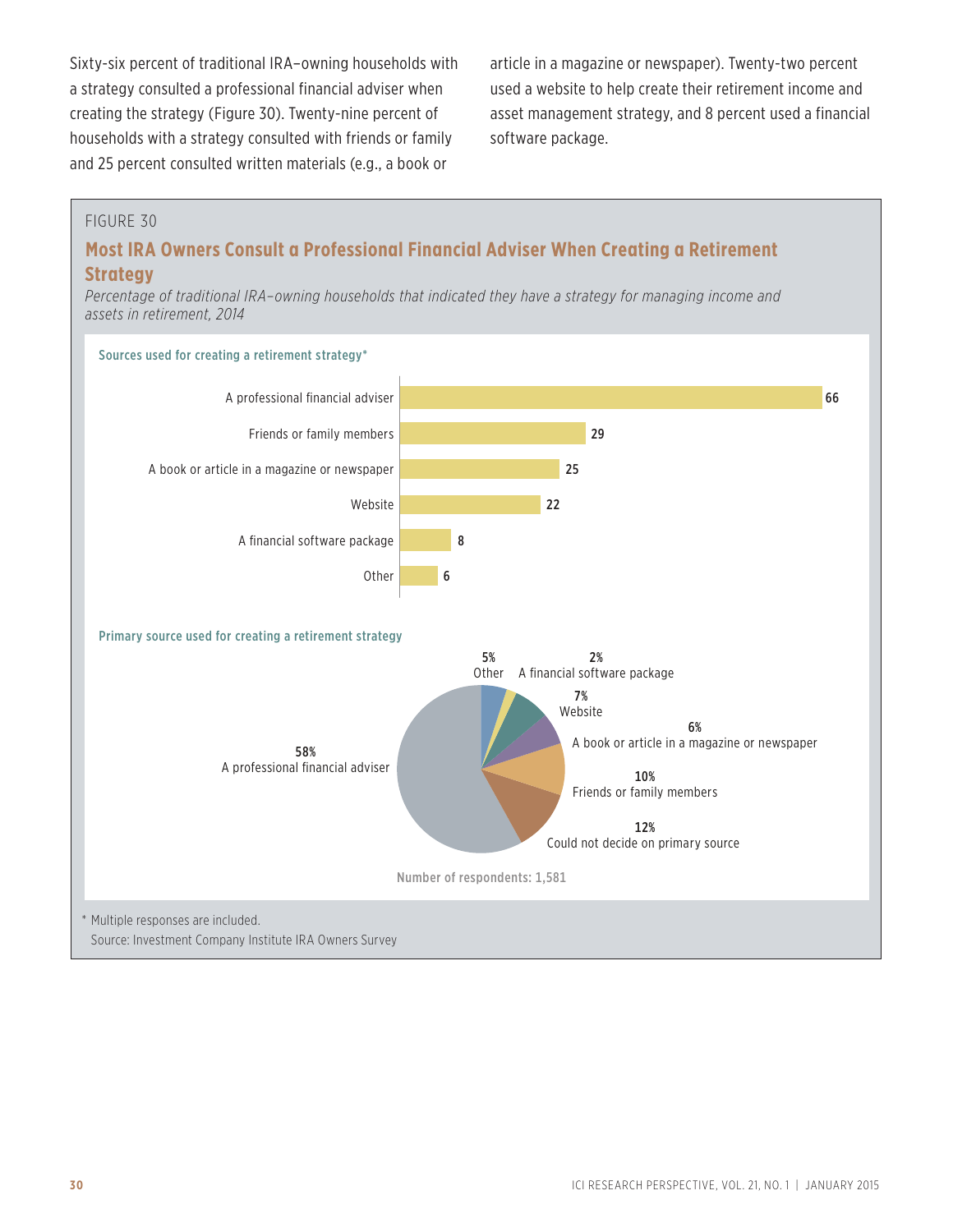Traditional IRA–owning households with a strategy for managing their income and assets in retirement reported that their strategy had multiple components. Seventy-five percent of these households set aside emergency funds and 74 percent developed a retirement income plan as part of their strategy (Figure 31). Seventytwo percent of households with a strategy for managing their income and assets in retirement reviewed their asset allocation.

Seventy percent determined their retirement expenses, and 67 percent reviewed their insurance policies. More than half determined when to take Social Security benefits, with households aged 50 or older more likely to have done so compared with households younger than 50. Eightytwo percent of traditional IRA–owning households with a strategy took three or more steps in developing their strategy.

#### FIGURE 31

#### **Components of Strategy for Managing Income and Assets in Retirement**

*Percentage of traditional IRA–owning households that indicated they have a strategy for managing income and assets in retirement, 2014*

|                                                 |       | Age of head of household* |          |          |             |  |
|-------------------------------------------------|-------|---------------------------|----------|----------|-------------|--|
|                                                 | All   | <b>Younger</b><br>than 35 | 35 to 49 | 50 to 64 | 65 or older |  |
| Set aside emergency funds                       | 75    | 77                        | 77       | 74       | 74          |  |
| Develop a retirement income plan                | 74    | 65                        | 72       | 78       | 72          |  |
| Review asset allocation                         | 72    | 59                        | 71       | 77       | 72          |  |
| Determine your retirement expenses              | 70    | 51                        | 67       | 74       | 75          |  |
| Review your insurance policies                  | 67    | 65                        | 76       | 68       | 59          |  |
| Determine when to take Social Security benefits | 59    | 43                        | 54       | 58       | 70          |  |
| Other                                           | 4     | 2                         | 3        | 4        | 5           |  |
| Number of respondents                           | 1.454 | 166                       | 348      | 522      | 418         |  |

\* Age is based on the age of the sole or co-decisionmaker for household saving and investing.

Note: Multiple responses are included; 82 percent of traditional IRA–owning households that indicated they have a strategy for managing income and assets in retirement took three or more steps in developing their strategy.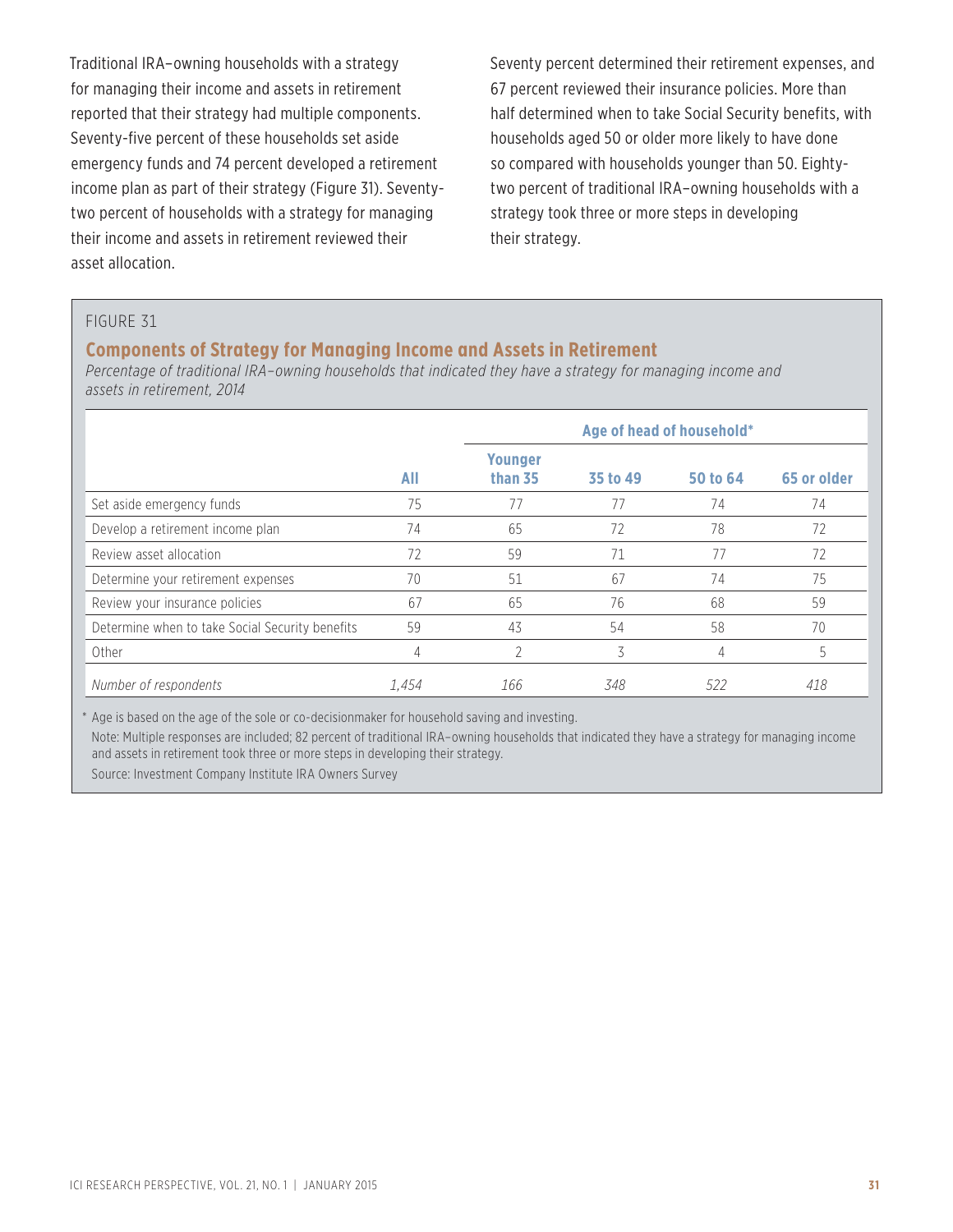### **Expected Role of IRA Withdrawals in Retirement**

Traditional IRA–owning households that were either (1) not retired or (2) retired but did not take withdrawals in tax year 2013 reported a pattern for the expected role of future IRA withdrawals in retirement that is consistent among those who withdrew in tax year 2013. Sixty percent of these households reported they plan to use IRA withdrawals to pay for living expenses in retirement (Figure 32). Another 63 percent reported they plan to use IRA withdrawals for an emergency. When asked to select a primary role for future IRA withdrawals in retirement, 51 percent expected the primary role of IRA withdrawals will be to pay for living expenses in retirement.

#### FIGURE 32

### **Expected Role of IRA Withdrawals in Retirement**

*Percentage of traditional IRA–owning households,1 excluding retiree households with withdrawals, 2014*

| Plan for future IRA withdrawals in retirement <sup>2</sup>    |       |  |
|---------------------------------------------------------------|-------|--|
| Take withdrawals to pay for living expenses                   | 60    |  |
| Spend it on a car, boat, or big-ticket item other than a home | 10    |  |
| Spend it on a healthcare expense                              | 31    |  |
| Use it for an emergency                                       | 63    |  |
| Use it for home purchase, repair, or remodeling               | 24    |  |
| Reinvest or save it in another account                        | 42    |  |
| Pay for education                                             | 17    |  |
| Some other plan                                               | 17    |  |
| Primary plan for future IRA withdrawals in retirement         |       |  |
| Take withdrawals to pay for living expenses                   | 51    |  |
| Spend it on a car, boat, or big-ticket item other than a home | 2     |  |
| Spend it on a healthcare expense                              | 3     |  |
| Use it for an emergency                                       | 16    |  |
| Use it for home purchase, repair, or remodeling               | 4     |  |
| Reinvest or save it in another account                        | 14    |  |
| Pay for education                                             | 6     |  |
| Some other plan                                               | 2     |  |
| Number of respondents                                         | 2.082 |  |

<sup>1</sup> The base of respondents includes the 22 percent of traditional IRA–owning households that were retired in 2014 but did not take withdrawals in tax year 2013 (that were asked about their future plans), the 5 percent of nonretired households that took withdrawals, and the 58 percent of nonretired households that did not take withdrawals (see Figure 22).

<sup>2</sup> Multiple responses are included.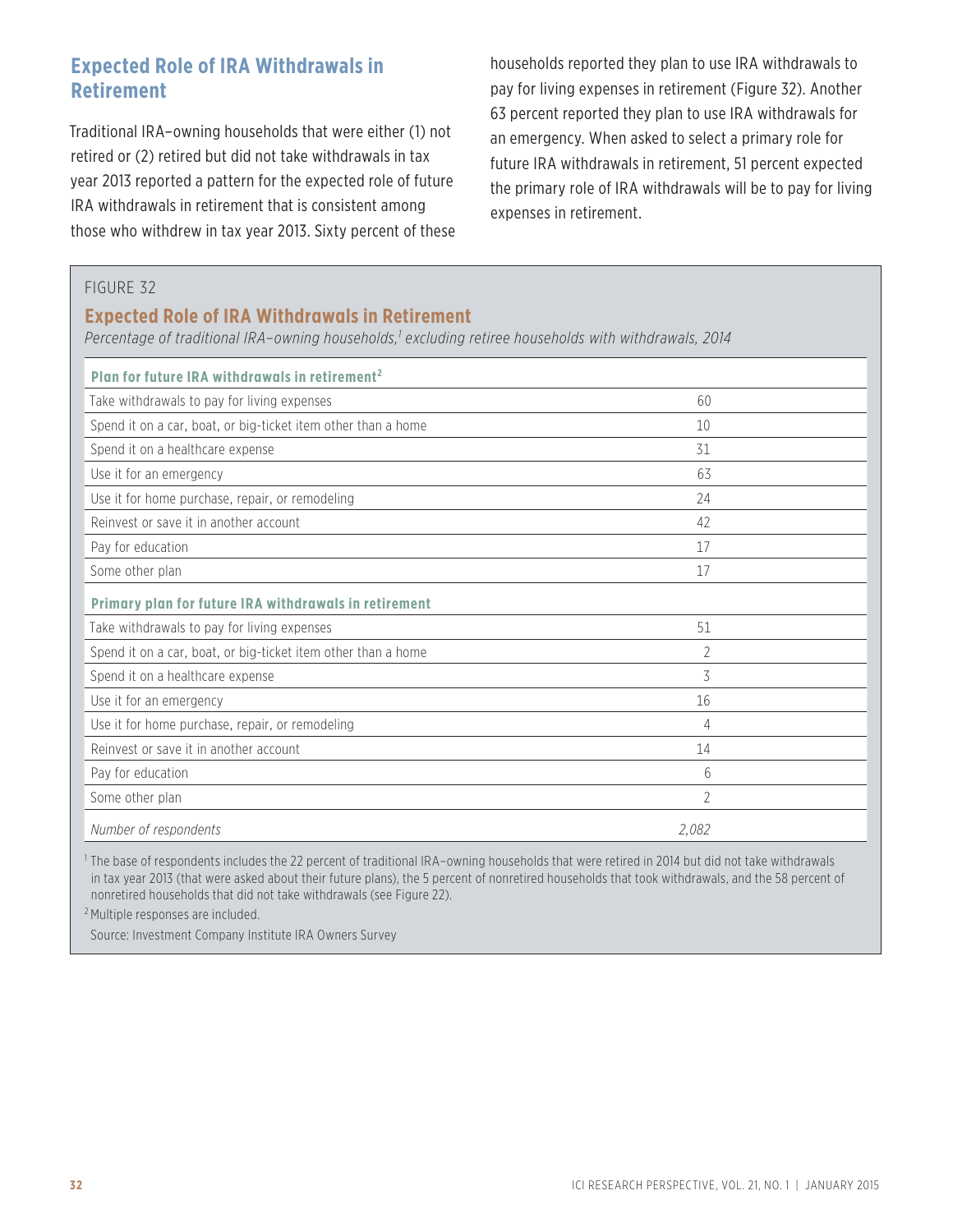### *Additional Reading*

- » "The IRA Investor Profile: Traditional IRA Investors' Activity, 2007–2012," *ICI Research Report*. Drawing from information collected in The IRA Investor Database™, the report provides insight into contributions, rollovers, withdrawals, asset allocation, and account balances of more than 10 million traditional IRA investors in 2012. Available at [www.ici.org/pdf/rpt\\_14\\_ira\\_traditional.pdf.](www.ici.org/pdf/rpt_14_ira_traditional.pdf)
- » "The IRA Investor Profile: Roth IRA Investors' Activity, 2007–2012," *ICI Research Report*. Drawing from information collected in The IRA Investor Database™, the report provides insight into contributions, conversions, rollovers, withdrawals, asset allocation, and account balances of more than 5 million Roth IRA investors in 2012. Available at [www.ici.org/pdf/rpt\\_14\\_ira\\_roth\\_investors.pdf.](www.ici.org/pdf/rpt_14_ira_roth_investors.pdf)
- » "The Evolving Role of IRAs in U.S. Retirement Planning," *Investment Company Institute Perspective*. This research paper describes how the evolution of employer-sponsored retirement plans has elevated the importance of IRAs for many U.S. households and highlights the significant role that IRAs play in retirement and retirement planning. Available at <www.ici.org/pdf/per15-03.pdf>.
- » "The Individual Retirement Account at Age 30: A Retrospective," *Investment Company Institute Perspective*. This research paper provides a summary of the growth and development of the IRA market. Available at [www.ici.org/](www.ici.org/pdf/per11-01.pdf) [pdf/per11-01.pdf.](www.ici.org/pdf/per11-01.pdf)
- » "The U.S. Retirement Market, Third Quarter 2014." This quarterly release updates aggregate assets in retirement plans, IRAs, and annuities. Available at [www.ici.org/info/ret\\_14\\_q3\\_data.xls](www.ici.org/info/ret_14_q3_data.xls).
- » Individual Retirement Account Resource Center Available at <www.ici.org/iraresource>.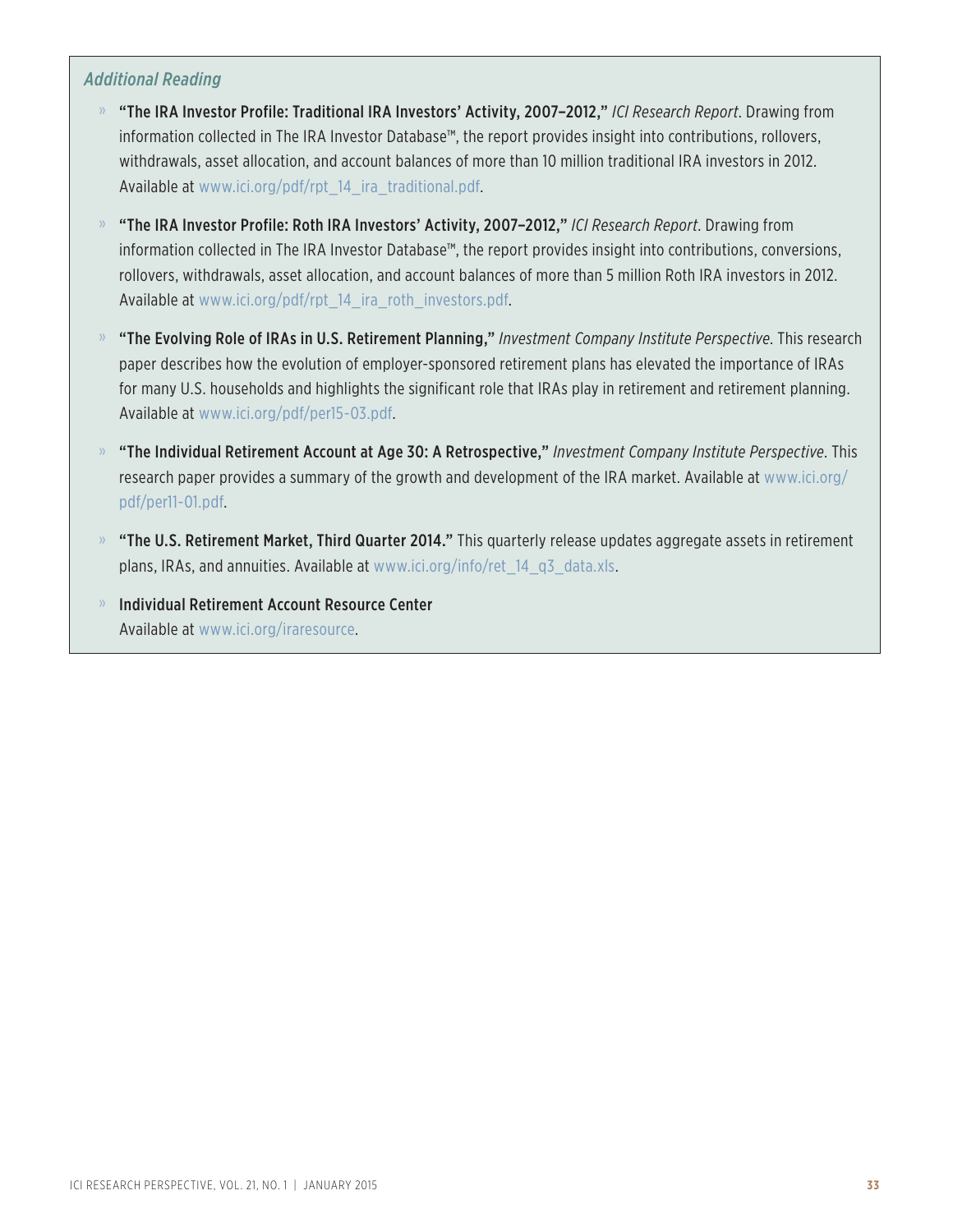### **Glossary**

catch-up contribution. Individuals aged 50 or older are permitted to make contributions to an IRA or employersponsored retirement savings plan in excess of the annual contribution limit. In 2014, the catch-up limit was \$1,000 for IRAs, \$2,500 for SIMPLE plans, and \$5,500 for 401(k) plans.

contribution limit. Federal law establishes limits for the amount an individual may contribute to an IRA, 401(k), or other retirement savings plan in any given year. In 2014, the annual employee contribution limit for 401(k)s and similar employer-sponsored retirement plans was \$17,500; the annual limit for traditional and Roth IRAs was \$5,500; and the annual limit for SIMPLE IRAs was \$12,000. The limit on the sum of employee and employer contributions for DC plans in 2014 was \$52,000. Individuals aged 50 or older can make additional catch-up contributions.

conversion. The movement of assets in a traditional IRA to a Roth IRA, done either through a transfer of assets from a traditional IRA to a Roth IRA or by redesignating a traditional IRA as a Roth IRA. Assets in a 401(k) or other tax-advantaged employer-sponsored retirement plan also may be converted to a Roth IRA. Generally the assets converted are taxable in the year of the conversion to the Roth IRA.

defined benefit (DB) plan. An employer-sponsored pension plan in which the amount of future benefits an employee will receive from the plan is defined, typically by a formula based on salary history and years of service. The amount of contributions the employer is required to make will depend on the investment returns experienced by the plan and the benefits promised.

defined contribution (DC) plan. An employer-sponsored retirement plan, such as a 401(k) plan or a 403(b) plan, in which contributions are made to individual participant accounts. Depending on the type of DC plan, contributions may be made by the employee, the employer, or both. The employee's benefits at retirement or termination of employment are based on the employee's and employer's contributions, as well as earnings and losses on those contributions.

distribution. Individuals may take distributions (that is, withdraw funds) from their IRAs prior to retirement, but distributions may be subject to federal income tax, a tax penalty, or both. Withdrawals from traditional IRAs before age 59½ are subject to income tax and may be subject to a 10 percent early withdrawal penalty. The earnings portion of withdrawals from Roth IRAs made within five years of contribution or made before age 59½ are generally subject to income tax and may be subject to the 10 percent penalty. For both traditional IRAs and Roth IRAs, the 10 percent penalty does not apply to withdrawals made in cases of death or disability, or if used for certain medical expenses, first-time homebuyer expenses, qualified higher-education expenses, health insurance expenses of unemployed individuals, or as part of a series of substantially equal periodic payments (SEPPs) made for the life or over the life expectancy of the individual. In addition, provided the five-year holding period is satisfied, the earnings portion of early withdrawals from a Roth IRA made in cases of death, disability, or qualified first-time homebuyer expenses are not subject to income tax.

401(k) plan. A type of DC plan that allows employees to choose to contribute a portion of their salaries into the plan, which defers income taxes on the amounts contributed. Like a traditional IRA, no taxes are due until distributions are taken from the account. Starting in 2006, plans could choose to allow employees to make Roth contributions to a 401(k) plan. These contributions are claimed as taxable income in the year of the contribution, but no taxes are due on qualified distributions. Most 401(k) plans also allow employees to choose how to invest their accounts.

individual retirement account (IRA). A tax-deferred or tax-free retirement account that allows contributions of a limited yearly sum. Congress initially designed IRAs to have two roles: (1) to give individuals not covered by a retirement plan at work a tax-advantaged retirement savings plan, and (2) to play a complementary role to the employersponsored retirement system by preserving rollover assets at job separation or retirement. The acronym *IRA* also refers to *individual retirement annuities*, which receive similar tax treatment.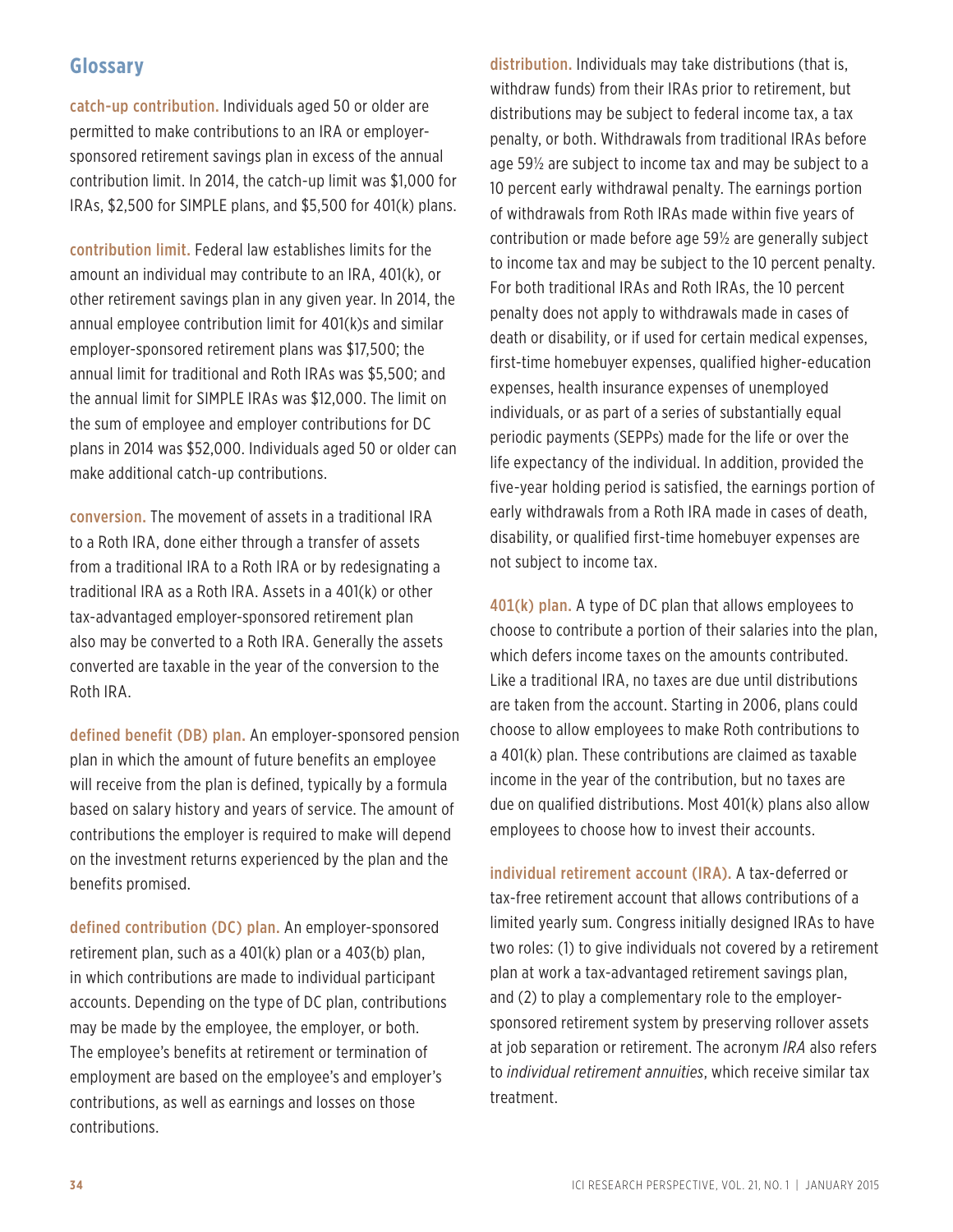required minimum distribution (RMD). Minimum distribution rules require that beginning at age 70½, the entire amount of a traditional IRA be distributed over the expected life of the individual (or the joint lives of the individual and designated beneficiary). Distributing less than the required amount will result in a tax penalty. Roth IRAs are not subject to required minimum distributions during the account holder's lifetime.

rollover. The transfer of an investor's assets from one qualified retirement plan or account (IRA, 401(k), or other tax-advantaged, employer-sponsored retirement plan) to another—due to changing jobs, for instance—without a tax penalty.

Roth IRA. An individual retirement account, first available in 1998, that only permits after-tax (nondeductible) contributions. Distributions of both principal and earnings generally are not subject to federal income tax if taken after age 59½ (provided the five-year holding period is met). Distributions of principal before age 59½ are not subject to tax, but investment earnings are generally subject to tax and a 10 percent penalty if taken before age 59½. There are no required distributions during the account holder's lifetime.

SEP IRA (simplified employee pension). A retirement program in which an employer makes contributions to IRAs on behalf of employees. A salary reduction SEP (or SAR-SEP) IRA is a SEP IRA that allows employees to contribute their own compensation into an IRA. When Congress created the SIMPLE IRA in 1996, it provided that an employer could not establish a new SAR-SEP plan after 1996.

SIMPLE IRA (savings incentive match plan for employees).

A tax-favored retirement plan, created in 1996, that small employers can set up for the benefit of their employees. Both employer and employee contributions are allowed in a SIMPLE IRA plan.

traditional IRA. The first type of IRA, which was created in 1974. Individuals may make tax-deductible and nondeductible contributions to these IRAs. Taxes on IRA investment earnings are deferred until they are distributed. Upon distribution, both deductible contributions and earnings are subject to federal income tax. Generally, distributions before age 59½ are subject to income tax and a 10 percent penalty.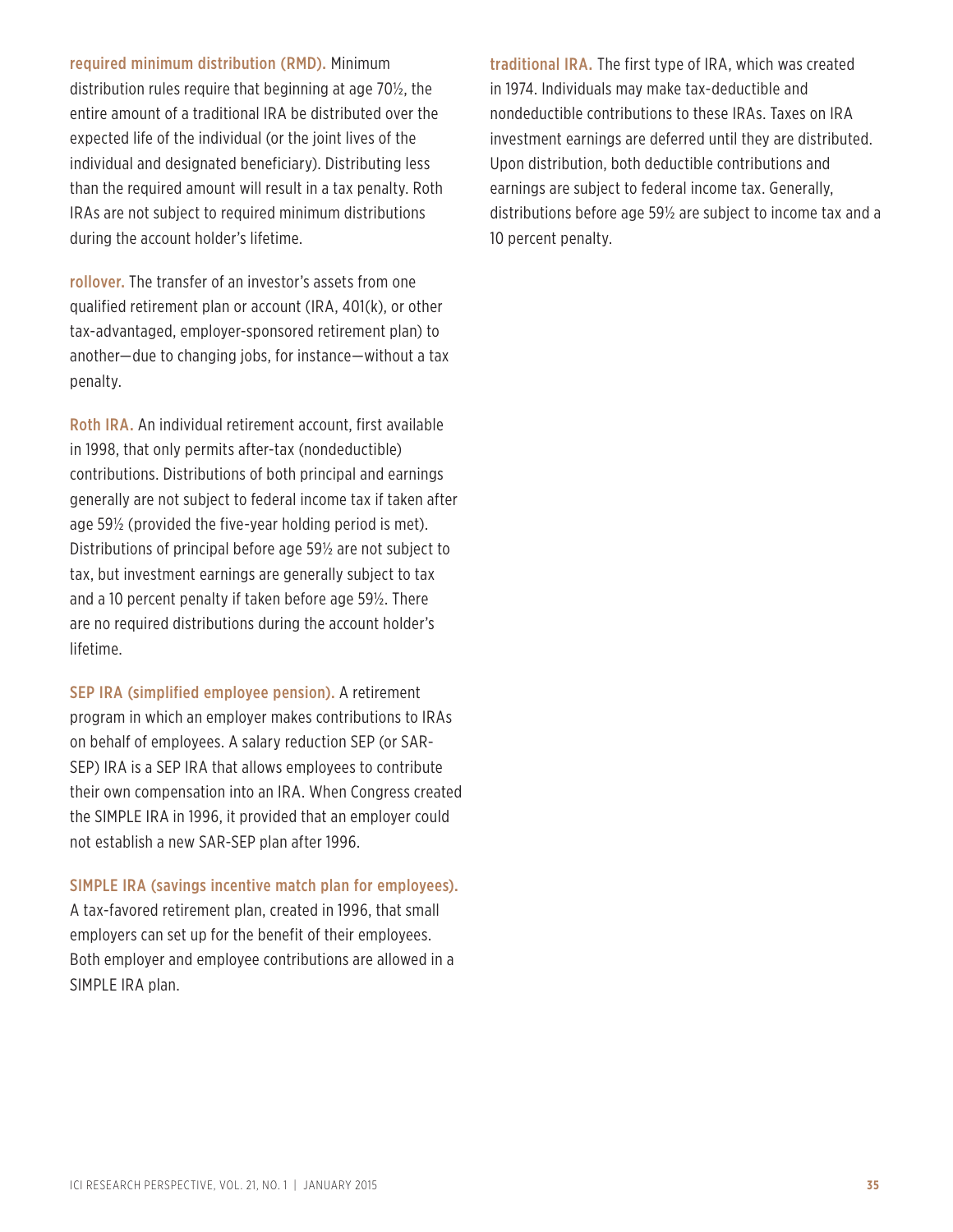### **Notes**

- <sup>1</sup> See Investment Company Institute 2014. Key terms related to IRAs and retirement savings are presented in the glossary of this report (pages 34–35). For additional information and the rules governing IRAs, see Internal Revenue Service 2014.
- $2$  Households' total financial assets were \$66.8 trillion as of September 2014 and \$20.4 trillion at year-end 1994. See U.S. Federal Reserve Board 2014.
- <sup>3</sup> Data in this *ICI Research Perspective* on the number and percentage of households owning IRAs are based on ICI's Annual Mutual Fund Shareholder Tracking Survey conducted from May to July 2014. This survey was based on a dual frame random digit dial (RDD) telephone sample and included 6,003 representative U.S. households. The standard error for the total sample is  $\pm 1.3$  percentage points at the 95 percent confidence level. For further discussion and additional results from this survey, see Burham, Bogdan, and Schrass 2014a and 2014b. The demographic and financial characteristics of IRA owners are derived from a separate IRA Owners Survey of 3,200 representative U.S. households owning traditional IRAs, Roth IRAs, and employer-sponsored IRAs (SEP IRAs, SAR-SEP IRAs, and SIMPLE IRAs). The 2014 IRA Owners Survey was based on a dual frame telephone sample with 2,200 households from the landline RDD frame and 1,000 households from the cell phone RDD frame. The standard error for the total sample is ±1.7 percentage points at the 95 percent confidence level. IRA ownership does not include ownership of Coverdell Education Savings Accounts (formerly called education IRAs).

The incidence of IRA ownership is calculated from the ICI Annual Mutual Fund Shareholder Tracking Survey, which collects information on retirement and other investment account ownership among U.S. households headed by individuals aged 18 or older. In 2013, the order of the account type choices in the question regarding ownership of retirement and other savings accounts was changed. This change was made to avoid confusion between individual accounts in 401(k) and other employer-sponsored DC plan accounts versus IRAs. In 2013, respondents were asked if they own a 401(k) and other employer-sponsored DC retirement plans, then if they own a traditional IRA or a Roth IRA, then if they own an employersponsored IRA, and finally, if they own a 529 plan or Coverdell Education Savings Account (ESA). In prior years, respondents were asked first if they own a traditional IRA or Roth IRA, then if they own a Coverdell ESA, then if they own an employersponsored IRA, and finally, if they own a 401(k) or other employer-sponsored plan account (529 plan ownership was a separate question). In 2014, the incidence of IRA ownership is lower than in previous years, possibly due to the reordering of questions regarding retirement and other savings accounts in the questionnaire (introduced in 2013), as well as a sampling and weighting methodology change introduced in 2014. See Figure A1 in the appendix for the complete time series on IRA

incidence. See Burham, Bogdan, and Schrass 2014a for details on the changes to the ICI Annual Mutual Fund Shareholder Tracking Survey.

- <sup>4</sup> See note 3 for a discussion of changes in IRA incidence in ICI's surveys. The ICI Annual Mutual Fund Shareholder Tracking Survey results in higher incidence of IRA ownership than the Federal Reserve Board's Survey of Consumer Finances. For example, ICI tabulations of the 2013 Survey of Consumer Finances indicate that 22.2 percent of U.S. households owned traditional IRAs and 10.5 percent of U.S. households owned Roth IRAs. The ICI Annual Mutual Fund Shareholder Tracking Survey finds that 29.4 percent of U.S. households in 2013 and 25.3 percent in 2014 owned traditional IRAs; in addition, 15.6 percent of U.S. households in 2013 and 15.6 percent in 2014 owned Roth IRAs (see Figure A1 in the appendix). For a description of the Survey of Consumer Finances, see Bricker et al. 2014.
- <sup>5</sup> See Figures 12–16 for additional information on rollover activities and Figure A15 in the appendix for additional information on traditional IRA–owning households with rollovers.
- <sup>6</sup> The ability to contribute to Roth IRAs is restricted based on household income. Prior to 2010, there were restrictions on conversions based on household income. In 2010, the income limits for Roth conversions were lifted. For additional detail, see Internal Revenue Service 2014. It is possible that Roth IRA ownership is not more widespread because income limits restrict many U.S. households' ability to invest in Roth IRAs.
- <sup>7</sup> See Brady and Bogdan 2014 and Brady, Burham, and Holden 2012, for discussion of the life-cycle model and household survey results regarding savings goals.
- See Sabelhaus and Schrass 2009.
- <sup>9</sup> For example, the first-year replacement rate (scheduled Social Security benefits as a percentage of average career earnings) for retired workers in the 1940–1949 birth cohort (individuals aged 65 to 74 in 2014) decreased as income increased. The mean replacement rate for the lowest household lifetime earnings quintile was 73 percent; for the middle quintile, the mean Social Security replacement rate was 48 percent; and for the highest quintile, it was 32 percent. See Congressional Budget Office 2014. For additional discussion, see Brady and Bogdan 2014 and Brady, Burham, and Holden 2012.
- <sup>10</sup> For discussion of retirement saving by different income groups, see Brady and Bogdan 2014; Burham, Bogdan, and Schrass 2014a; and Sabelhaus, Bogdan, and Schrass 2008.
- $11$  See Holden et al. 2005 for a discussion of the relationship between demographic characteristics and the propensity to save. For additional discussion, see also Brady and Bogdan 2014; Brady, Burham, and Holden 2012; and Sabelhaus, Bogdan, and Schrass 2008.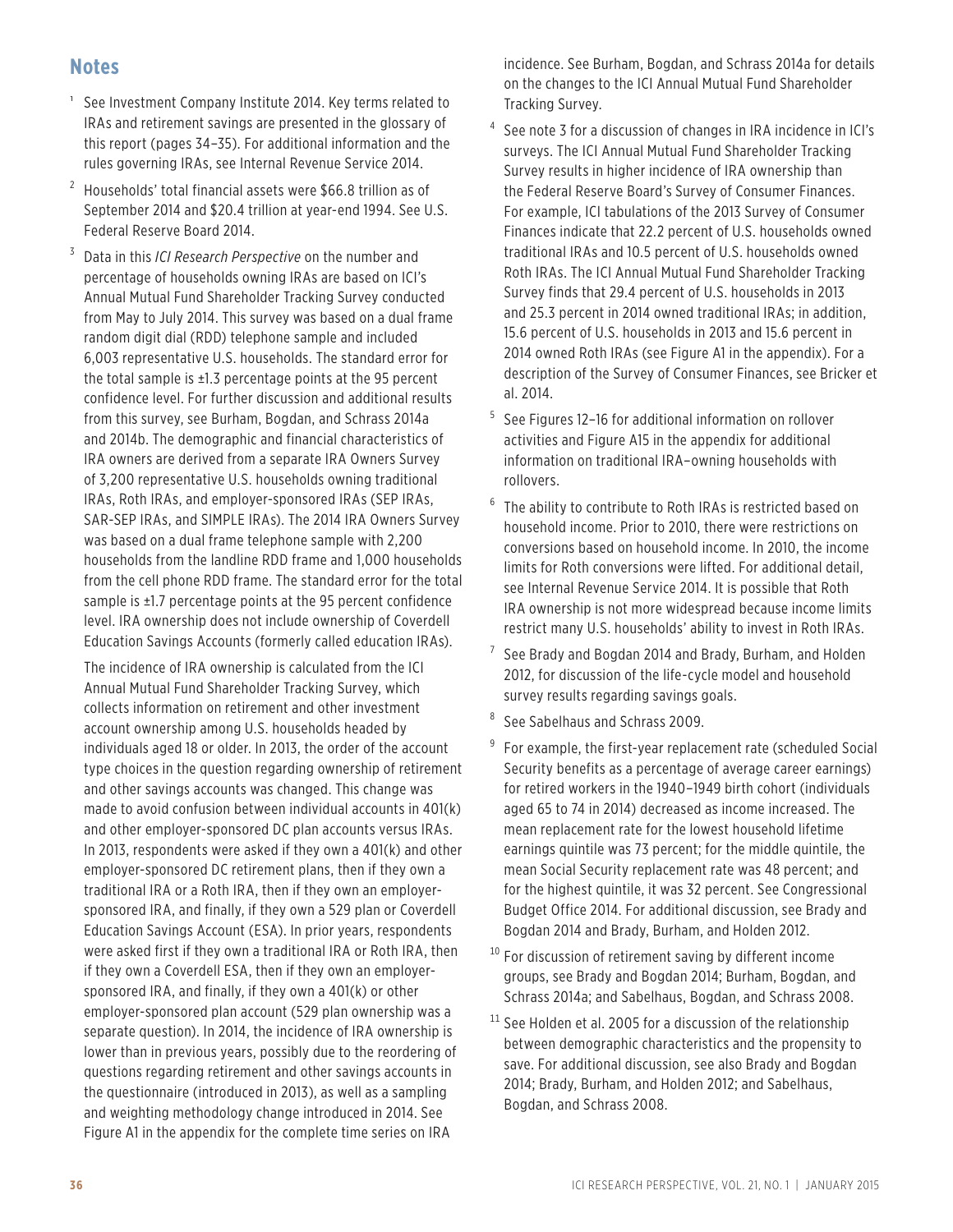- 12 Willingness to take investment risk among IRA-owning households was similar to that among mutual fund–owning households. Among households owning mutual funds, 31 percent were willing to take substantial or above-average investment risk for similar levels of gain in 2014; see Burham, Bogdan, and Schrass 2014a.
- $13$  This is a pattern of risk tolerance observed in other types of investors. For example, see Sabelhaus, Bogdan, and Schrass 2008 and Bogdan and Schrass 2015, forthcoming.
- <sup>14</sup> Research finds that the asset allocation of traditional IRA investors varies over the life cycle. Older traditional IRA investors tended to have higher shares of their IRAs in fixedincome investments compared with younger traditional IRA investors. With the exception of the youngest traditional IRA investors (who tend to have small accounts), younger traditional IRA investors tended to have higher allocations to equity investments compared with older traditional IRA investors. See Holden and Bass 2011 and 2014.
- 15 See Holden et al. 2014a and 2014b.
- $16$  For a brief history of IRAs and a discussion of the various features of different IRA types, see Holden et al. 2005. For a discussion of the evolving role of IRAs in U.S. retirement planning, see Sabelhaus and Schrass 2009.
- <sup>17</sup> Prior to 2008, Roth IRAs generally were not eligible for direct rollovers from employer-sponsored retirement plan accounts. The Pension Protection Act of 2006 (PPA) allows direct rollovers from employer-sponsored plans to Roth IRAs starting in 2008. For a complete discussion of the specific rules and the change, see Internal Revenue Service 2014.
- <sup>18</sup> Rollovers are possible from both DC plans and DB plans. For research on DC plan participants' distribution decisions at retirement, see Sabelhaus, Bogdan, and Holden 2008. For distribution activity from DC plans administered by Vanguard, see The Vanguard Group 2014.
- <sup>19</sup> See Bryant and Gober 2013. For historical data, see Investment Company Institute 2014.
- <sup>20</sup> Tabulations of the Federal Reserve Board's 2013 Survey of Consumer Finances data find that 46 percent of traditional IRA–owning households had rollovers in their IRAs in 2013, compared with 49 percent of traditional IRA–owning households in ICI's 2013 IRA Owners Survey. For a description of the Survey of Consumer Finances, see Bricker et al. 2014.
- $21$  In the case of a DC plan, this amount is the account balance. In the case of DB plans, this amount is the lump-sum distribution based on accrued benefits. See Figure A15 in the appendix for additional information on traditional IRA owners with rollovers.
- <sup>22</sup> The Internal Revenue Code sets out a comprehensive disclosure regime covering both plan sponsors and IRA providers with regard to information provided for distribution and rollover decisions. Plan sponsors must inform departing employees of information relevant to their distribution decision. IRA providers must disclose the relevant information to IRA owners at the outset and on an ongoing basis. In addition, financial planners, advisers, or brokers may have fiduciary obligations or be subject to other rules of practice with regard to advice to clients on distribution and rollover decisions. For additional discussion, see Holden 2009 and Holden and Chism 2014.
- <sup>23</sup> For more information on rollovers among traditional IRA investors, see Holden, Sabelhaus, and Bass 2010b; and Holden and Bass 2014.
- 24 See Holden and Schrass 2013.
- $25$  Among households making IRA contributions, the 52 percent contributing to traditional IRAs includes the 39 percent contributing to traditional IRAs only plus 84 percent of the 16 percent that contributed to more than one type of IRA (Figure 17).
- <sup>26</sup> Among households making IRA contributions, the 44 percent contributing to Roth IRAs includes the 31 percent contributing to Roth IRAs only plus 80 percent of the 16 percent that contributed to more than one type of IRA (Figure 17).
- <sup>27</sup> Among households making IRA contributions, the 21 percent contributing to employer-sponsored IRAs includes the 14 percent contributing to employer-sponsored IRAs only plus 41 percent of the 16 percent that contributed to more than one type of IRA (Figure 17).
- <sup>28</sup> Although it is difficult to compare household-level data and individual-level data, the IRA Owners Survey finds higher rates of contribution activity in traditional IRAs among traditional IRA–owning households than The IRA Investor Database finds among individual traditional IRA investors. Analysis of 8.9 million traditional IRA investors aged 25 to 69 in 2012 finds that 8.4 percent of them contributed to their traditional IRAs in tax year 2012 (see Holden and Bass 2014). Contribution activity in Roth IRAs was similar between the two data sources. The IRA Investor Database finds that among 5.1 million Roth IRA investors aged 18 or older in 2012, 30.3 percent of them contributed to their Roth IRAs in tax year 2012 (see Holden and Schrass 2014).
- 29 The 2013 ICI IRA Owners Survey asked traditional IRA–owning households without contributions the reasons why they did not contribute. See Figure 19 in Holden and Schrass 2013 for those results.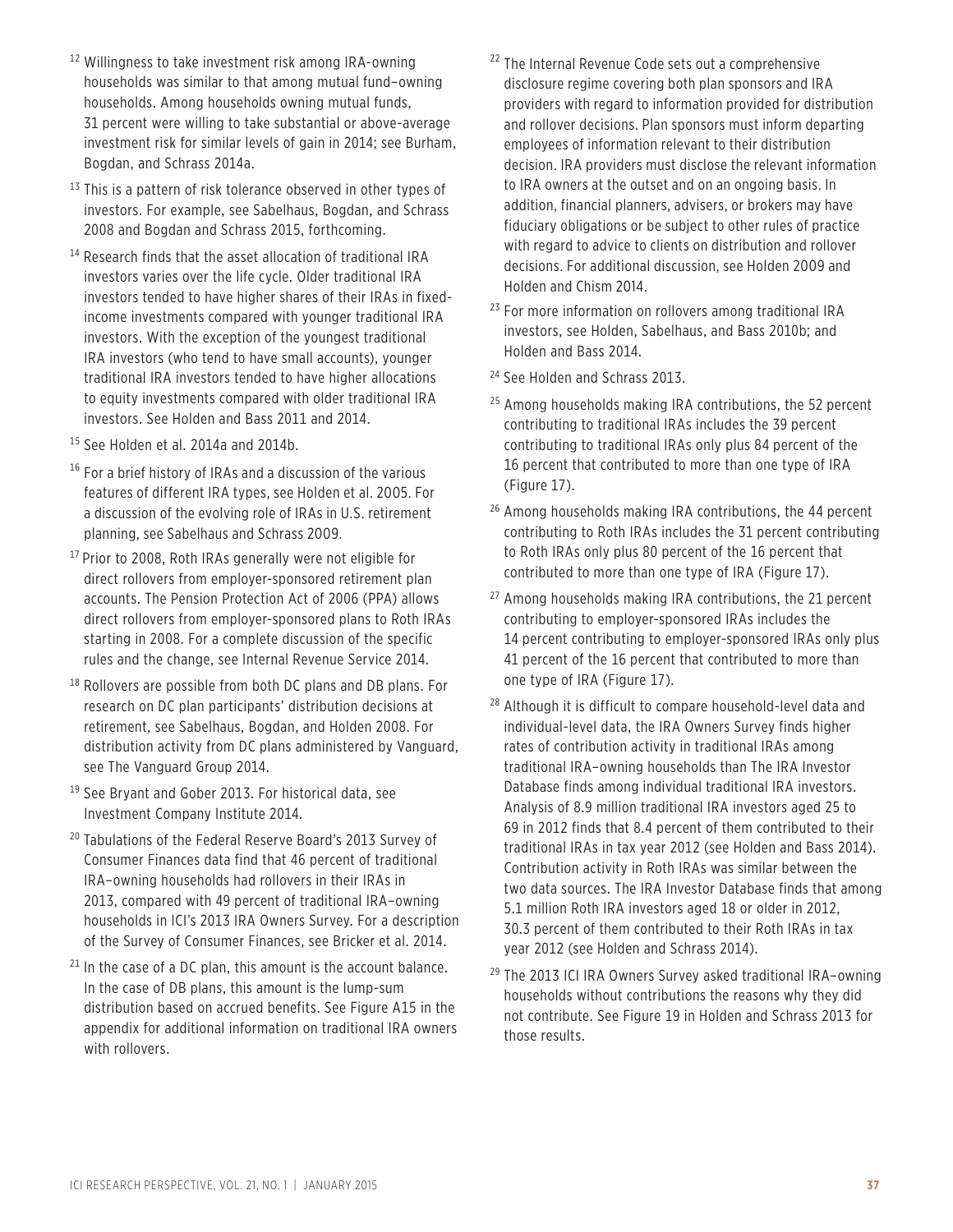- <sup>30</sup> For traditional IRA contribution eligibility rules, see Internal Revenue Service 2014.
- $31$  For ownership of DC accounts and access to DB plans among traditional IRA–owning households, see Figure A13 in the appendix.
- 32 Among traditional IRA–owning households in 2013 that did not make contributions to their traditional IRAs, 37 percent indicated they were able to save enough in their retirement plans at work. See Holden and Schrass 2013.
- <sup>33</sup> For an analysis of the persistence of traditional IRA contribution activity, see Holden, Sabelhaus, and Bass 2010a; and Holden and Bass 2014.
- <sup>34</sup> See Internal Revenue Service 2014 for details on income restrictions and other qualifications for contribution eligibility.
- <sup>35</sup> The Economic Growth and Tax Relief Reconciliation Act of 2001 (EGTRRA) created catch-up contributions, which permit individuals aged 50 or older to make additional contributions to qualified retirement plans and IRAs above the annual deferral limits. Households may make catch-up contributions to Roth IRAs if their incomes are within the limits to contribute to a Roth IRA and if a household member is aged 50 or older. Households may make catch-up contributions to traditional IRAs if a household member is at least 50 years old by the end of the year but younger than 70½ years old by the end of the year. See Internal Revenue Service 2014.
- 36 U.S. households aged 50 or older include households ineligible to make deductible contributions to traditional IRAs.
- <sup>37</sup> Over the years, Congress has created exceptions to the early withdrawal penalty, including qualified first-time home purchase, certain medical expenses, certain educational expenses, and withdrawals made as substantially equal periodic payments (SEPPs) based on a life expectancy calculation. For additional discussion of IRA withdrawal rules and activity, see Holden and Reid 2008 and Internal Revenue Service 2014.
- <sup>38</sup> Data exclude households that closed and no longer owned traditional IRAs.
- <sup>39</sup> See Section 201 of the Worker, Retiree, and Employer Recovery Act of 2008. For additional information on the suspension of RMDs, see Internal Revenue Service 2010.
- 40 For analysis of withdrawal activity from 2008 through 2012 among a consistent group of 5.5 million traditional IRA investors (those with accounts between year-end 2007 and year-end 2012), see Holden and Bass 2014.
- <sup>41</sup> The withdrawal activity observed in ICI's IRA Owners Survey shows similar results compared with data reported by the IRS based on tabulations of individual taxpayers' information returns. Data reported in Bryant and Gober 2013 indicate that among all IRA-owning taxpayers in 2010, 25 percent took a withdrawal. Incidence of withdrawal activity indicated that 10 percent of IRA-owning taxpayers younger than 60 took withdrawals in 2010; 24 percent of IRA-owning taxpayers aged 60 to 69 took withdrawals; and 84 percent of IRAowning taxpayers aged 70 or older took withdrawals. The withdrawal activity observed in ICI's IRA Owners Survey shows similar results compared with data reported in The IRA Investor Database. In 2012, 8.8 percent of traditional IRA investors younger than 60 had withdrawals in 2012, 20.2 percent of traditional IRA investors aged 60 to 69 had withdrawals, and 79.5 percent of traditional IRA investors aged 70 or older had withdrawals (see Holden and Bass 2014).
- 42 Withdrawal activity among households with a head of household aged 70 or older is not 100 percent because the traditional IRA owner may be a younger spouse or partner who is not yet required to make withdrawals. In 2008, the Worker, Retiree, and Employer Recovery Act suspended RMDs from traditional IRAs and other retirement accounts for tax year 2009 (see note 39).
- <sup>43</sup> Analysis of 1.2 million traditional IRA investors aged 70 or older in 2012 in The IRA Investor Database finds that 55.4 percent took the RMD required for the individual, 1.2 percent took a joint RMD, and 0.2 percent took the inherited RMD amount. See Holden and Bass 2014.
- 44 Among the 38 percent of households that reported reinvesting or saving the amount of the traditional IRA withdrawal into another account (Figure 27), 93 percent reported withdrawing the amount based on the RMD.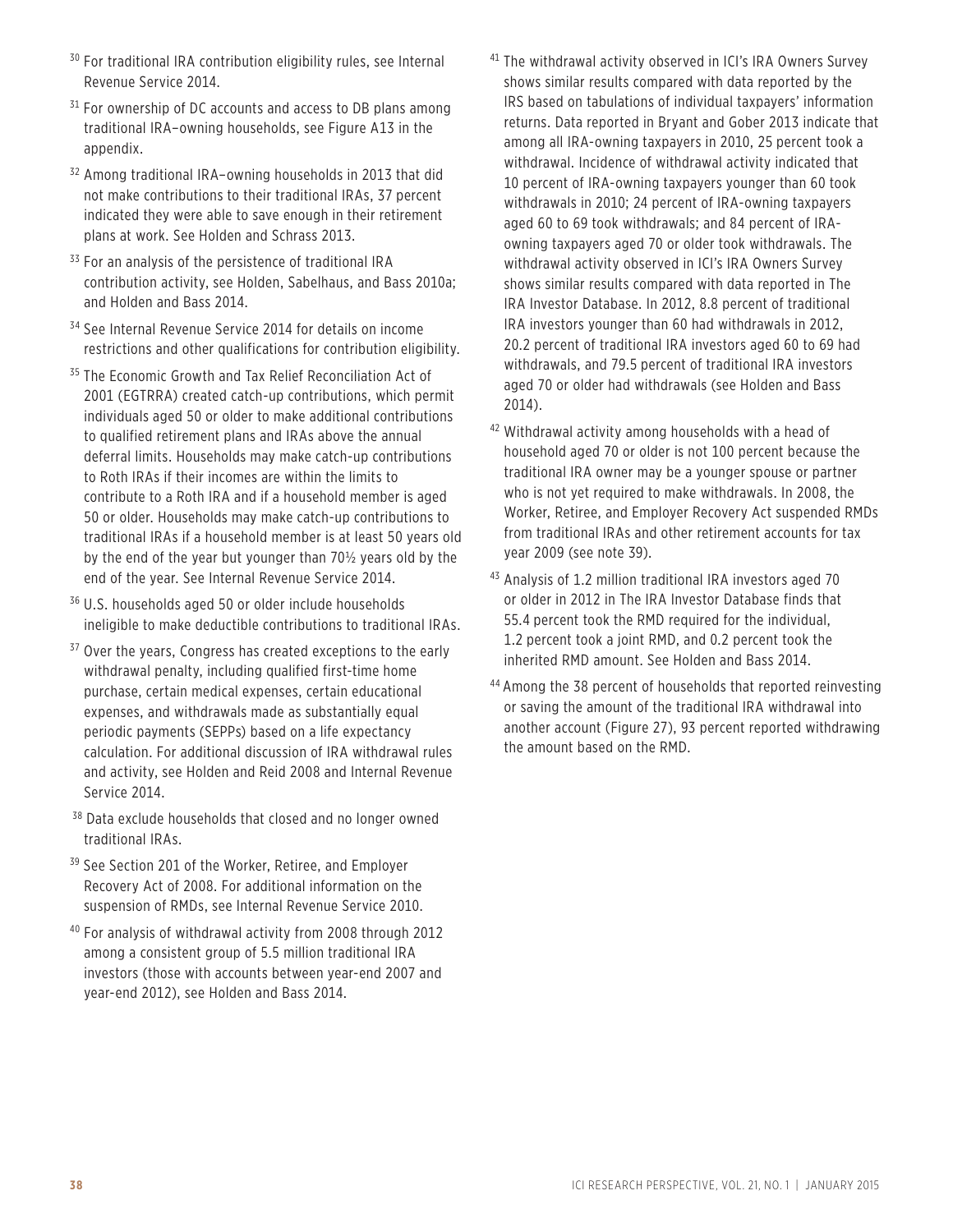### **References**

Bogdan, Michael, and Daniel Schrass. 2015, forthcoming. "Profile of Mutual Fund Shareholders, 2014." *ICI Research Report.*

Brady, Peter, and Michael Bogdan. 2014. "Who Gets Retirement Plans and Why, 2013." *ICI Research Perspective* 20, no. 6 (October). Available at [www.ici.org/pdf](www.ici.org/pdf/per20-06.pdf)/ [per20-06.pdf](www.ici.org/pdf/per20-06.pdf).

Brady, Peter, Kimberly Burham, and Sarah Holden. 2012. *The Success of the U.S. Retirement System* (December). Washington, DC: Investment Company Institute. Available at [www.ici.org/pdf/ppr\\_12\\_success\\_retirement.pdf](www.ici.org/pdf/ppr_12_success_retirement.pdf).

Bricker, Jesse, Lisa J. Dettling, Alice Henriques, Joanne W. Hsu, Kevin B. Moore, John Sabelhaus, Jeffrey Thompson, and Richard A. Windle. 2014. "Changes in U.S. Family Finances from 2010 to 2013: Evidence from the Survey of Consumer Finances." *Federal Reserve Bulletin* (September): A1–A41. Available at [www.federalreserve.gov/pubs/](www.federalreserve.gov/pubs/bulletin/2014/pdf/scf14.pdf) [bulletin/2014/pdf/scf14.pdf.](www.federalreserve.gov/pubs/bulletin/2014/pdf/scf14.pdf)

Bryant, Victoria L., and Jon Gober. 2013. "Accumulation and Distribution of Individual Retirement Arrangements, 2010." *Statistics of Income Bulletin* (Fall): 193–210. Washington, DC: Internal Revenue Service Statistics of Income Division. Available at [www.irs.gov/pub/irs-soi/13inirafallbul.pdf.](www.irs.gov/pub/irs-soi/13inirafallbul.pdf)

Burham, Kimberly, Michael Bogdan, and Daniel Schrass. 2014a. "Ownership of Mutual Funds, Shareholder Sentiment, and Use of the Internet, 2014." *ICI Research Perspective* 20, no. 8 (November). Available at [www.ici.org/pdf/](www.ici.org/pdf/per20-08.pdf) [per20-08.pdf](www.ici.org/pdf/per20-08.pdf).

Burham, Kimberly, Michael Bogdan, and Daniel Schrass. 2014b. "Characteristics of Mutual Fund Investors, 2014." *ICI Research Perspective* 20, no. 9 (November). Available at [www.ici.org/pdf/per20-09.pdf.](www.ici.org/pdf/per20-09.pdf)

Congressional Budget Office. 2014. *The 2014 Long-Term Projections for Social Security: Additional Information.*  Washington, DC: Congressional Budget Office (December). Available at [www.cbo.gov/sites/default/files/cbofiles/](www.cbo.gov/sites/default/files/cbofiles/attachments/49795-Social_Security_Update.pdf) [attachments/49795-Social\\_Security\\_Update.pdf](www.cbo.gov/sites/default/files/cbofiles/attachments/49795-Social_Security_Update.pdf)

Holden, Sarah. 2009. "Statement of Sarah Holden, Senior Director of Retirement Research, Investment Company Institute: Testimony for ERISA Advisory Council Working Group on Approaches for Retirement Security in the United States" (September 17). Available at [www.ici.org/policy/](www.ici.org/policy/ici_testimony/09_erisa_tmny) ici testimony/09 erisa tmny.

Holden, Sarah, and Steven Bass. 2011. "The IRA Investor Profile: Traditional IRA Investors' Asset Allocation, 2007 and 2008." *ICI Research Report* (September). Available at [www.ici.org/pdf/rpt\\_11\\_ira\\_asset.pdf](www.ici.org/pdf/rpt_11_ira_asset.pdf).

Holden, Sarah, and Steven Bass. 2014. "The IRA Investor Profile: Traditional IRA Investors' Activity, 2007–2012." *ICI Research Report* (March). Available at [www.ici.org/pdf/](www.ici.org/pdf/rpt_14_ira_traditional.pdf) [rpt\\_14\\_ira\\_traditional.pdf](www.ici.org/pdf/rpt_14_ira_traditional.pdf).

Holden, Sarah, and Elena Barone Chism. 2014. "Testimony for 2014 ERISA Advisory Council: Issues and Considerations Around Facilitating Lifetime Plan Participation." Statement of the Investment Company Institute: Sarah Holden, Senior Director, Retirement Research and Elena Barone Chism, Associate Counsel, Pension Regulation (June 17). Available at <www.dol.gov/ebsa/pdf/ACHolden061714.pdf>.

Holden, Sarah, Kathy Ireland, Vicky Leonard-Chambers, and Michael Bogdan. 2005. "The Individual Retirement Account at Age 30: A Retrospective." *Investment Company Institute Perspective* 11, no. 1 (February). Available at [www.ici.org/](www.ici.org/pdf/per11-01.pdf) [pdf/per11-01.pdf](www.ici.org/pdf/per11-01.pdf).

Holden, Sarah, and Brian Reid. 2008. "The Role of Individual Retirement Accounts in U.S. Retirement Planning." *In Recalibrating Retirement Spending and Saving*, edited by John Ameriks and Olivia S. Mitchell: 81–111. Oxford, UK: Oxford University Press for the Wharton School, University of Pennsylvania, Pension Research Council.

Holden, Sarah, John Sabelhaus, and Steven Bass. 2010a. "The IRA Investor Profile: Traditional IRA Investors' Contribution Activity, 2007 and 2008." *ICI Research Report* (July). Available at [www.ici.org/pdf/](www.ici.org/pdf/rpt_10_ira_contributions.pdf) [rpt\\_10\\_ira\\_contributions.pdf.](www.ici.org/pdf/rpt_10_ira_contributions.pdf)